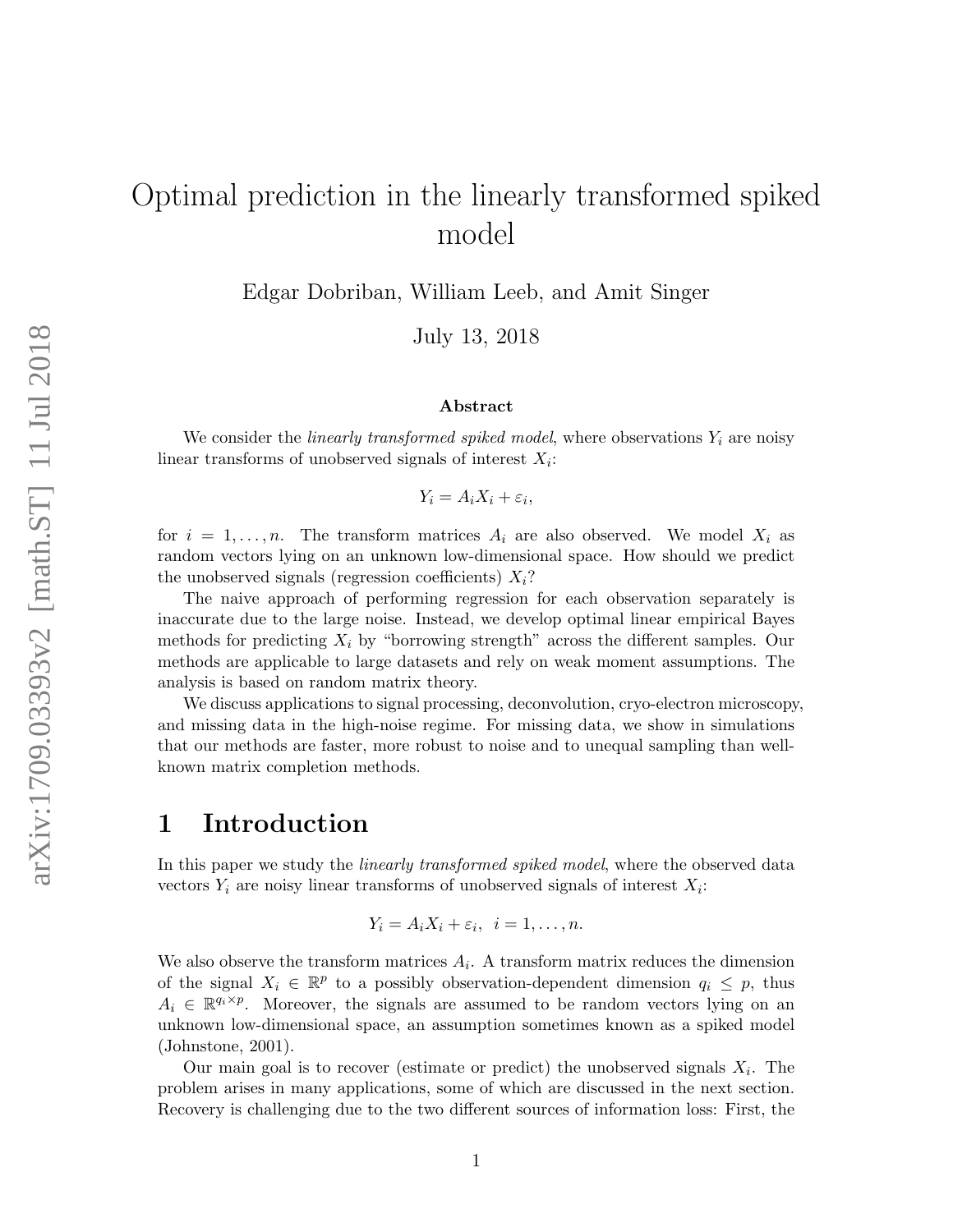transform matrices  $A_i$  reduce the dimension, since they are generally not invertible. It is crucial that the transform matrices differ between observations, as this allows us to reconstruct this lost information from different "snapshots" of  $X_i$ . Second, the observations are contaminated with additive noise  $\varepsilon_i$ . We study the regime where the size of the noise is much larger than the size of the signal. This necessitates methods that are not only numerically stable, but also reduce the noise significantly.

This setup can be viewed as a different linear regression problem for each sample  $i = 1, \ldots, n$ , with outcome vector  $Y_i$  and covariate matrix  $A_i$ . The goal is then to estimate the regression coefficients  $X_i$ . Since  $X_i$  are random, this is also a random effects model. Our specific setting, with low-rank  $X_i$ , is more commonly considered in spiked models, and we will call  $X_i$  the signals.

This paper assumes that the matrices  $A_i^{\top} A_i \in \mathbb{R}^p$  are diagonal. Equivalently, we assume that the matrices  $A_i^{\top} A_i$  all commute (and so can be jointly diagonalized). We will refer to this as the *commutative* model. This is mainly a technical assumption and we will see that it holds in many applications.

With large noise, predicting one  $X_i$  using one  $Y_i$  alone has low accuracy. Instead, our methods predict  $X_i$  by "borrowing strength" across the different samples. For this we model  $X_i$  as random vectors lying on an unknown low-dimensional space, which is reasonable in many applications. Thus our methods are a type of empirical Bayes methods [\(Efron,](#page-36-1) [2012\)](#page-36-1).

Our methods are fast and applicable to big data, rely on weak distributional assumptions (only using moments), are robust to high levels of noise, and have certain statistical optimality results. Our analysis is based on recent insights from random matrix theory, a rapidly developing area of mathematics with many applications to statistics (e.g., [Bai and Silverstein,](#page-35-0) [2009;](#page-35-0) [Paul and Aue,](#page-38-0) [2014;](#page-38-0) [Yao et al.,](#page-38-1) [2015\)](#page-38-1).

#### <span id="page-1-0"></span>1.1 Motivation

We study the linearly transformed model motivated by its wide applicability to several important data analysis scenarios.

#### 1.1.1 PCA and spiked model

In the well-known *spiked model* one observes data  $Y_i$  of the form  $Y_i = X_i + \varepsilon_i$ , where  $X_i \in \mathbb{R}^p$  are unobserved signals lying on an unknown low dimensional space, and  $\varepsilon_i \in \mathbb{R}^p$  is noise. With  $A_i = I_p$  for all i, this is a special case of the commutative linearly transformed spiked model.

The spiked model is fundamental for understanding principal component analysis (PCA), and has been thoroughly studied under high-dimensional asymptotics. Its understanding will serve as a baseline in our study. Among the many references, see for instance [Johnstone](#page-36-0) [\(2001\)](#page-36-0); [Baik et al.](#page-35-1) [\(2005\)](#page-35-1); [Baik and Silverstein](#page-35-2) [\(2006\)](#page-35-2); [Paul](#page-37-0) [\(2007\)](#page-37-0); [Nadakuditi and Edelman](#page-37-1) [\(2008\)](#page-37-1); [Nadler](#page-37-2) [\(2008\)](#page-37-2); [Bai and Ding](#page-35-3) [\(2012\)](#page-35-3); [Bai and](#page-35-4) [Yao](#page-35-4) [\(2012\)](#page-35-4); [Benaych-Georges and Nadakuditi](#page-35-5) [\(2012\)](#page-35-5); [Onatski](#page-37-3) [\(2012\)](#page-37-3); [Onatski et al.](#page-37-4) [\(2013\)](#page-37-4); [Donoho et al.](#page-36-2) [\(2013\)](#page-36-2); [Onatski et al.](#page-37-5) [\(2014\)](#page-37-5); [Nadakuditi](#page-37-6) [\(2014\)](#page-37-6); [Gavish and](#page-36-3) [Donoho](#page-36-3) [\(2014b\)](#page-36-3); [Johnstone and Onatski](#page-36-4) [\(2015\)](#page-36-4); [Hachem et al.](#page-36-5) [\(2015\)](#page-36-5).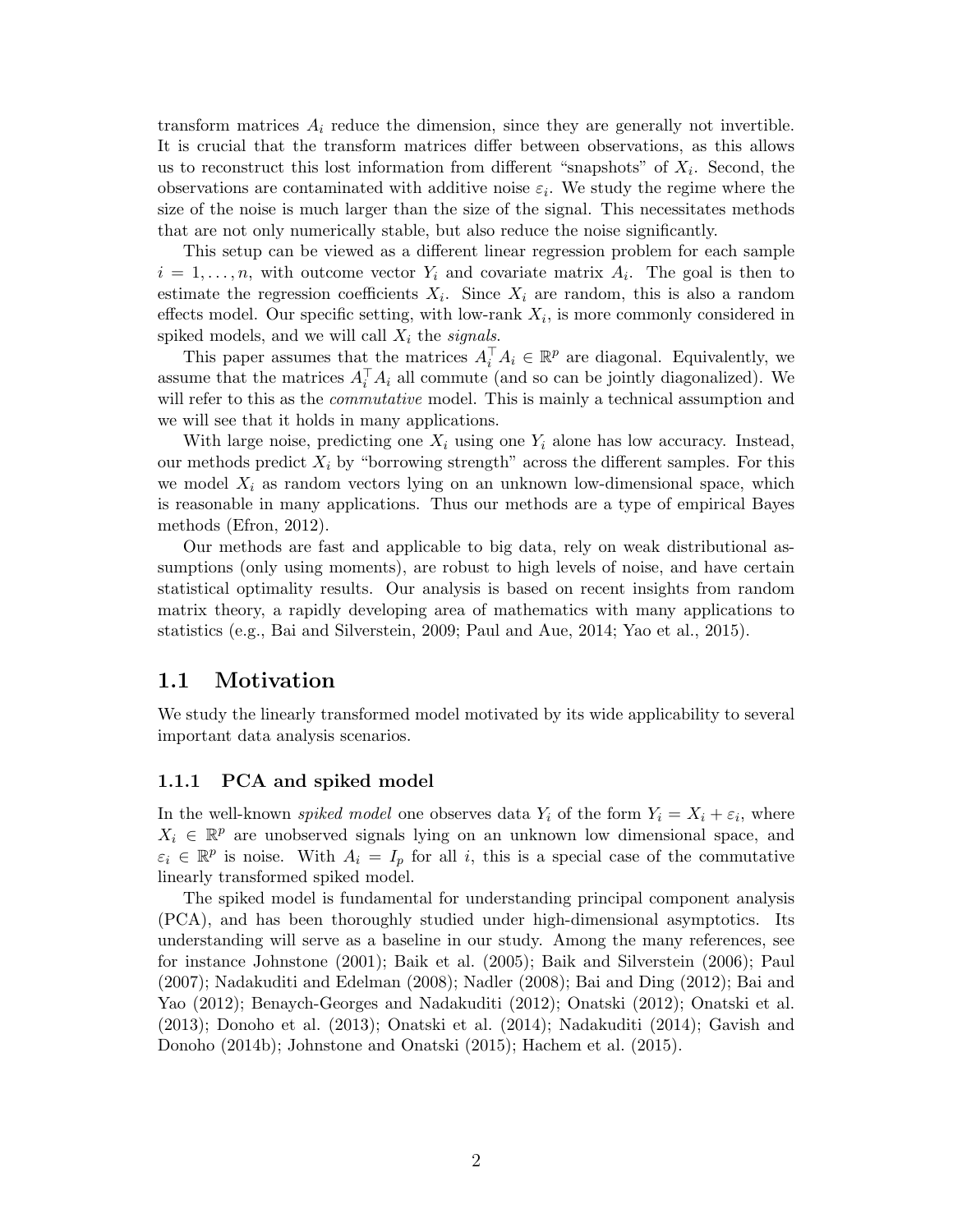#### 1.1.2 Noisy deconvolution in signal processing

The transformed spiked model is broadly relevant in signal acquisition and imaging. Measurement and imaging devices nearly never measure the "true" values of a signal. Rather, they measure a weighted average of the signal over a small window in time and/or space. Often, this local averaging can be modeled as the application of a convolution filter. For example, any time-invariant recording device in signal processing is modeled by a convolution [\(Mallat,](#page-37-7) [2008\)](#page-37-7). Similarly, the blur induced by an imaging device can be modeled as convolution with a function, such as a Gaussian [\(Blackledge,](#page-35-6) [2006;](#page-35-6) [Campisi and Egiazarian,](#page-36-6) [2016\)](#page-36-6). In general, this filter will not be numerically invertible.

As is well-known, any convolution filter  $A_i$  is linear and diagonal in the Fourier basis; for example, see [Stein and Shakarchi](#page-38-2) [\(2011\)](#page-38-2). Consequently,  $A_i^{\top} A_i$  is also diagonalized by the Fourier basis. Convolutions thus provide a rich source of examples of the linearly transformed spiked model.

#### 1.1.3 Cryo-electron microscopy (cryo-EM)

Cryo - electron microscopy (cryo-EM) is an experimental method for mapping the structure of molecules. It allows imaging of heterogeneous samples, with mixtures or multiple conformations of molecules. This method has received a great deal of recent interest, and has recently led to the successful mapping of important molecules (e.g., [Bai et al.,](#page-35-7) [2015;](#page-35-7) [Callaway,](#page-36-7) [2015\)](#page-36-7).

Cryo-EM works by rapidly freezing a collection of molecules in a layer of thin ice, and firing an electron beam through the ice to produce two-dimensional images. The resulting observations can be modeled as  $Y_i = A_i X_i + \varepsilon_i$ , where  $X_i$  represents an unknown 3D molecule;  $A_i$  randomly rotates the molecule, projects it onto the xy-plane, and applies blur to the resulting image; and  $\varepsilon_i$  is noise [\(Katsevich et al.,](#page-37-8) [2015\)](#page-37-8). Since a low electron dose is used to avoid destroying the molecule, the images are typically very noisy.

When all the molecules in the batch are identical, i.e.  $X_i = X$  for all i, the task of  $ab\text{-}initio$  3D reconstruction is to recover the 3D molecule X from the noisy and blurred projections  $Y_i$  [\(Kam,](#page-37-9) [1980\)](#page-37-9). Even more challenging is the problem of *heterogeneity*, in which several different molecules, or one molecule in different conformations, are observed together, without labels. The unseen molecules can usually be assumed to lie on some unknown low-dimensional space [\(Katsevich et al.,](#page-37-8) [2015;](#page-37-8) Andén et al., [2015\)](#page-35-8). Cryo-EM observations thus fit the linearly transformed spiked model.

The noisy deconvolution problem mentioned above is also encountered in cryo-EM. The operators  $A_i$  induce blur by convolution with a point-spread function (PSF), thus denoising leads to improved 3D reconstruction [\(Bhamre et al.,](#page-35-9) [2016\)](#page-35-9). The Fourier transform of the point-spread function is called the *contrast transfer function*  $(TF)$ , and the problem of removing its effects from an image is known as CTF correction.

#### 1.1.4 Missing data

Missing data can be modeled by *coordinate selection operators*  $A_i$ , such that  $A_i(k, l) = 1$ if the k-th coordinate selected by  $A_i$  is l, and  $A_i(k, l) = 0$  otherwise. Thus  $A_i^{\top} A_i$  are diagonal with 0/1 entries indicating missing/observed coordinates. In the low-noise regime, missing data in matrices has recently been studied under the name of matrix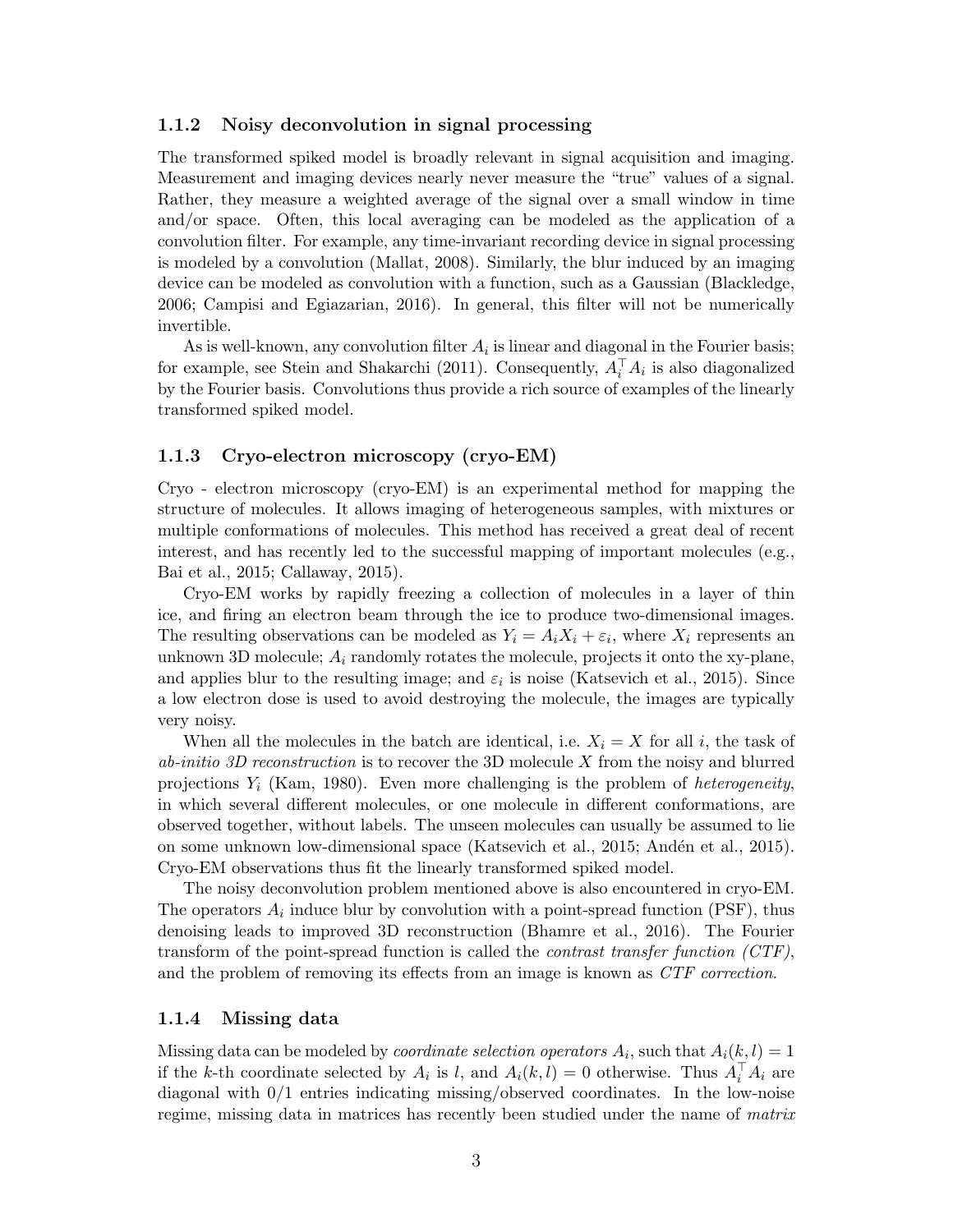completion (e.g., Candès and Recht, [2009;](#page-36-8) Candès and Tao, [2010;](#page-36-9) [Keshavan et al.,](#page-37-10) [2009,](#page-37-10) [2010;](#page-37-11) [Koltchinskii et al.,](#page-37-12) [2011;](#page-37-12) [Negahban and Wainwright,](#page-37-13) [2011;](#page-37-13) [Recht,](#page-38-3) [2011;](#page-38-3) [Rohde et al.,](#page-38-4) [2011;](#page-38-4) [Jain et al.,](#page-36-10) [2013\)](#page-36-10). As we discuss later, our methods perform well in the high-noise setting of this problem.

### 1.2 Our contributions

Our main contribution is to develop general methods predicting  $X_i$  in linearly transformed spiked models  $Y_i = A_i X_i + \varepsilon_i$ . We develop methods that are fast and applicable to big data, rely on weak moment assumptions, are robust to high levels of noise, and have certain optimality properties.

Our general approach is as follows: We model  $X_i$  as random vectors lying on an unknown low-dimensional space,  $X_i = \sum_{k=1}^r \ell_k^{1/2}$  $\int_k^{1/2} z_{ik} u_k$  for fixed unit vectors  $u_k$  and mean-zero scalar random variables  $z_{ik}$ , as usual in spiked models. In this model, the Best Linear Predictor (BLP), also known as the Best Linear Unbiased Predictor (BLUP), of  $X_i$  given  $Y_i$  is well known [\(Searle et al.,](#page-38-5) [2009\)](#page-38-5). (The more well known Best Linear Unbiased Estimator (BLUE) is defined for fixed-effects models where  $X_i$ are non-random parameters.) The BLP depends on the unknown population principal components  $u_k$ . In addition, it has a complicated form involving matrix inversion.

Our contributions are then:

- 1. We show that the BLP reduces to a simpler form in a certain natural highdimensional model where  $n, p \to \infty$  such that  $p/n \to \gamma > 0$  (Sec. [7.8\)](#page-32-0). In this simpler form, we can estimate the population principal components using the principal components (PCs) of the *backprojected data*  $A_i^{\top} Y_i$  to obtain an Empirical BLP (EBLP) predictor (a type of moment-based empirical Bayes method), known up to some scaling coefficients. By an exchangeability argument, we show that the optimal scaling coefficients are the same as optimal singular value shrinkage coefficients for a certain novel random matrix model (Sec. [2.3\)](#page-5-0).
- 2. We derive the asymptotically optimal singular value shrinkage coefficients (Sec. [3\)](#page-7-0), by characterizing the spectrum of the backprojected data matrix (Sec. [3.1\)](#page-7-1). This is our main technical contribution.
- 3. We derive a suitable "normalization" method to make our method fully implementable in practice (Sec. [2.4\)](#page-6-0). This allows us to estimate the optimal shrinkage coefficients consistently, and to use well-known optimal shrinkage methods [\(Nadakuditi,](#page-37-6) [2014;](#page-37-6) [Gavish and Donoho,](#page-36-3) [2014b\)](#page-36-3). We also discuss how to estimate the rank (Sec. [3.4\)](#page-13-0).
- 4. We also solve the out-of-sample prediction problem, where new  $Y_0$ ,  $A_0$  are observed, and  $X_0$  is predicted using the existing data (Sec. [4\)](#page-13-1).
- 5. We compare our methods to existing approaches for the special case of missing data problems via simulations (Sec. [5\)](#page-17-0). These are reproducible with code provided on Github at <https://github.com/wleeb/opt-pred>.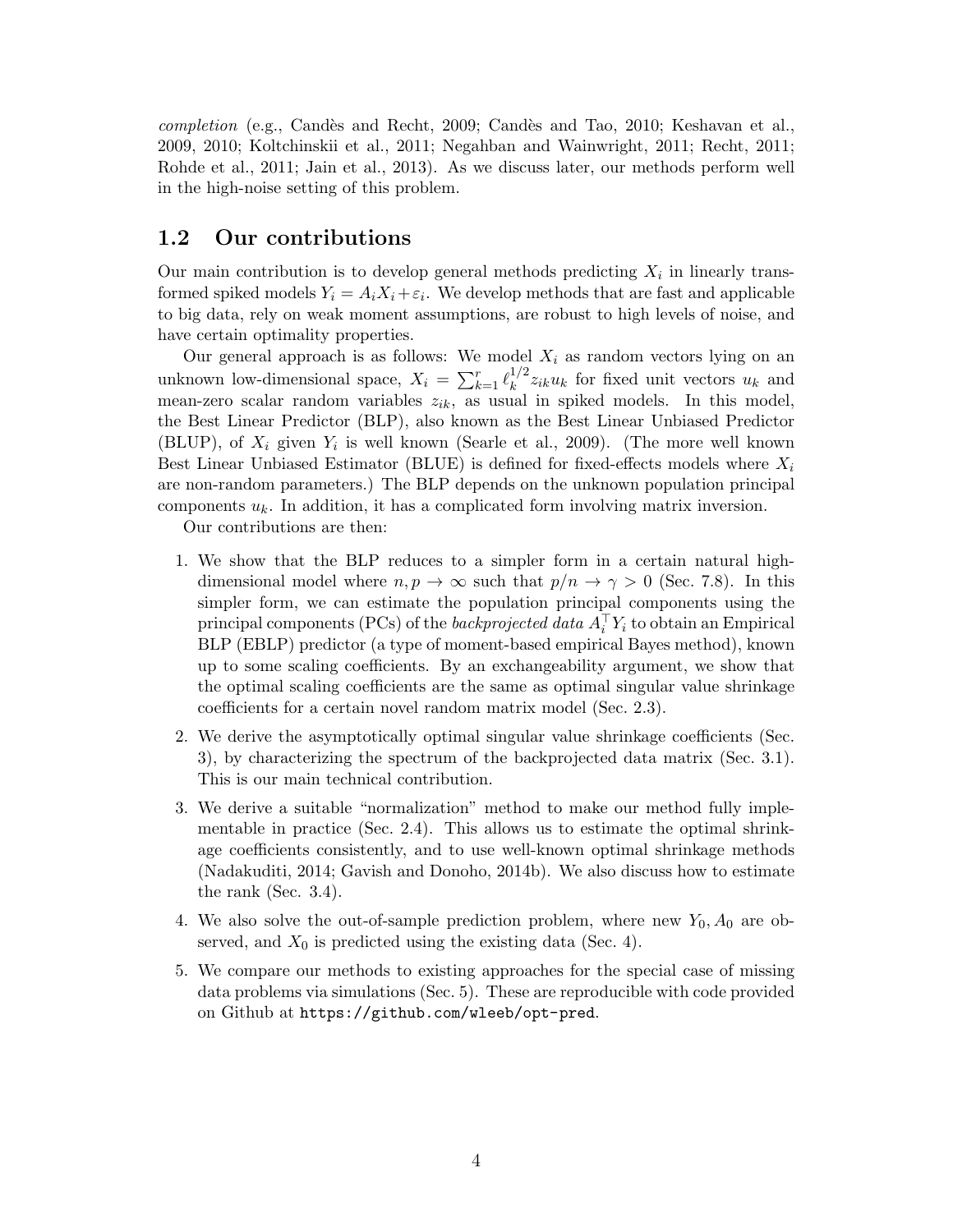## <span id="page-4-1"></span>2 Empirical linear prediction

### <span id="page-4-2"></span>2.1 The method

Our method is simple to state using elementary linear algebra. We give the steps here for convenience. In subsequent sections, we will explain each step, and prove the optimality of this procedure over a certain class of predictors. Our method has the following steps:

- 1. Input: Noisy linearly transformed observations  $Y_i$ , and transform matrices  $A_i$ , for  $i = 1, \ldots, n$ . Preliminary rank estimate r (see Sec. [3.4](#page-13-0) for discussion).
- 2. Form backprojected data matrix  $B = [A_1^\top Y_1, \dots, A_n^\top Y_n]^\top$  and diagonal normalization matrix  $\hat{M} = n^{-1/2} \sum_{i=1}^{n} A_i^{\top} A_i$ . Form the normalized, backprojected data matrix  $\tilde{B} = B\hat{M}^{-1}$ .
- <span id="page-4-0"></span>3. (Optional) Multiply  $\tilde{B}$  by a diagonal whitening matrix  $W, \tilde{B} \leftarrow \tilde{B}W$ . The definition of  $W$  is given in Sec. [3.3.1.](#page-13-2)
- 4. Compute the singular values  $\sigma_k$  and the top r singular vectors  $\hat{u}_k, \hat{v}_k$  of the matrix  $B.$
- 5. Compute  $\hat{X} = (\hat{X}_1, ..., \hat{X}_n)^{\top} = \sum_{k=1}^r \hat{\lambda}_k \hat{u}_k \hat{v}_k^{\top}$ .

Here  $\hat{\lambda}_k$  are computed according to Sec. [3:](#page-7-0)  $\hat{\lambda}_k = \hat{\ell}_k^{1/2}$  $\hat{k}_k^{1/2} \hat{c}_k \hat{\tilde{c}}_k$ , where  $\hat{\ell}_k, \hat{c}_k, \hat{\tilde{c}}_k$  are estimated based on the formulas given in Theorem [3.1](#page-10-0) by plug-in. Specifically,  $\hat{\ell}_k = 1/\hat{D}(\sigma_k^2), \, \hat{c}_k^2 = \hat{m}(\sigma_k^2)/[\hat{D}'(\sigma_k^2)\hat{\ell}_k], \, \hat{\tilde{c}}_k^2 = \hat{m}(\sigma_k^2)/[\hat{D}'(\sigma_k^2)\hat{\ell}_k], \, \text{where } \hat{m}, \hat{m}, \hat{D}, \hat{D}'$ are the plug-in estimators of the Stieltjes-transform-like functionals of the spectral distribution, using the bottom  $\min(n, p) - r$  eigenvalues of the sample covariance matrix of the backprojected data. For instance,  $\hat{m}$  is given in equation [\(3.2.1\)](#page-11-0) (assuming  $p \leq n$ ):

$$
\hat{m}(x) = \frac{1}{p-r} \sum_{k=r+1}^{p} \frac{1}{\sigma_k^2 - x}.
$$

- 6. If whitening was performed (Step [3\)](#page-4-0), unwhiten the data,  $\hat{X} \leftarrow \hat{X}W^{-1}$ .
- 7. *Output*: Predictions  $\hat{X}_i$  for  $X_i$ , for  $i = 1, ..., n$ .

The complexity of the method is dominated by computing the singular value spectrum of the backprojected matrix, which takes  $O(\min(n, p)^2 \cdot \max(n, p))$  floating point operations. As we will show in Sec. [3.3,](#page-12-0) by choosing a certain whitening matrix  $W$ , the algorithm will only require computing the top  $r$  singular vectors and values of the backprojected data matrix, and so can typically be performed at an even lower cost using, for example, the Lanczos algorithm [\(Golub and Van Loan,](#page-36-11) [2012\)](#page-36-11), especially when there is a low cost of applying the matrix  $\tilde{B}$  to a vector.

### 2.2 Motivation I: from BLP to EBLP

We now explain the steps of our method. We will use the mean-squared error  $\mathbb{E} \| \hat{X}_i X_i$ <sup>2</sup> to assess the quality of a predictor  $\hat{X}_i$ . Recall that we modeled the signals as  $X_i = \sum_{k=1}^r \ell_k^{1/2}$  $\int_k^{1/2} z_{ik} u_k$ . It is well known in random effects models (e.g., [Searle et al.,](#page-38-5) [2009\)](#page-38-5) that the best linear predictor, or BLP, of one signal  $X_i$  using  $Y_i$ , is:

<span id="page-4-3"></span>
$$
\hat{X}_i^{BLP} = \Sigma_X A_i^\top (A_i \Sigma_X A_i^\top + \Sigma_\varepsilon)^{-1} Y_i.
$$
\n(1)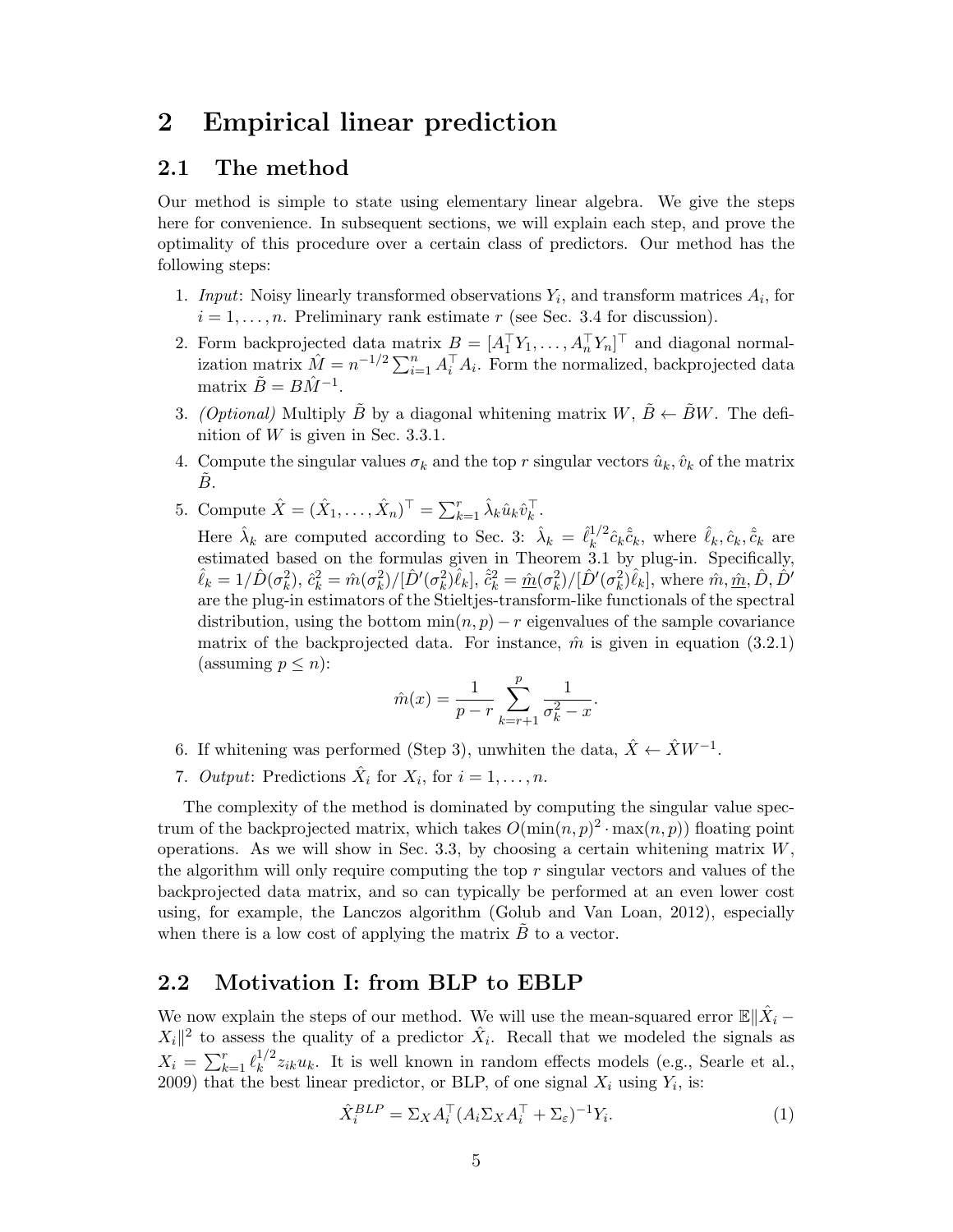Here,  $\Sigma_X = \sum_{k=1}^r \ell_k u_k u_k^{\top}$  denotes the covariance matrix of one  $X_i$ , and  $\Sigma_{\varepsilon}$  is the covariance matrix of the noise  $\varepsilon_i$ . These are unknown parameters, so we need to estimate them in order to get a *bona fide* predictor. Moreover, though  $A_i$  are fixed parameters here, we will take them to be random later.

We are interested in the "high-dimensional" asymptotic regime, where the dimension p grows proportionally to the number of samples n; that is,  $p = p(n)$  and  $\lim_{n\to\infty} p(n)/n = \gamma > 0$ . In this setting it is in general not possible to estimate the population covariance  $\Sigma_X$  consistently. Therefore, we focus our attention on alternate methods derived from the BLP.

The BLP involves the inverse of a matrix, which makes it hard to analyze. However, for certain uniform models (see Sec. [7.8](#page-32-0) for a precise definition), we can show that the BLP is asymptotically equivalent to a simpler linear predictor not involving a matrix inverse:

$$
\hat{X}_i^0 = \sum_{k=1}^r \eta_k^0 \langle A_i^\top Y_i, u_k \rangle u_k.
$$

Here  $\eta_k^0$  are certain constants given in Sec. [7.8.](#page-32-0) This simple form of the BLP guides our choice of predictor when the true PCs are not known. Let  $\hat{u}_1, \ldots, \hat{u}_r$  be the empirical PCs; that is, the top eigenvectors of the sample covariance  $\sum_{i=1}^{n} (A_i^\top Y_i)(A_i^\top Y_i)^\top/n$ , or equivalently, the top left singular vectors of the matrix  $[A_1^\top Y_1, \ldots, A_n^\top Y_n]^\top$ . For coefficients  $\eta = (\eta_1, \dots, \eta_r)$ , substituting  $\hat{u}_k$  for  $u_k$  leads us to the following *empirical* linear predictor:

$$
\hat{X}_i^{\eta} = \sum_{k=1}^r \eta_k \langle A_i^{\top} Y_i, \hat{u}_k \rangle \hat{u}_k.
$$

Note that, since the empirical PCs  $\hat{u}_k$  are used in place of the population PCs  $u_k$ , the coefficients  $\eta_k$  defining the BLP are no longer optimal, and must be adjusted downwards to account for the non-zero angle between  $u_k$  and  $\hat{u}_k$ . This phenomenon was studied in the context of the ordinary spiked model in [Singer and Wu](#page-38-6) [\(2013\)](#page-38-6).

### <span id="page-5-0"></span>2.3 Motivation II: Singular value shrinkage

Starting with BLP and replacing the unknown population PCs  $u_k$  with their empirical counterparts  $\hat{u}_k$ , we were lead to a predictor of the form  $\hat{X}_i^{\eta} = \sum_{k=1}^r \eta_k \langle B_i, \hat{u}_k \rangle \hat{u}_k$ , where  $B_i = A_i^{\top} Y_i$  are the backprojected data. Now, the matrix  $\hat{X}^{\eta} = [\hat{X}_1^{\eta}, \dots, \hat{X}_n^{\eta}]^{\top}$ has the form

$$
\hat{X}^{\eta} = \sum_{k=1}^{r} \eta_k \cdot B \hat{u}_k \hat{u}_k^{\top} = \sum_{k=1}^{r} \eta_k \sigma_k(B) \cdot \hat{v}_k \hat{u}_k^{\top}.
$$
 (2)

This has the same singular vectors as the matrix  $B = [B_1, \ldots, B_n]^\top$  of backprojected data.

From now on, we will consider the  $A_i$  as random variables, which corresponds to an average-case analysis over their variability. Then observe that the predictors  $\hat{X}_i^{\eta}$ are exchangeable random variables with respect to the randomness in  $A_i, \varepsilon_i$ , because they depend symmetrically on the data matrix B. Therefore, the prediction error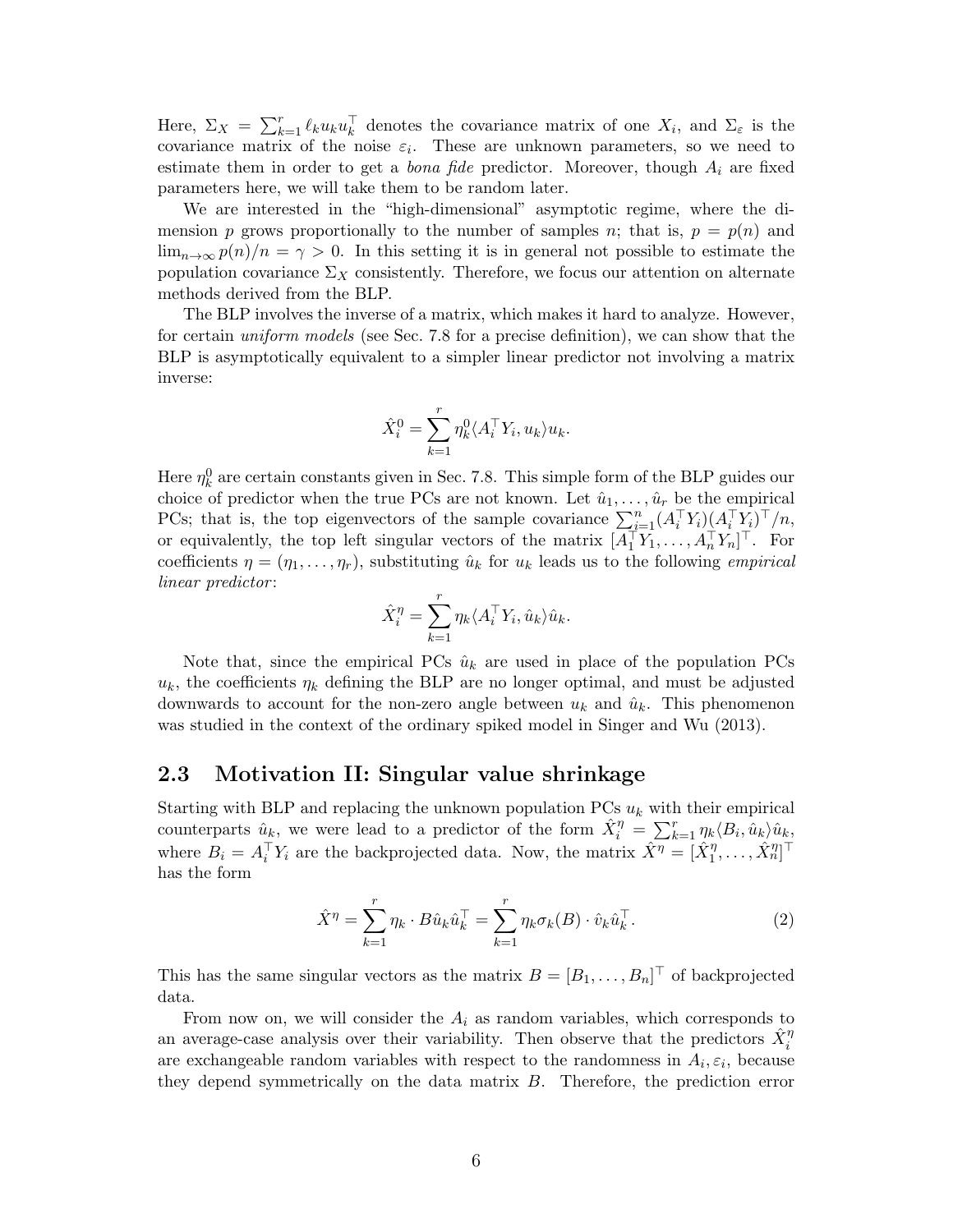for a sample equals the average prediction error over all  $X_i$ , which is the normalized Frobenius norm for predicting the matrix  $X = (X_1, \ldots, X_n)^\top$ :

$$
\mathbb{E} \|\hat{X}_i^{\eta} - X_i\|^2 = \frac{1}{n} \mathbb{E} \|\hat{X}^{\eta} - X\|_F^2.
$$

Therefore, the empirical linear predictors are equivalent to performing singular value shrinkage of the matrix  $B$  to estimate  $X$ . That is, singular value shrinkage predictors are in one-to-one correspondence with the in-sample empirical linear predictors. Because singular value shrinkage is minimax optimal for matrix denoising problems with Gaussian white noise [\(Gavish and Donoho,](#page-36-12) [2014a\)](#page-36-12), it is a natural choice of predictor in the more general setting we consider in this paper, where an optimal denoiser is not known.

## <span id="page-6-0"></span>2.4 The class of predictors: shrinkers of normalized, backprojected data

Motivated by the previous two sections, we are led to singular value shrinkage predictors of the matrix  $X$ . However, it turns out that rather than shrink the singular values of the matrix B of backprojected data  $A_i^{\top} Y_i$ , it is more natural to work instead with the matrix  $\tilde{B}$  with rows  $\tilde{B}_i = M^{-1} A_i^{\top} Y_i$ , where  $M = \mathbb{E} A_i^{\top} A_i$  is a diagonal normalization matrix. We will show later that we can use a sample estimate of  $M$ .

The heuristic to explain this is that we can write  $A_i^{\top} A_i = M + E_i$ , where  $E_i$  is a mean zero diagonal matrix. We will show in the proof of Thm. [3.1](#page-10-0) that because the matrices  $A_i^{\top} A_i$  commute, the matrix with rows  $E_i X_i / \sqrt{n}$  has operator norm that vanishes in the high-dimensional limit  $p/n \to \gamma$ . Consequently, we can write:

$$
B_i = A_i^{\top} Y_i = M X_i + A_i^{\top} \varepsilon_i + E_i X_i \sim \underbrace{M X_i}_{signal} + \underbrace{A_i^{\top} \varepsilon_i}_{noise}
$$

Since  $X_i$  lies in an r-dimensional subspace, spanned by  $u_1, \ldots, u_r$ ,  $MX_i$  also lies in the r-dimensional subspace spanned by  $Mu_1, \ldots, Mu_r$ . Furthermore,  $A_i^{\top} \varepsilon_i$  is mean-zero and independent of  $MX_i$ . Consequently,  $A_i^{\top}Y_i$  looks like a spiked model, with signal  $MX_i$  and noise  $A_i^{\top} \varepsilon_i$ .

Shrinkage of this matrix will produce a predictor of  $MX_i$ , not  $X_i$  itself. However, multiplying the data by  $M^{-1}$  fixes this problem: we obtain the approximation:

$$
\tilde{B}_i = M^{-1} A_i^{\top} Y_i \sim X_i + \underbrace{M^{-1} A_i^{\top} \varepsilon_i}_{noise}.
$$

After this normalization, the target signal of any shrinker becomes the true signal  $X_i$ itself.

Motivated by these considerations, we can finally state the class of problems we study. We consider predictors of the form:

$$
\hat{X}_i^{\eta} = \sum_{k=1}^r \eta_k \langle \tilde{B}_i, \hat{u}_k \rangle \hat{u}_k
$$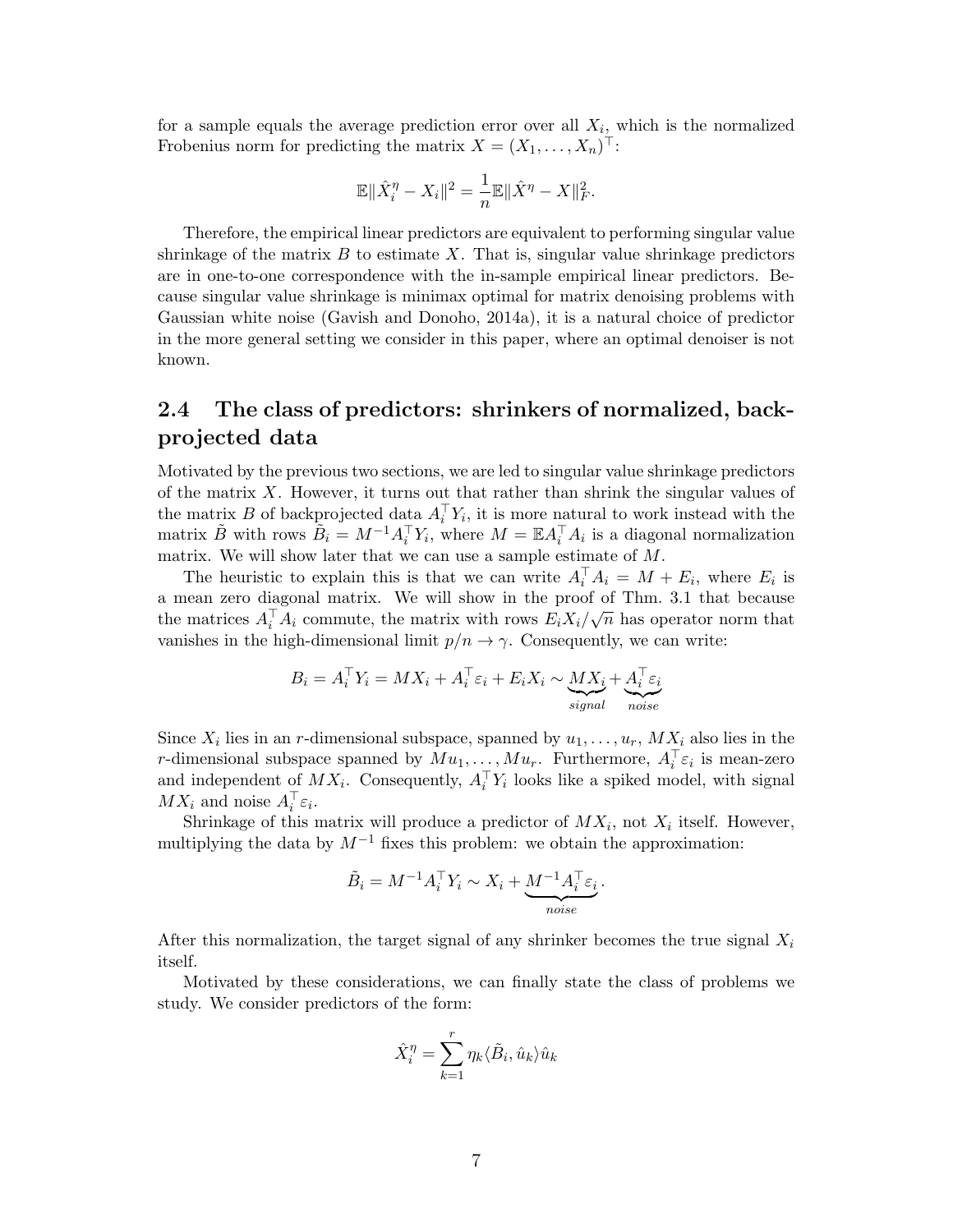where  $\tilde{B}_i = M^{-1} A_i^{\top} Y_i$ , and we seek the AMSE-optimal coefficients  $\eta_k^*$  in the highdimensional limit  $p/n \to \gamma$ ; that is, our goal is to find the optimal coefficients  $\eta_k$ , minimizing the AMSE:

$$
\eta^* = \arg\min_{\eta} \lim_{p,n \to \infty} \mathbb{E} \|\hat{X}_i^{\eta} - X_i\|^2.
$$

We will show that the limit exists. The corresponding estimator  $\hat{X}_i^{\eta^*}$  will be called the empirical best linear predictor (EBLP). We will: (1) show that it is well-defined; (2) derive the optimal choice of  $\eta_k$ ; (3) derive consistent estimators of the optimal  $\eta_k$ ; and (4) derive consistently estimable formulas for the AMSE. As before, finding the optimal  $\eta_k$  is equivalent to performing optimal singular value shrinkage on the matrix  $\tilde{B} = [\tilde{B}_1, \ldots, \tilde{B}_n]^\top.$ 

## <span id="page-7-0"></span>3 Derivation of the optimal coefficients

As described in Sec. [2,](#page-4-1) we wish to find the AMSE-optimal coefficients  $\eta_k$  for predictors of the form  $\hat{X}_i^{\eta} = \sum_{k=1}^r \eta_k \langle \tilde{B}_i, \hat{u}_k \rangle \hat{u}_k$ , where  $\tilde{B}_i = M^{-1} A_i^{\top} Y_i$  is the normalized, backprojected data. Equivalently, we find the optimal singular values of the matrix with the same singular vectors as  $\tilde{B} = [\tilde{B}_1, \ldots, \tilde{B}_n]^\top$ .

Singular value shrinkage has been the subject of a lot of recent research. It is now well known that optimal singular value shrinkage depends on the asymptotic spectrum of the data matrix  $B$  (e.g., [Nadakuditi,](#page-37-6) [2014;](#page-37-6) [Gavish and Donoho,](#page-36-13) [2017\)](#page-36-13). We now fully characterize the spectrum, and use it to derive the optimal singular values. We then show that by estimating the optimal singular values by plug-in, we get the method described in Sec. [2.1.](#page-4-2)

## <span id="page-7-1"></span>3.1 The asymptotic spectral theory of the back-projected data

The main theorem characterizes the asymptotic spectral theory of the normalized backprojected data matrix  $\tilde{B} = BM^{-1}$ , and of the unnormalized version  $B = [A_1^\top Y_1, \ldots, A_n^\top Y_n]^\top$ . Our data are iid samples of the form  $Y_i = A_i X_i + \varepsilon_i$ .

We assume that the signals have the form  $X_i = \sum_{k=1}^r \ell_k^{1/2}$  $\int_k^{1/2} z_{ik} u_k$ . Here  $u_k$  are deterministic signal directions with  $||u_k|| = 1$ . We will assume that  $u_k$  are delocalized, so that  $|u_k|_{\infty} \leq C_p$  for some constants  $C_p \to 0$  that we will specify later. The scalars  $z_{ik}$  are standardized independent random variables, specifying the variation in signal strength from sample to sample. For simplicity we assume that the deterministic spike strengths are different and sorted:  $\ell_1 > \ell_2 > \ldots > \ell_r > 0$ .

For a distribution H, let  $F_{\gamma,H}$  denote the generalized Marchenko-Pastur distribution induced by H with aspect ratio  $\gamma$  [\(Marchenko and Pastur,](#page-37-14) [1967\)](#page-37-14). Closely related to  $F_{\gamma,H}$  is the so-called *companion distribution*  $\underline{F}_{\gamma,H}(x) = \gamma F_{\gamma,H}(x) + (1 - \gamma)\delta_0$ . We will also need the Stieltjes transform  $m_{\gamma,H}$  of  $F_{\gamma,H}$ ,  $m_{\gamma,H}(z) = \int (x-z)^{-1} dF_{\gamma,H}(x)$ , and the Stieltjes transform  $\underline{m}_{\gamma,H}$  of  $\underline{F}_{\gamma,H}$ . Based on these, one can define the D-transform of  $F_{\gamma,H}$  by

$$
D_{\gamma,H}(x) = x \cdot m_{\gamma,H}(x) \cdot \underline{m}_{\gamma,H}(x).
$$

Up to the change of variables  $x = y^2$ , this agrees with the D-transform defined in [Benaych-Georges and Nadakuditi](#page-35-5) [\(2012\)](#page-35-5). Let  $b^2 := b_H^2$  be the supremum of the support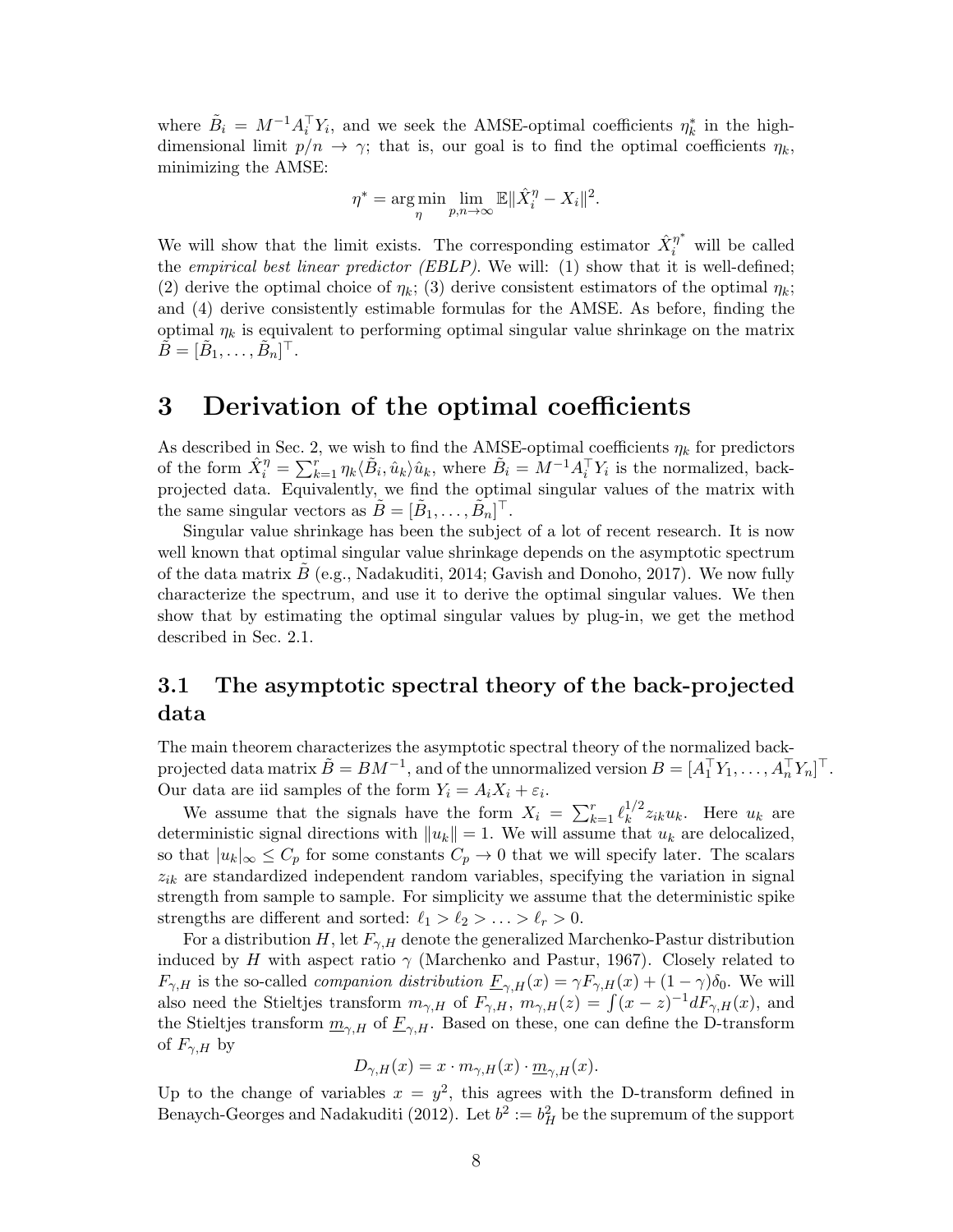of  $F_{\gamma,H}$ , and  $D_{\gamma,H}(b_H^2) = \lim_{t \downarrow b} D_{\gamma,H}(t^2)$ . It is easy to see that this limit is well defined, and is either finite or  $+\infty$ .

We will assume the following conditions:

- <span id="page-8-0"></span>1. Commutativity condition. The matrices  $A_i^{\top} A_i$  commute with each other. Equivalently, they are jointly diagonal in some known basis. For simplicity of notation, we will assume without loss of generality that the  $A_i^{\top} A_i$  are diagonal.
- <span id="page-8-1"></span>2. **Backprojected noise**. The vectors  $\varepsilon_i^* = A_i^{\top} \varepsilon_i$  have independent entries of mean zero. If  $H_p$  is the distribution function of the variances of the entries of  $M^{-1} \varepsilon_i^*$ , then  $H_p$  is bounded away from zero; and  $H_p \Rightarrow H$  almost surely, where H is a compactly supported distribution.
- 3. **Maximal noise variance**. The supremum of the support of  $H_p$  converges almost surely to the upper edge of the support of  $H$ .
- 4. Noise moments.  $\mathbb{E}|\varepsilon_{ij}^*|^{6+\phi} < C$ ,  $\mathbb{E}|E_{ij}|^{6+\phi} < C$  (recall that we defined  $E_i =$  $A_i^\top A_i - M$ ).
- <span id="page-8-2"></span>5. Signal. One of the following two assumptions holds for the signal directions  $u_k$ and signal coefficients  $z_{ij}$ :
	- Polynomial moments and delocalization. Suppose  $\mathbb{E} |z_{ij}|^m \leq C < \infty$ for some  $m > 4$  and for all k

$$
||u_k||_{\infty} \cdot p^{(2+c)/m} \to_{a.s} 0
$$

for some  $c > 0$ .

• Exponential moments and logarithmic delocalization. Suppose the  $z_{ij}$  are sub-gaussian in the sense that  $\mathbb{E} \exp(t|z_{ij}|^2) \leq C$  for some  $t > 0$  and  $C < \infty$ , and that for all k

$$
||u_k||_{\infty} \cdot \sqrt{\log p} \to_{a.s} 0.
$$

<span id="page-8-3"></span>6. Generic signal. Let P be the diagonal matrix with  $P_{jj} = \text{Var}[M_j^{-1} \varepsilon_{ij}^*],$  where  $M_j$  are the diagonal entries of the diagonal matrix  $M = \mathbb{E} A_i^{\top} A_i$ . Then  $u_j$  are *generic* with respect to P, in the sense that there are some constants  $\tau_k > 0$  such that:

$$
u_j^\top (P - zI_p)^{-1} u_k \to I(j = k) \cdot \tau_k \cdot m_H(z)
$$

for all  $z \in \mathbb{C}^+$ .

Before stating the main results, we make a few remarks on these assumptions. Assumption [1](#page-8-0) holds for many applications, as discussed in Sec. [1.1.](#page-1-0) However, our analysis will go through if a weaker condition is placed on matrices  $A_i^{\top} A_i$ , namely that they are *diagonally dominant* in a known basis, in the sense that the off-diagonal elements are asymptotically negligible to the operator norm. Because it does not change anything essential in the analysis, for ease of exposition we will analyze the exact commutativity condition.

The part of Assumption [2](#page-8-1) that the entries of  $\varepsilon_i^* = A_i^{\top} \varepsilon_i$  are independent is easily checked for certain problems, such as missing data with independently selected coordinates. However, it may not always hold. For example, in the problem of CTF correction in cryo-EM (see Sec. [1.1\)](#page-1-0), each  $A_i$  may be one of a discrete number of different CTFs; in this case, the assumption will not hold exactly. However, we have found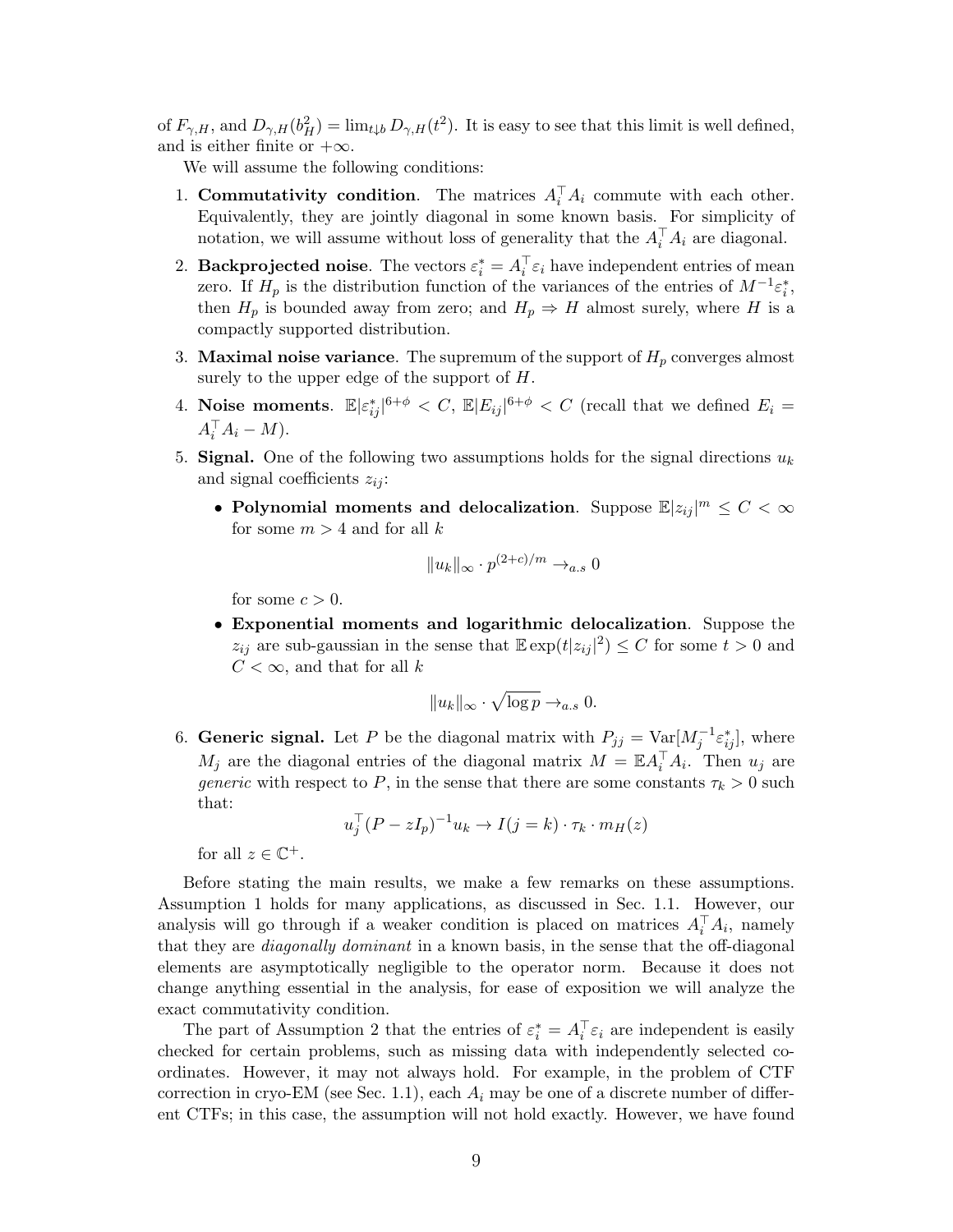<span id="page-9-0"></span>

Figure 1: Histograms of empirical eigenvalues of whitened, backprojected noise using 30 CTFs, plotted against the Marchenko-Pastur density for different aspect ratios  $\gamma$ .

in practice that the Marchenko-Pastur law holds even in this regime. To illustrate this, in Fig. [1](#page-9-0) we plot histograms of the sample covariance eigenvalues of simulated backprojected isotropic Gaussian noise using 30 different synthetic CTFs, generated using the ASPIRE software package [\(ASPIRE,](#page-35-10) [2017\)](#page-35-10), for 30 defocus values between 0.5 and 3. We plot the coefficients of the backprojected noise in the first frequency block of a steerable basis with radial part the Bessel functions, as described in [Bhamre](#page-35-9) [et al.](#page-35-9) [\(2016\)](#page-35-9) and [Zhao et al.](#page-38-7) [\(2016\)](#page-38-7). Because this frequency block only contains 49 coefficients, the histogram we plot is for 100 draws of the noise. We whiten the backprojected noise, so the population covariance is the identity. As is evident from the figure, there is a very tight agreement between the empirical distribution of eigenvalues and the Marchenko-Pastur laws.

Assumption [5](#page-8-2) about the signals presents a tradeoff between the delocalization of the spike eigenvectors and the moments of the signal coefficients. If a weak polynomial moment assumption or order m holds for the signal coefficients  $z_{ij}$ , then it requires a delocalization at a polynomial rate  $p^{-(2+c)/m}$  for the spike eigenvectors. In particular, this implies that at least a polynomial number of coefficients of  $u_k$  must be nonzero, so that  $u_k$  must be quite non-sparse. In contrast, if we assume a stronger sub-Gaussian moment condition for the noise, then only a logarithmic delocalization is required, which allows  $u_k$  to be quite sparse.

This assumption is similar to the incoherence condition from early works on matrix completion (e.g., Candès and Recht, [2009,](#page-36-8) etc.). Later works have shown that some form of recovery is possible even if we do not have incoherence (e.g., [Koltchinskii et al.,](#page-37-12) [2011\)](#page-37-12). However, in our case, complete sparsity of order one (i.e., only a fixed number of nonzero coordinates) seems impossible to recover. Indeed, suppose the rank is one and  $u = (1, 0, \ldots, 0)$ . Then, all information about u and z is in the first coordinate. In our sampling model, we observe a fixed fraction  $q$  of the coordinates, and we can have  $q < 1$ . Thus, for the unobserved coordinates, there is no information about the  $z_i$ . Therefore, with the current random sampling mechanism, we think that accurate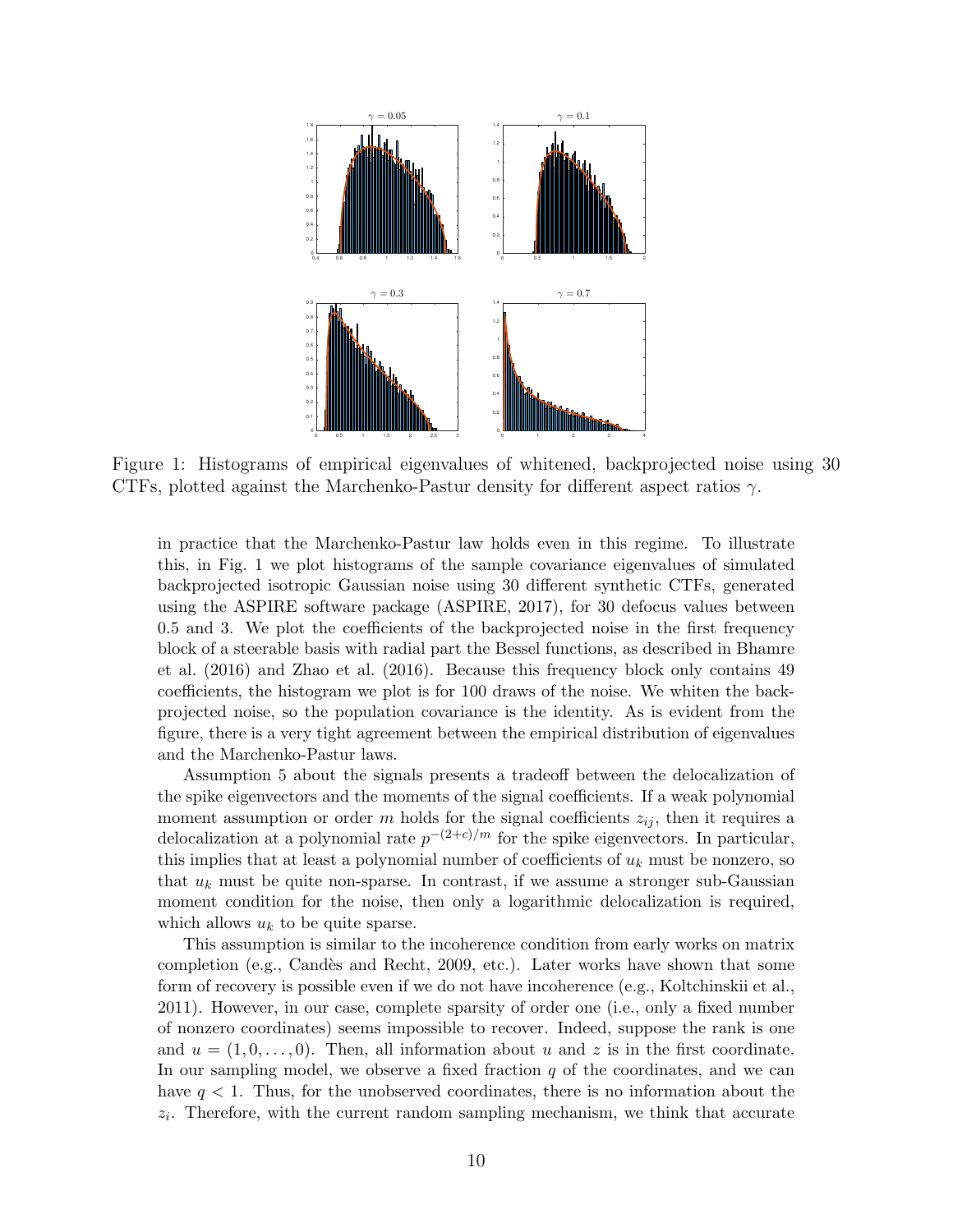estimation is not possible for fixed sparsity.

Assumption [6](#page-8-3) generalizes the existing conditions for spiked models. In particular, it is easy to see that it holds when the vectors  $u_k$  are random with independent coordinates. Specifically, let  $x$  be a random vector with iid zero-mean entries with variance 1/p. Then  $\mathbb{E}x^{\top}(P - zI_p)^{-1}x = p^{-1}\text{tr}(P - zI_p)^{-1}$ . Assumption [6](#page-8-3) requires that this converges to  $m_H(z)$ , which follows from  $H_p \Rightarrow H$ . However, Assumption [6](#page-8-3) is more general, as it does not require any kind of randomness in  $u_k$ .

Our main result in this section is the following.

<span id="page-10-0"></span>**Theorem 3.1** (Spectrum of transformed spiked models). Under the above conditions, the eigenvalue distribution of  $B^{\top}B/n$  converges to the general Marchenko-Pastur law  $F_{\gamma,H}$  a.s. In addition, for  $k \leq r$ , the k-th largest eigenvalue of  $\tilde{B}^{\dagger} \tilde{B}/n$  converges,  $\lambda_k(\tilde{B}^\top \tilde{B})/n \to t_k^2$  a.s., where

<span id="page-10-1"></span>
$$
t_k^2 = \begin{cases} D_{\gamma,H}^{-1}(\frac{1}{\ell_k}) & \text{if } \ell_k > 1/D_{\gamma,H}(b_H^2), \\ b_H^2 & \text{otherwise.} \end{cases} \tag{3}
$$

Moreover, let  $\hat{u}_k$  be the right singular vector of  $\tilde{B}$  corresponding to  $\lambda_k(\tilde{B}^\top \tilde{B})$ . Then  $(u_j^{\top} \hat{u}_k)^2 \rightarrow c_{jk}^2$  a.s., where

<span id="page-10-2"></span>
$$
c_{jk}^2 = \begin{cases} \frac{m_{\gamma,H}(t_k^2)}{D'_{\gamma,H}(t_k^2)\ell_k} & \text{if } j = k \text{ and } \ell_k > 1/D_{\gamma,H}(b_H^2),\\ 0 & \text{otherwise.} \end{cases} \tag{4}
$$

Finally, let  $Z_j = n^{-1/2} (z_{1j}, \ldots, z_{nj})^\top$ , and let  $\hat{Z}_k$  be the k-th left singular vector of  $\tilde{B}$ . Then  $(Z_j^\top \hat{Z}_k)^2 \to \tilde{c}_{jk}^2$  a.s., where

<span id="page-10-3"></span>
$$
\tilde{c}_{jk}^2 = \begin{cases}\n\frac{m_{\gamma,H}(t_k^2)}{D'_{\gamma,H}(t_k^2)\ell_k} & \text{if } j = k \text{ and } \ell_k > 1/D_{\gamma,H}(b_H^2), \\
0 & \text{otherwise.}\n\end{cases} \tag{5}
$$

The proof is in Sec. [7.1.](#page-23-0) While the conclusion of this theorem is very similar to the results of [Benaych-Georges and Nadakuditi](#page-35-5) [\(2012\)](#page-35-5), our observation model  $Y_i =$  $A_i X_i + \varepsilon_i$  is entirely different from the one in that paper; we are addressing a different problem. Moreover, our technical assumptions are also more general and more realistic, and only require finite moments up to the sixth moment, unlike the more stringent conditions in previous work. In addition, we also have the result below, which differs from existing work.

For the un-normalized backprojected matrix  $B$ , a version of Thm. [3.1](#page-10-0) applies mutatis mutandis. Specifically, we let  $H_p$  be the distribution of the variances of  $A_i^{\top} \varepsilon_i$ . We replace  $I_p$  with M in the assumptions when needed, so we let  $\tau_k = \lim_{n \to \infty} ||Mu_k||^2$ , and  $\nu_j = M u_j / ||M u_j||$ . Then the above result holds for B, with  $\ell_k$  replaced by  $\tau_k \ell_k$ , and  $u_i$  replaced by  $\nu_i$ . The proof is identical, and is also presented in Sec. [7.1.](#page-23-0)

### <span id="page-10-4"></span>3.2 Optimal singular value shrinkage

Theorem [3.1](#page-10-0) describes precisely the limiting spectral theory of the matrix  $\tilde{B}/\sqrt{n}$ . Specifically, we derived formulas for the limiting cosines  $c_k$  and  $\tilde{c}_k$  of the angles between specifically, we derived formulas for the infiniting cosines  $c_k$  and  $c_k$  or the angles between the top r singular vectors of  $\tilde{B}/\sqrt{n}$  and  $X/\sqrt{n}$ , and the relationship between the top singular values of these matrices.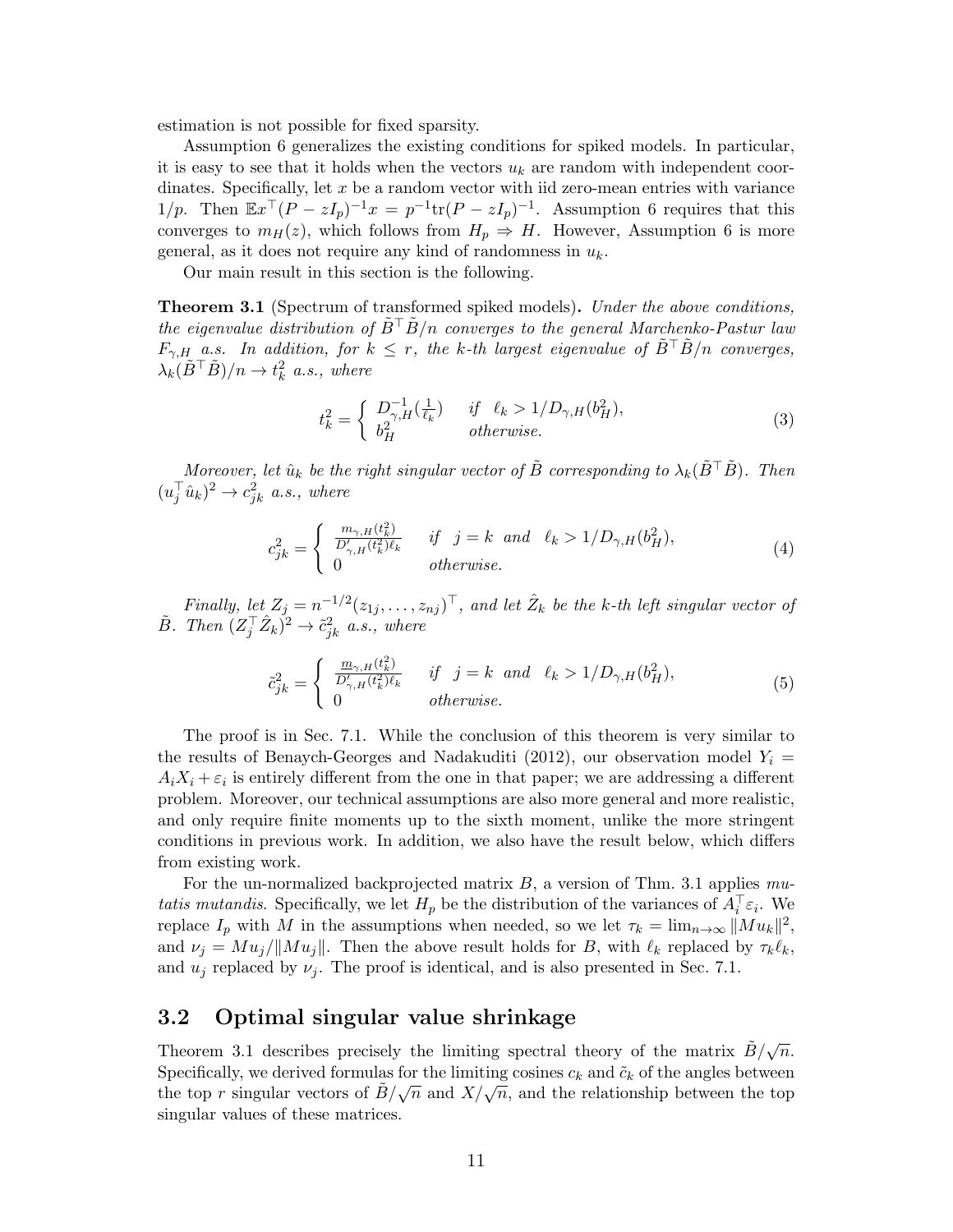It turns out, following the work of [Gavish and Donoho](#page-36-13) [\(2017\)](#page-36-13) and [Nadakuditi](#page-37-6) [\(2014\)](#page-37-6), that this information is sufficient to derive the optimal singular value shrinkage predictor of X. It is shown in [Gavish and Donoho](#page-36-13) [\(2017\)](#page-36-13) that  $\lambda_i^* = \ell_k^{1/2}$  $\int_k^{1/2} c_k \tilde{c}_k$ , under the convention  $c_k, \tilde{c}_k > 0$ . Furthermore, the AMSE of this predictor is given by  $\sum_{k=1}^r \ell_k(1-\ell_k)$  $c_k^2 \tilde{c}_k^2$ ). We outline the derivation of these formulas in Sec. [7.11,](#page-34-0) though the reader may wish to refer to [Gavish and Donoho](#page-36-13) [\(2017\)](#page-36-13) for a more detailed description of the method, as well as extensions to other loss functions.

We next show how to derive consistent estimators of the angles and the limiting singular values of the observed matrix. Plugging these into the expression  $\lambda_i^* = \ell_i^{1/2}$  $i^{\frac{1}{2}}c_i\tilde{c}_i,$ we immediately obtain estimators of the optimal singular values  $\lambda_i^*$ . This will complete the proof that the algorithm given in Sec. [2.1](#page-4-2) solves the problem posed in Sec. [2.4](#page-6-0) and defines the EBLP.

## <span id="page-11-0"></span>**3.2.1** Estimating  $\ell_k$ ,  $c_k$  and  $\tilde{c}_k$

To evaluate the optimal  $\lambda_i^*$ , we estimate the values of  $\ell_k$ ,  $c_k$ , and  $\tilde{c}_k$  using Thm. [3.1](#page-10-0) whenever  $\ell_k \geq b_H^2$  (that is, if the signal is strong enough). From [\(3\)](#page-10-1) we have the formula  $\ell_k = 1/D_{\gamma,H}(t_k^2)$  where  $t_k$  is the limiting singular value of the observed matrix  $\tilde{B}/\sqrt{n}$ . We also have the formulas [\(4\)](#page-10-2) and [\(5\)](#page-10-3) for  $c_k$  and the  $\tilde{c}_k$ .

We will estimate the Stieltjes transform  $m_{\gamma,H}(z)$  by the sample Stieltjes transform, defined as:

$$
\hat{m}_{\gamma,H}(z) = \frac{1}{p-r} \sum_{k=r+1}^{p} \frac{1}{\lambda_k - z},
$$

where the sum is over the bottom  $p - r$  eigenvalues  $\lambda_k$  of  $\tilde{B}^\top \tilde{B}/n$ . It is shown by [Nadakuditi](#page-37-6) [\(2014\)](#page-37-6) that  $\hat{m}_{\gamma,H}$  is a consistent estimator of  $m_{\gamma,H}$ , and that using the corresponding plug-in estimators of  $\underline{m}_{\gamma,H}$ ,  $D_{\gamma,H}$  and  $D'_{\gamma,H}$ , we also obtain consistent estimators of  $\ell_k, c_k$ , and  $\tilde{c}_k$ .

### 3.2.2 Using  $\hat{M}$  in place of M

To make the procedure fully implementable, we must be able to estimate the mean matrix  $M = \mathbb{E} A_i^{\top} A_i$ . If M is estimated from the n iid matrices  $A_i^{\top} A_i$  by the sample mean  $\hat{M} = n^{-1} \sum_{i=1}^{n} A_i^{\top} A_i$ , we show that multiplying by  $\hat{M}^{-1}$  has asymptotically the same effect as multiplying by the true  $M^{-1}$ , assuming that the diagonal entries of M are bounded below. This justifies our use of  $M$ .

<span id="page-11-1"></span>**Lemma 3.2.** Suppose that the entries  $M_i$  of M are bounded away from 0:  $M_i \geq \delta$  for some  $\delta > 0$ , for all i. Let  $\hat{M} = n^{-1} \sum_{i=1}^{n} A_i^{\dagger} A_i$ . Then

$$
\lim_{p,n \to \infty} n^{-1/2} \|BM^{-1} - B\hat{M}^{-1}\|_{op} = 0.
$$

See Sec. [7.10](#page-33-0) for the proof. Note that the condition of this lemma are violated only when the entries of  $M$  can be arbitrarily small; but in this case, the information content in the data on the corresponding coordinates vanishes, so the problem itself is ill-conditioned. The condition is therefore reasonable in practice.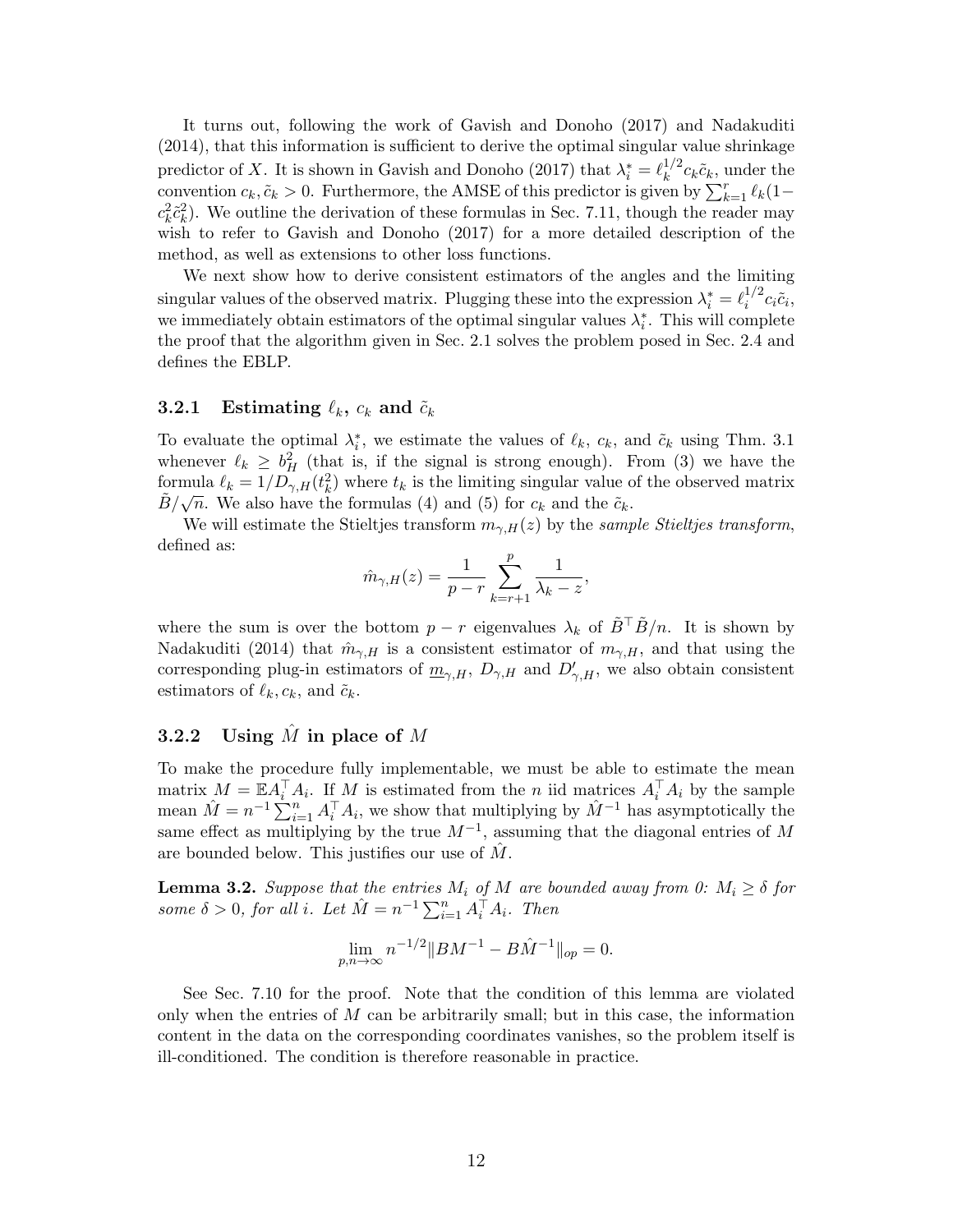## <span id="page-12-0"></span>3.3 Prediction for weighted loss functions: whitening and big data

In certain applications there may be some directions that are more important than others, whose accurate prediction is more heavily prized. We can capture this by considering weighted Frobenius loss functions  $\|\hat{X}_i - X_i\|_W^2 = \|W(\hat{X}_i - X_i)\|^2$ , where W is a positive-definite matrix. Can we derive optimal shrinkers with respect to these weighted loss functions?

The weighted error can be written as  $\|\hat{X}_i - X_i\|_W^2 = \|W(\hat{X}_i - X_i)\|^2 = \|\widehat{WX}_i - X_i\|^2$  $W X_i$ <sup>2</sup>. In other words, the problem of predicting  $X_i$  in the W-norm is identical to predicting  $WX_i$  in the usual Frobenius norm. Because the vectors  $WX_i$  lie in an r-dimensional subspace (spanned by  $W u_1, \ldots, W u_r$ ), the same EBLP method we have derived for  $X_i$  can be applied to prediction of  $WX_i$ , assuming that the technical conditions we imposed for the original model hold for this transformed model. That is, we perform singular value shrinkage on the matrix of transformed observations  $W \tilde{B}_i$ .

To explore this further, recall that after applying the matrix  $M^{-1}$  to each vector  $A_i^{\top} Y_i$ , the data matrix behaves asymptotically like the matrix with columns  $X_i + \tilde{\varepsilon}_i$ , for some noise vectors  $\tilde{\varepsilon}_i$  that are independent of the signal  $X_i$ . The observations  $WM^{-1}A_i^{\top}Y_i$  are asymptotically equivalent to  $WX_i + W\tilde{\varepsilon}_i$ . If we choose W to be the square root of the inverse covariance of  $\tilde{\varepsilon}_i$ , then the effective noise term  $W\tilde{\varepsilon}_i$  has a identity covariance; we call this transformation "whitening the effective noise".

One advantage of whitening is that there are closed formulas for the asymptotic spikes and cosines. This is because the Stieltjes transform of white noise has an explicit closed formula; see [Bai and Silverstein](#page-35-0) [\(2009\)](#page-35-0). To make sense of the formulas, we will assume that the low-rank model  $WX_i$  satisfies the assumptions we initially imposed on  $X_i$ ; that is, we will assume:

<span id="page-12-1"></span>
$$
WX_i = \sum_{k=1}^r \tilde{\ell}_k^{1/2} \tilde{z}_{ik} \tilde{u}_k
$$
\n
$$
(6)
$$

where the  $z_{ik}$  are iid and the  $\tilde{u}_k$  are orthonormal. With this notation, the empirical eigenvalues of  $W\tilde{B}^{\dagger}$   $\tilde{B}W/n$  converge to

$$
\lambda_k = \begin{cases} (\tilde{\ell}_k + 1) \left( 1 + \frac{\gamma}{\tilde{\ell}_k} \right) & \text{if } \tilde{\ell}_k > \sqrt{\gamma}, \\ (1 + \sqrt{\gamma})^2 & \text{otherwise} \end{cases}
$$

while the limit of the cosine of the angle between the  $k^{th}$  empirical PC  $\hat{u}_k$  and the  $k^{th}$ population PC  $u_k$  is

<span id="page-12-2"></span>
$$
c_k^2 = \begin{cases} \frac{1 - \gamma / \tilde{\ell}_k^2}{1 + \gamma / \tilde{\ell}_k} & \text{if } \tilde{\ell}_k > \sqrt{\gamma}, \\ 0 & \text{otherwise} \end{cases}
$$
 (7)

and the limit of the cosine of the angle between the  $k^{th}$  empirical left singular vector  $\hat{v}_k$  and the  $k^{th}$  left population singular vector  $v_k$  is

<span id="page-12-3"></span>
$$
\tilde{c}_k^2 = \begin{cases} \frac{1 - \gamma/\tilde{\ell}_k^2}{1 + 1/\tilde{\ell}_k} & \text{if } \tilde{\ell}_k > \sqrt{\gamma}, \\ 0 & \text{otherwise} \end{cases} (8)
$$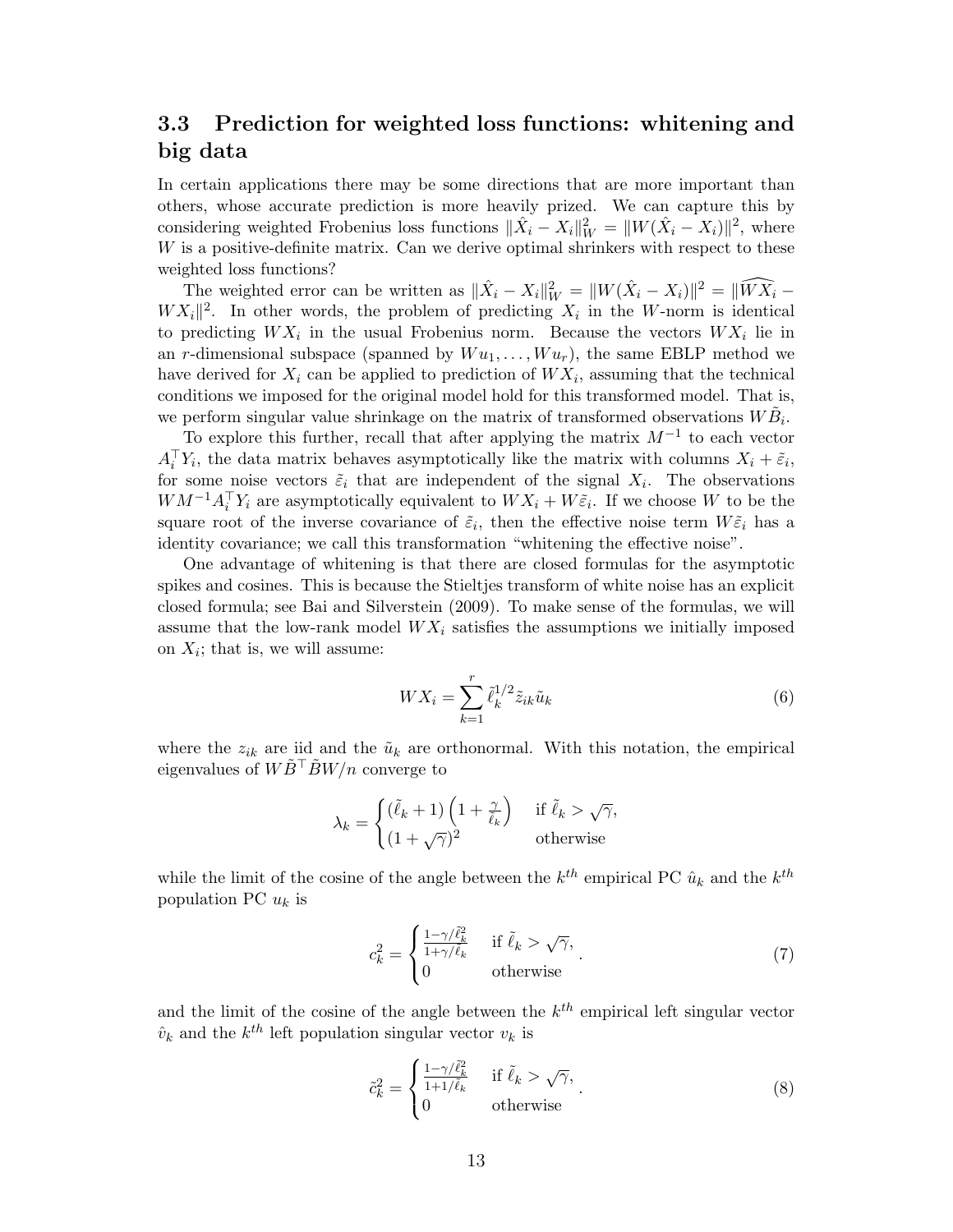These formulas are derived in [Benaych-Georges and Nadakuditi](#page-35-5) [\(2012\)](#page-35-5); also see [Paul](#page-37-0) [\(2007\)](#page-37-0).

Following Sec. [3.2,](#page-10-4) the W-AMSE of the EBLP is  $\sum_{k=1}^{r} \tilde{\ell}_k (1 - c_k^2 \tilde{c}_k^2)$ . Since the parameters  $\ell_k$ ,  $c_k$  and  $\tilde{c}_k$  are estimable from the observations, the W-AMSE can be explicitly estimated.

Using these formulas makes evaluation of the optimal shrinkers faster, as we avoid estimating the Stieltjes transform from the bottom  $p - r$  singular values of  $\tilde{B}$ . Using whitening, the entire method only requires computation of the top  $r$  singular vectors and values. Whitening thus enables us to scale our methods to extremely large datasets.

#### <span id="page-13-2"></span>3.3.1 Estimating the whitening matrix W

In the observation model  $Y_i = A_i^{\top} X_i + \varepsilon_i$ , if the original noise term  $\varepsilon_i$  has identity covariance, that is  $\Sigma_{\varepsilon} = I_p$ , then it is straightforward to estimate the covariance of the "effective" noise vector  $\tilde{\varepsilon}_i = M^{-1} A_i^{\top} \varepsilon_i$ , and consequuently to estimate the whitening matrix  $W = \sum_{\tilde{\varepsilon}}^{-1/2}$ .

It is easy to see that  $A_i^{\top} \varepsilon_i$  has covariance  $M = \mathbb{E}[A_i^{\top} A_i]$ , which is diagonal. Then the covariance of  $\tilde{\varepsilon}_i$  is  $M^{-1}MM^{-1}=M^{-1}$ , and  $W=M^{1/2}$ . As in the proof of Lemma [3.2,](#page-11-1) W can be consistently estimated from the data by the sample mean  $\sum_{i=1}^{n} (A_i^{\top} A_i)^{1/2}/n$ .

### <span id="page-13-0"></span>3.4 Selecting the rank

Our method requires a preliminary rank estimate. Our results state roughly that, after backprojection, the linearly transformed spiked model becomes a spiked model. So we believe we may be able to adapt some popular methods for selecting the number of components in spiked models. There are many such methods, and it is not our goal to recommend a particular one. One popular method in applied work is a permutation method called parallel analysis [\(Buja and Eyuboglu,](#page-36-14) [1992;](#page-36-14) [Dobriban,](#page-36-15) [2017\)](#page-36-15), for which we have proposed improvements [\(Dobriban and Owen,](#page-36-16) [2017\)](#page-36-16). For other methods, see [Kritchman and Nadler](#page-37-15) [\(2008\)](#page-37-15); [Passemier and Yao](#page-37-16) [\(2012\)](#page-37-16), and also [Yao et al.](#page-38-1) [\(2015\)](#page-38-1), Ch. 11, for a review.

If the method is strongly consistent, in the sense that the number of components is almost surely correctly estimated, then it is easy to see that the entire proof works. Specifically, the optimal singular value shrinkers can be obtained using the same orthonormalization method, and they can also be estimated consistently. Thus, for instance the methods from [Passemier and Yao](#page-37-16) [\(2012\)](#page-37-16); [Dobriban and Owen](#page-36-16) [\(2017\)](#page-36-16) are applicable if the spike strengths are sufficiently large.

## <span id="page-13-1"></span>4 Out-of-sample prediction

In Sec. [3,](#page-7-0) we derived the EBLP for predicting  $X_i$  from  $Y_i = A_i X_i + \varepsilon_i$ ,  $i = 1, ..., n$ . We found the optimal coefficients  $\eta_k$  for the predictor  $\sum_{k=1}^r \eta_k \langle \tilde{B}_i, \hat{u}_k \rangle \hat{u}_k$ , where the  $\hat{u}_k$ are the empirical PCs of the normalized back-projected data  $\tilde{B}_i = \hat{M}^{-1} A_i^{\top} Y_i$ .

Now suppose we are given another data point, call it  $Y_0 = A_0 X_0 + \varepsilon_0$ , drawn from the same model, but independent of  $Y_1, \ldots, Y_n$ , and we wish to predict  $X_0$  from an expression of the form  $\sum_{k=1}^{r} \eta_k \langle \tilde{B}_0, \hat{u}_k \rangle \hat{u}_k$ .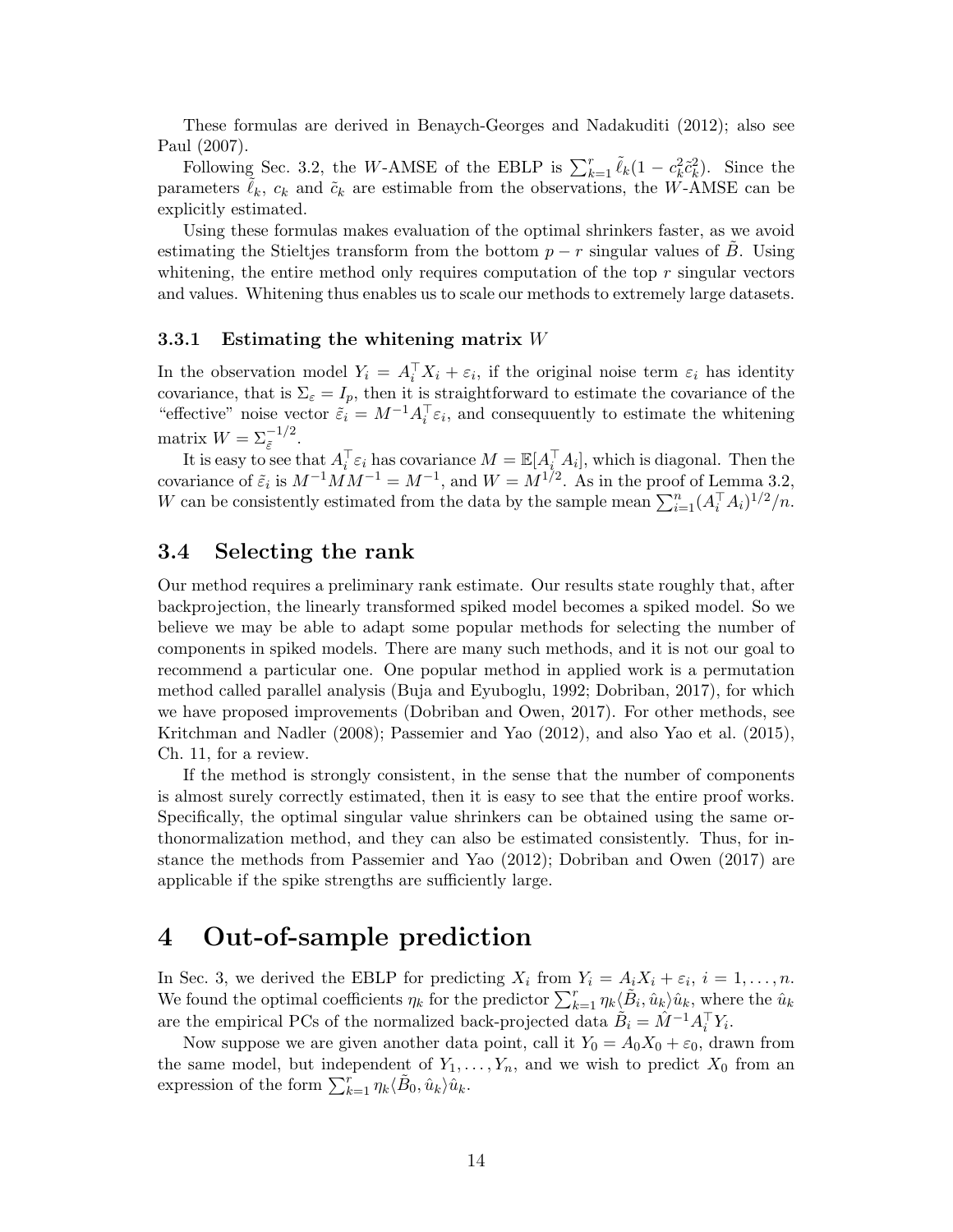At first glance, this problem appears identical to the one already solved. However, there is a subtle difference: the new data point is independent of the empirical PCs  $\hat{u}_1, \ldots, \hat{u}_r$ . It turns out that this independence forces us to use a *different* set of coefficients  $\eta_k$  to achieve optimal prediction.

We call this the problem of *out-of-sample prediction*, and the optimal predictor the *out-of-sample EBLP*. To be clear, we will refer to the problem of predicting  $Y_1, \ldots, Y_n$ as in-sample prediction, and the optimal predictor as the in-sample EBLP. We call  $(Y_1, A_1), \ldots, (Y_n, A_n)$  the *in-sample observations*, and  $(Y_0, A_0)$  the *out-of-sample ob*servation.

One might object that solving the out-of-sample problem is unnecessary, since we can always convert the out-of-sample problem into the in-sample problem. We could enlarge the in-sample data to include  $Y_0$ , and let  $\hat{u}_k$  be the empirical PCs of this extended data set. While this is true, it is often not practical for several reasons. First, in on-line settings where a stream of data must be processed in real-time, recomputing the empirical PCs for each new observation may not be feasible. Second, if  $n$  is quite large, it may not be viable to store all of the in-sample data  $Y_1, \ldots, Y_n$ ; the r vectors  $\hat{u}_1, \ldots, \hat{u}_r$  require an order of magnitude less storage.

In this section we will first present the steps of the out-of-sample EBLP. Then we will provide a rigorous derivation. We will also show that the AMSEs for in-sample and out-of-sample EBLP with respect to squared W-norm loss are identical, where W is the inverse square root of the effective noise covariance. This is a rather surprising result that gives statistical justification for the use of out-of-sample EBLP, in addition to the computational considerations already described.

### <span id="page-14-0"></span>4.1 Out-of-sample EBLP

The out-of-sample denoising method can be stated simply, similarly to the in-sample algorithm in Sec. [2.1.](#page-4-2) We present the steps below.

- 1. Input: The top r in-sample empirical PCs  $\hat{u}_1, \ldots, \hat{u}_r$ . Estimates of the eigenvalues  $\hat{\ell}_1,\ldots,\hat{\ell}_r$  and cosines  $\hat{c}_1,\ldots,\hat{c}_r$ . An estimate  $\hat{\Sigma}_{\tilde{\varepsilon}}$  of the noise covariance  $\Sigma_{\tilde{\varepsilon}}$  of the normalized backprojected noise vectors  $\tilde{\varepsilon}_i = M^{-1} A_i^{\top} \varepsilon_i$ . The diagonal matrix  $\hat{M}^{-1}$  which is the inverse of an estimate of the covariance matrix of the noise  $\varepsilon_i$ , and an out-of-sample observation  $(Y_0, A_0)$ .
- 2. Construct the vector  $\tilde{B}_0 = \hat{M}^{-1} A_0^{\top} Y_0$ .
- 3. Compute estimators of the out-of-sample coefficients  $\eta_1, \ldots, \eta_r$ . These are given by the formula  $\hat{\eta}_k = \frac{\hat{\ell}_k \hat{c}_k^2}{\hat{\ell}_k \hat{c}_k^2 + \hat{d}_k}$ , where  $\hat{d}_k = \hat{u}_k^{\top} \hat{\Sigma}_{\tilde{\varepsilon}} \hat{u}_k$ .
- 4. *Output*: Return the vector  $\hat{X}_0 = \sum_{k=1}^r \hat{\eta}_k \langle \tilde{B}_0, \hat{u}_k \rangle \hat{u}_k$ .

## 4.2 Deriving out-of-sample EBLP

We now derive the out-of-sample EBLP described in Sec. [4.1.](#page-14-0) Due to the independence between the  $(Y_0, A_0)$  and the empirical PCs  $\hat{u}_k$ , the derivation is much more straightforward than was the in-sample EBLP. Therefore, we present the entire calculation in the main body of the paper.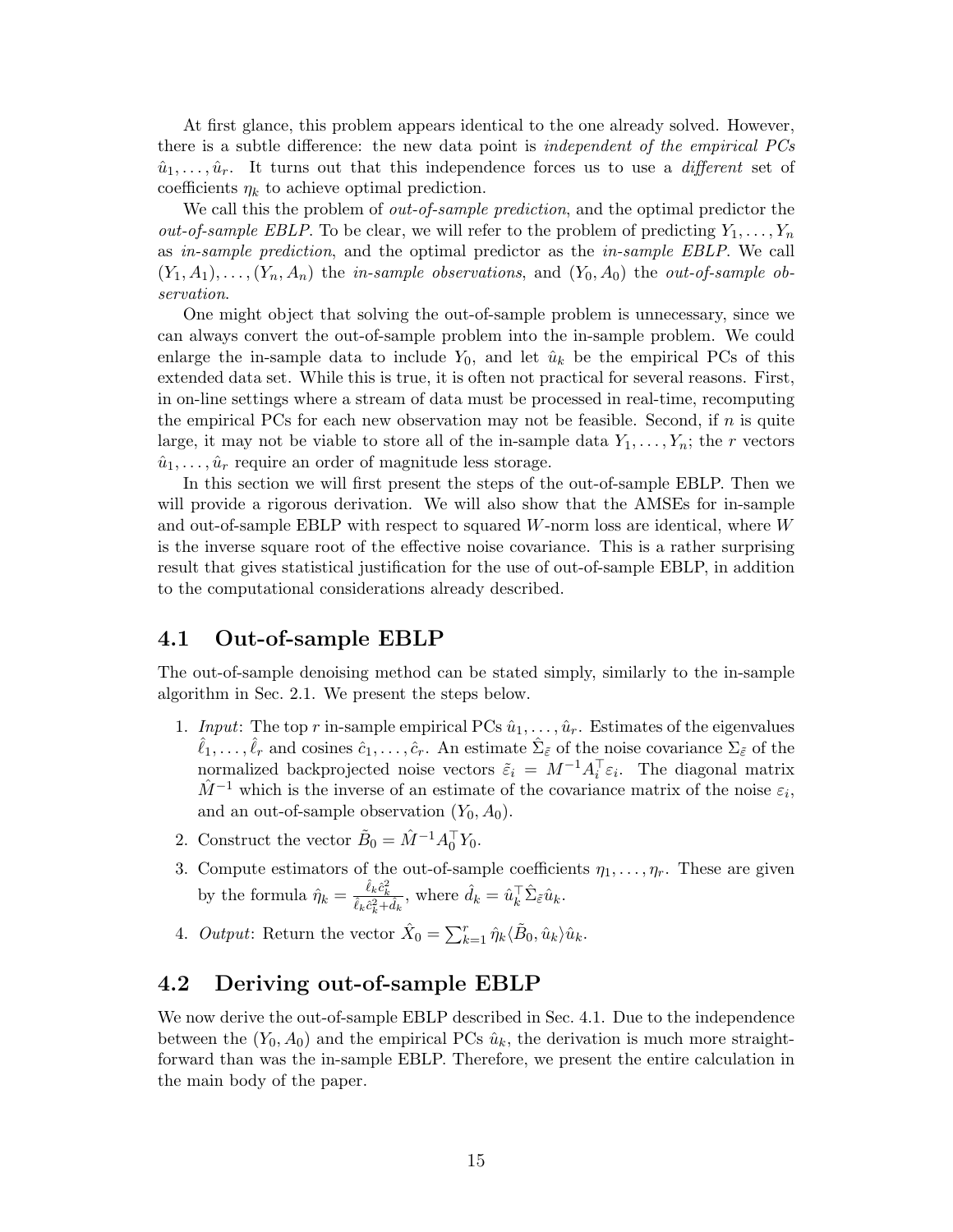## $\textbf{4.2.1} \quad \textbf{Covariance of} \,\, M^{-1} A_i^\top Y_i$

Let  $\tilde{B}_i = M^{-1} A_i^{\top} Y_i = M^{-1} D_i X_i + M^{-1} A_i^{\top} \varepsilon_i$ , with  $X_i = \sum_{j=1}^r \ell_j^{1/2}$  $j^{1/2}z_{ij}u_j$  and  $D_i =$  $A_i^{\top} A_i$ . Let  $R_i = X_i + M^{-1} A_i^{\top} \varepsilon_i = X_i + \tilde{\varepsilon}_i$ ; so  $\tilde{B}_i = R_i + E_i X_i$ , with  $E_i = I_p - M^{-1} A_i^{\top} A_i$ . Observe that

$$
Cov(\tilde{B}_i) = Cov(R_i) + Cov(E_i X_i) + \mathbb{E}R_i (E_i X_i)^\top + \mathbb{E}(E_i X_i)^\top R_i
$$

and also that

$$
\mathbb{E}R_i(E_iX_i)^\top = \mathbb{E}X_iX_i^\top E_i + \mathbb{E}\tilde{\varepsilon}_iX_i^\top E_i = 0
$$

since  $\mathbb{E}E_i = 0$  and  $\mathbb{E}\varepsilon_i = 0$ , and they are independent of  $X_i$ ; similarly  $\mathbb{E}(E_i X_i)^\top R_i = 0$ as well. Consequently,

$$
Cov(\tilde{B}_i) = Cov(R_i) + Cov(E_i X_i).
$$

Let  $c_j = \mathbb{E}E_{ij}^2$ . Then

$$
\mathbb{E}(E_i X_i)(E_i X_i)^\top = \sum_{j=1}^r \ell_j^{1/2} \begin{pmatrix} c_1 u_{j1}^2 & & & \\ & c_2 u_{j2}^2 & & \\ & & \ddots & \\ & & & c_p u_{jp}^2 \end{pmatrix}
$$

which goes to zero in operator norm as  $n, p \to \infty$ , by the incoherence property of the  $u_k$ 's, and because  $c_j$  are uniformly bounded under the assumptions of Theorem [3.1.](#page-10-0) Therefore  $\|\Sigma_{\tilde{B}} - (\Sigma_X + \Sigma_{\tilde{\varepsilon}})\|_{op} \to 0.$ 

#### 4.2.2 Out-of-sample coefficients and AMSE

We will compute the optimal (in sense of AMSE) coefficients for out-of-sample prediction. We have normalized, back-projected observations  $\tilde{B}_i = M^{-1}D_iX_i + \tilde{\varepsilon}_i$ , with  $X_i = \sum_{j=1}^r \ell_j^{1/2}$  $j^{1/2}z_{ij}u_j$  and  $\tilde{\varepsilon}_i = M^{-1}A_i^{\top} \varepsilon_i$ .

We are looking for the coefficients  $\eta_1, \ldots, \eta_r$  so that the estimator

<span id="page-15-0"></span>
$$
\hat{X}_0^{\eta} = \sum_{j=1}^r \eta_j \langle \tilde{B}_0, \hat{u}_j \rangle \hat{u}_j \tag{9}
$$

has minimal AMSE. Here,  $\hat{u}_j$  are the empirical PCs based on the in-sample data  $(Y_1, A_1), \ldots, (Y_n, A_1)$  (that is, the top r eigenvectors of  $\sum_{j=1}^n \tilde{B}_i \tilde{B}_i^{\top}$ ), whereas  $(Y_0, A_0)$ is an out-of-sample datapoint.

It is easily shown that the contribution of  $\eta_k$  to the overall MSE is:

$$
\ell_k + \eta_k^2 \mathbb{E}(\hat{u}_k^\top \tilde{B}_0)^2 - 2\eta_k \ell_k^{1/2} \mathbb{E}z_{0k}(\hat{u}_k^\top \tilde{B}_0)(\hat{u}_k^\top u_k).
$$

It is also easy to see that the interaction terms obtained when expanding the MSE vanish.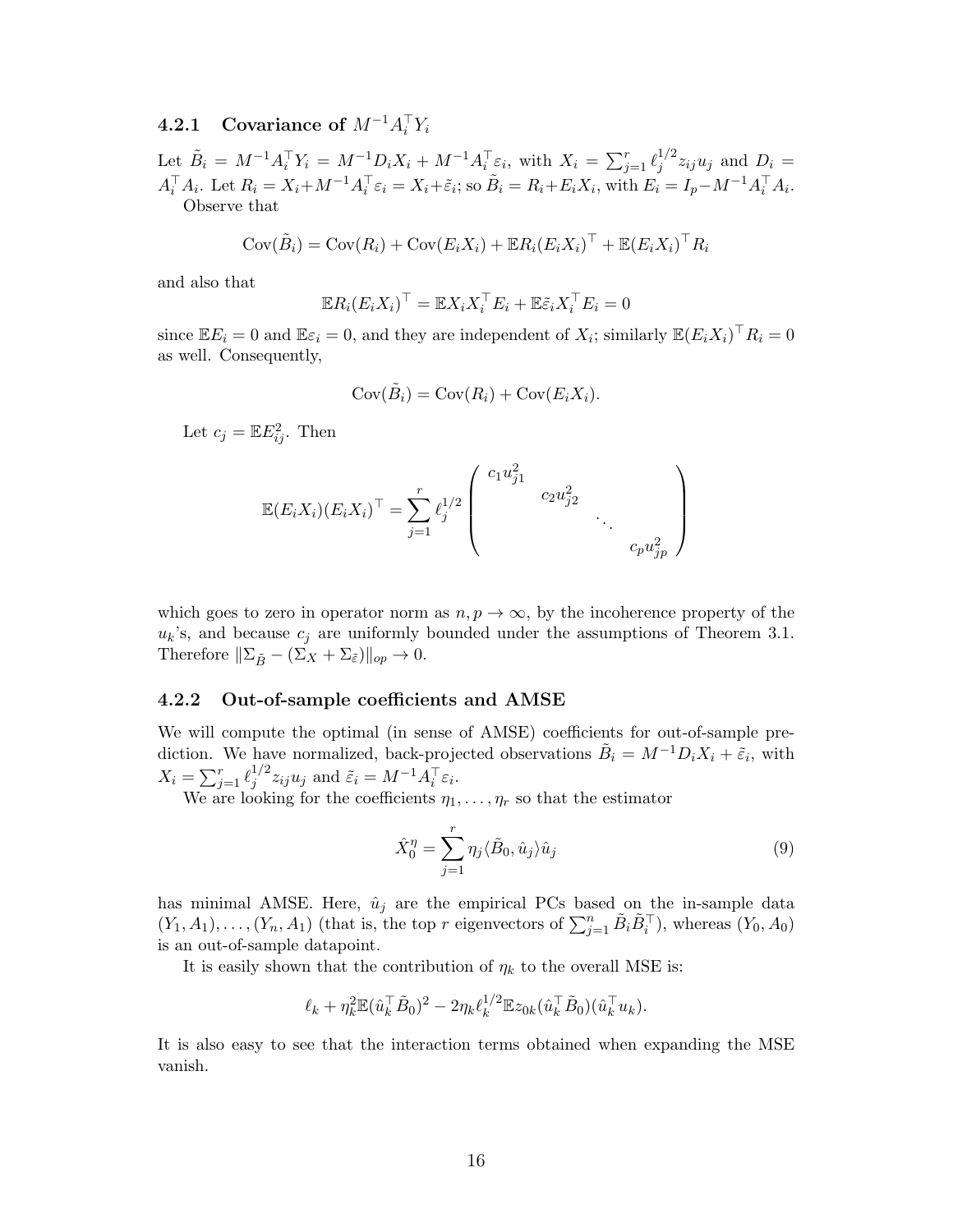To evaluate the quadratic coefficient above, first take the expectation over  $Y_0$  and  $A_0$  only, which gives:

$$
\mathbb{E}_0(\hat{u}_k^\top \tilde{B}_0)^2 = \hat{u}_k^\top \Sigma_{\tilde{B}} \hat{u}_k \sim \hat{u}_k^\top \left( \sum_{j=1}^r \ell_j u_j u_j^\top + \Sigma_{\tilde{\varepsilon}} \right) \hat{u}_k
$$

$$
\sim \ell_k c_k^2 + \hat{u}_k^\top \Sigma_{\tilde{\varepsilon}} \hat{u}_k
$$

Note that when the original noise  $\varepsilon_i$  is white (i.e.  $\Sigma_{\varepsilon} = I_p$ ), we can estimate  $d_k \equiv$  $\hat{u}_k^{\top} \Sigma_{\tilde{\varepsilon}} \hat{u}_k$  using the approximation  $\Sigma_{\tilde{\varepsilon}} \sim M^{-1}$ , as in Sec. [3.3.1.](#page-13-2) Defining the estimator  $\hat{d}_k = \hat{u}_k^{\top} M^{-1} \hat{u}_k$  (or  $\hat{u}_k^{\top} \hat{M}^{-1} \hat{u}_k$ , where  $\hat{M} = \sum_{i=1}^n A_i^{\top} A_i/n$ ), we therefore have  $|\hat{d}_k$  $d_k| \to 0.$ 

Now turn to the linear term. We have  $\hat{u}_k^{\top} \tilde{B}_0 = \sum_{j=1}^r \ell_j^{1/2}$  $j^{1/2} z_{0j} \hat{u}_k^\top M^{-1} D_0 u_j \!+\! \hat{u}_k^\top \varepsilon_0;$  using  $\mathbb{E}[M^{-1}D_0] = I_p$  and using the almost sure convergence results, it follows after some simple calculation that  $\ell_k^{1/2} \mathbb{E}[z_{0k}\hat{u}_k^{\top} \tilde{B}_0 \hat{u}_k^{\top} u_k] \to \ell_k c_k^2$ . Consequently, the mean-squared error of the out-of-sample predictor (as a function of  $\eta_k$ ) is asyptotically equivalent to:

$$
\sum_{k=1}^r \left\{ \ell_k + \eta_k^2 (\ell_k c_k^2 + d_k) - 2 \eta_k \ell_k c_k^2 \right\}.
$$

This is minimized at  $\eta_k^* = \frac{\ell_k c_k^2}{\ell_k c_k^2 + d_k}$  and the MSE is asymptotically equivalent to:

$$
\sum_{k=1}^r \left(\ell_k - \frac{\ell_k^2 c_k^4}{\ell_k c_k^2 + d_k}\right)
$$

This finishes the derivation of the optimal coefficients for out-of-sample prediction.

.

#### 4.3 The whitened model

Following the approach described in Sec. [3.3,](#page-12-0) we can optimally predict  $X_0$  using the Wloss, for any positive semi-definite matrix  $W$ . This is equivalent to performing optimal prediction of the signal  $WX_0$  based on the observations  $W\tilde{B}_0 = WM^{-1}D_0\overline{X}_0 + W\tilde{\varepsilon}_0$ in the usual Frobenius sense.

We can always transform the data so that the effective noise  $W\tilde{\varepsilon} = WM^{-1}A_0^{\top}\tilde{\varepsilon}_0$ has identity covariance; that is, take  $W = \sum_{\tilde{\varepsilon}}^{-1/2}$ .

In this setting, the parameters  $\hat{u}_k^{\top} W \Sigma_{\tilde{\varepsilon}}^{-1/2} W \hat{u}_k = \hat{u}_k^{\top} \hat{u}_k = 1$ , and so  $d_k = 1$ . Consequently, the limiting AMSE is

<span id="page-16-0"></span>
$$
\sum_{k=1}^{r} \left( \tilde{\ell}_k - \frac{\tilde{\ell}_k^2 c_k^4}{\tilde{\ell}_k c_k^2 + 1} \right) \tag{10}
$$

where  $\tilde{\ell}_k$  are the eigenvalues of the whitened model  $WX_i$ , assuming the model [\(6\)](#page-12-1). Using the formulas [\(7\)](#page-12-2) and [\(8\)](#page-12-3) for  $c_k$  and  $\tilde{c}_k$  as functions of  $\ell_k$ , it is straightforward to check that formula [\(10\)](#page-16-0) is equal to  $\sum_{k=1}^{r} \tilde{\ell}_k(1-c_k^2 \tilde{c}_k^2)$ , which is the in-sample AMSE with  $W$ -loss; we will show this in Sec. [7.12.](#page-35-11) That is, the AMSE for whitened observations are identical for in-sample and out-of-sample EBLP.

Thus, we state the following theorem: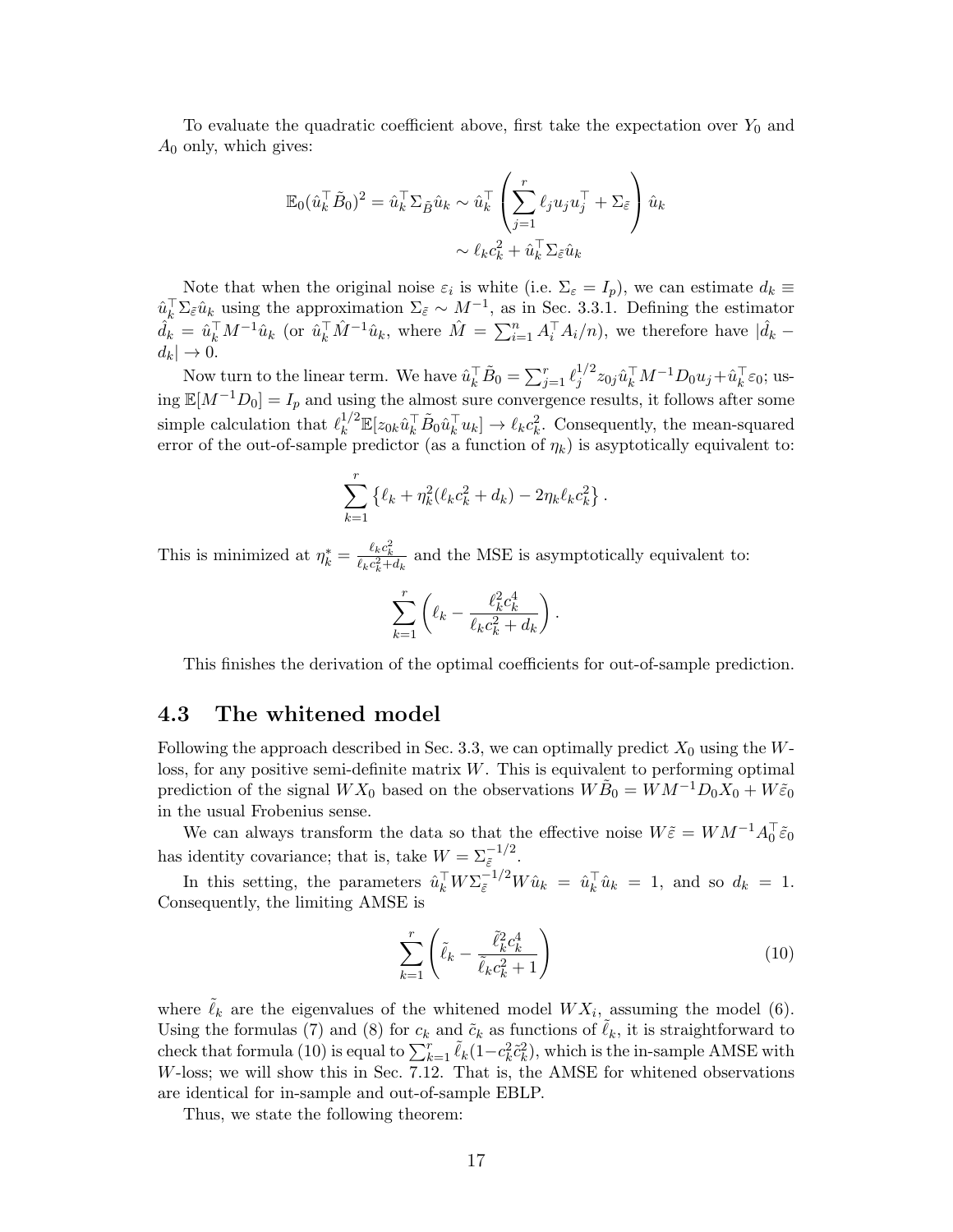<span id="page-17-1"></span>**Theorem 4.1** (Out-of-sample EBLP). Suppose our observations have the form  $Y_i =$  $A_iX_i + \varepsilon_i$ ,  $i = 1, \ldots, n$ , under the conditions of Thm. [3.1,](#page-10-0) and suppose in addition that [\(6\)](#page-12-1) holds, with  $W = \sum_{\tilde{\varepsilon}}^{-1/2}$  and  $\tilde{\varepsilon}_i = M^{-1} A_i^{\top} \varepsilon_i$ .

Given an out-of-sample observation  $Y_0$ ,  $A_0$ , consider a predictor of  $X_0$  of the form [\(9\)](#page-15-0). Then, for the optimal choice of  $\eta_k$ , the minimum asymptotic out-of-sample MSE achieved by this predictor in  $\Sigma_{\tilde{\varepsilon}}^{-1/2}$  $\bar{\epsilon}$ <sup>-1/2</sup>-norm equals the corresponding expression for insample MSE.

Thus, asymptotically, out-of-sample denoising is not harder than in-sample denoising.

The remainder of the proof of Thm. [4.1](#page-17-1) is contained in Sec. [7.12.](#page-35-11)

## <span id="page-17-0"></span>5 Matrix denoising and missing data

A well-studied problem to which our analysis applies is the problem of missing data, where coordinates are discarded from the observed vectors. Here the operators  $D_i =$  $A_i^{\top} A_i$  place zeros in the unobserved entries.

Without additive noise, recovering the matrix  $X = [X_1, \ldots, X_n]^\top$  is known as matrix completion, and has been widely studied in statistics and signal processing. There are many methods with guarantees of exact recovery for certain classes of signals (Candès and Recht, [2009;](#page-36-8) Candès and Tao, [2010;](#page-36-9) [Jain et al.,](#page-36-10) [2013;](#page-36-10) [Keshavan et al.,](#page-37-11) [2010;](#page-37-11) [Recht,](#page-38-3) [2011;](#page-38-3) [Jain et al.,](#page-36-10) [2013\)](#page-36-10).

Many methods for matrix completion assume that the target matrix  $X$  is low-rank. This is the case for the linearly-transformed model as well, since the rows  $X_i^{\top}$  of X all lie in the r-dimensional subspace spanned by  $u_1, \ldots, u_r$ . In the linearly-transformed model, the low-rank target matrix  $X$  is itself random, and the analysis we provide for the performance of EBLP is dependent on this random structure.

Our approach differs from most existing methods. Our methods have the following advantages:

- 1. Speed. Typical methods for matrix completion are based on solving optimization problems such as nuclear norm minimization [\(Cand`es and Recht,](#page-36-8) [2009;](#page-36-8) [Cand`es](#page-36-9) [and Tao,](#page-36-9) [2010\)](#page-36-9). These require iterative algorithms, where an SVD is computed at each step. In contrast, when an upper bound on the rank of the target matrix is known a priori our methods require only one SVD, and are thus much faster. Some of the methods for rank estimation in the spiked model discussed in Sec. [3.4,](#page-13-0) such as [Dobriban and Owen](#page-36-16) [\(2017\)](#page-36-16) and [Kritchman and Nadler](#page-37-15) [\(2008\)](#page-37-15), require only one SVD as well; we believe that these methods can be adapted to the linearly-transformed spiked model, though this is outside the scope of the current paper.
- 2. Robustness to high levels of noise. Most matrix completion methods have guarantees of numerical stability: when the observed entries are accurate to a certain precision, the output will be accurate to almost the same precision. However, when the noise level swamps the signal, these stability guarantees are not informative. While many matrix completion methods can be made more robust by incorporating noise regularization, EBLP is designed to directly handle the high-noise regime. In Sec. [5.1,](#page-18-0) we show that our method is more robust to noise than regularized nuclear norm minimization.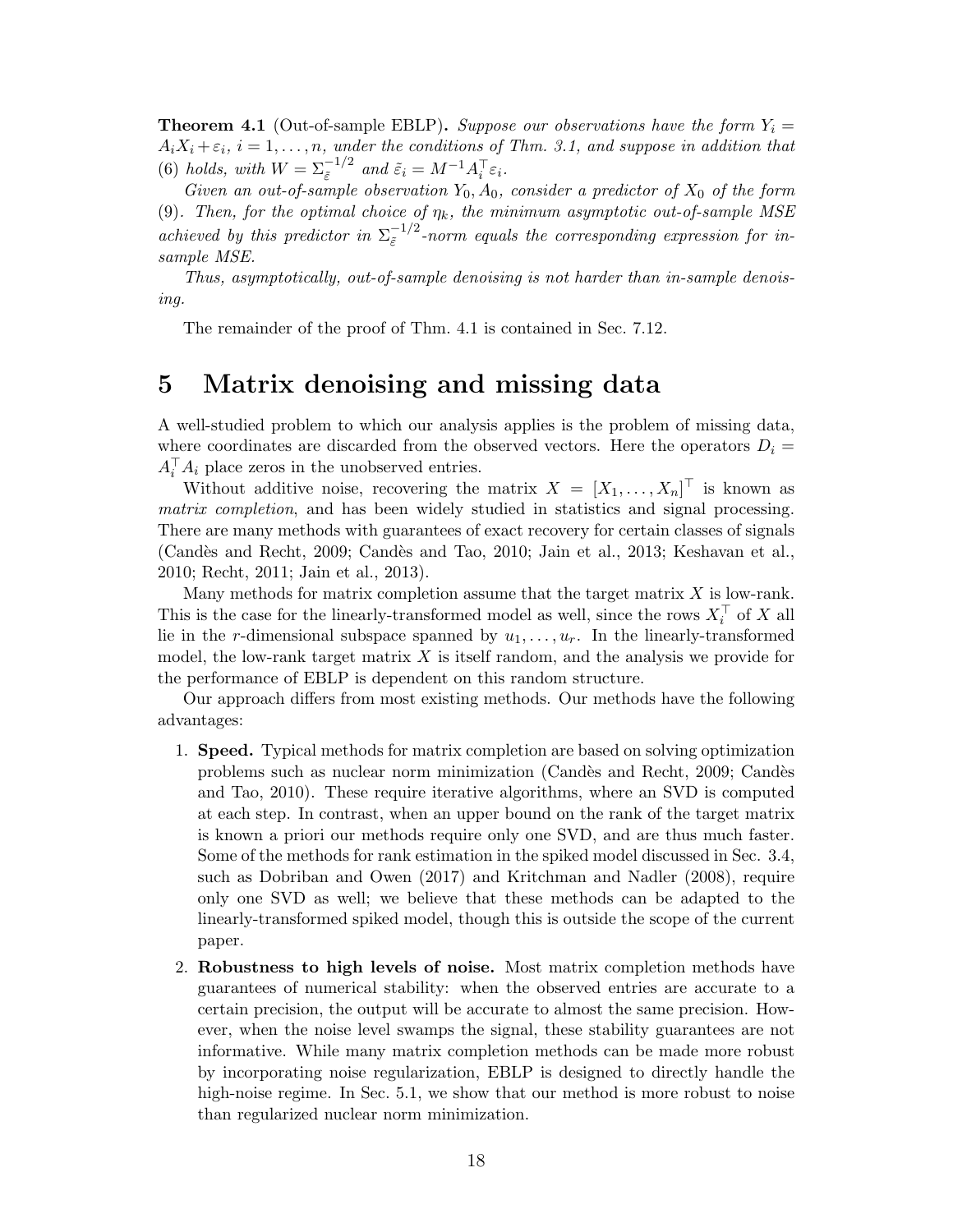- 3. Applicability to uneven sampling. While many matrix completion methods assume that the entries are observed with equal probability, other methods allow for uneven sampling across the rows and columns. Our method of EBLP allows for a different probability in each column of X. In Sec. [5.1.2](#page-19-0) we compare our method to competing methods when the column sampling probabilities exhibit varying degrees of non-uniformity. In particular, we compare to the OptShrink method for noisy matrix completion [\(Nadakuditi,](#page-37-6) [2014\)](#page-37-6), which is nearly identical to EBLP when the sampling is uniform, but is not designed for uneven sampling. We also compare to *weighted* nuclear norm minimization, designed to handle the uneven sampling.
- 4. Precise performance guarantees. Our shrinkage methods have precise asymptotic performance guarantees for their mean squared error. The errors can be estimated from the observations themselves.

In addition to these advantages, our method has the seeming shortcoming that unlike many algorithms for matrix completion, it never yields exact recovery. However, our methods lead to consistent estimators in the low-noise regime. In our model low noise corresponds to large spikes  $\ell$ . It is easy to see that taking  $\ell \to \infty$  we obtain an asymptotic MSE of  $\mathbb{E} \|\bar{X}_i - \hat{X}_i\|^2 = O(1)$ , whereas  $\mathbb{E} \|X_i\|^2 = \ell$ . Thus the correlation corr $(X_i, X_i) \to 1$  in probability, and we get consistent estimators. Thus we still have good performance in low noise.

#### <span id="page-18-0"></span>5.1 Simulations

In this section, we illustrate the finite-sample properties of our proposed EBLP with noise whitening. We compare this method to three other methods found in the literature. First is the OptSpace method of [Keshavan et al.](#page-37-11) [\(2010\)](#page-37-11). This algorithm is designed for uniform sampling of the matrix and relatively low noise levels, although a regularized version for larger noise has been proposed as well [\(Keshavan and Mon](#page-37-17)[tanari,](#page-37-17) [2010\)](#page-37-17). As we will see, OptSpace (without regularization) typically performs well in the low-noise regime, but breaks down when the noise is too high. We use the MATLAB code provided by Sewoong Oh on his website [http://swoh.web.engr.](http://swoh.web.engr.illinois.edu/software/optspace/code.html) [illinois.edu/software/optspace/code.html](http://swoh.web.engr.illinois.edu/software/optspace/code.html). We note that, like EBLP, OptSpace makes use of a user-provided rank.

The second method is nuclear norm-regularized least squares (NNRLS), as described in Candès and Plan  $(2010)$ . In the case of uniform sampling, we minimize the loss function  $\frac{1}{2}||X_{\Omega} - Y_{\Omega}||^2 + w \cdot ||X||_*$ , where  $|| \cdot ||_*$  denotes the nuclear norm and  $X_{\Omega}$  denotes the vector of X's values on the set of observed entries  $\Omega$ . Following the recommendation in Candès and Plan  $(2010)$  we take w to be the operator norm of the pure subsampled noise term; that is,  $w = ||E_{\Omega}||$ , where E is the matrix of noise. With this choice of parameter, when the input data is indistinguishable from pure noise the estimator returned is the zero matrix. When the noise is white noise with variance  $\sigma^2$ , then Feturied is the zero matrix. When the holder is while holder with variance  $\sigma$ , then  $w = \sigma(\sqrt{p} + \sqrt{n})\sqrt{|\Omega|/(pn)}$  at noise variance  $\sigma^2$ . If the noise is colored, we determine  $w$  by simulation; we note that the Spectrode method of [Dobriban](#page-36-18)  $(2015)$  might offer an alternative means of determining  $w$ . To solve the minimization, we use the accelerated gradient method of [Ji and Ye](#page-36-19) [\(2009\)](#page-36-19).

When the sampling probabilities differ across the columns of  $X$ , we compare to a weighted nuclear norm minimization. This minimizes the loss function  $\frac{1}{2}||X_{\Omega} - Y_{\Omega}||^2$  +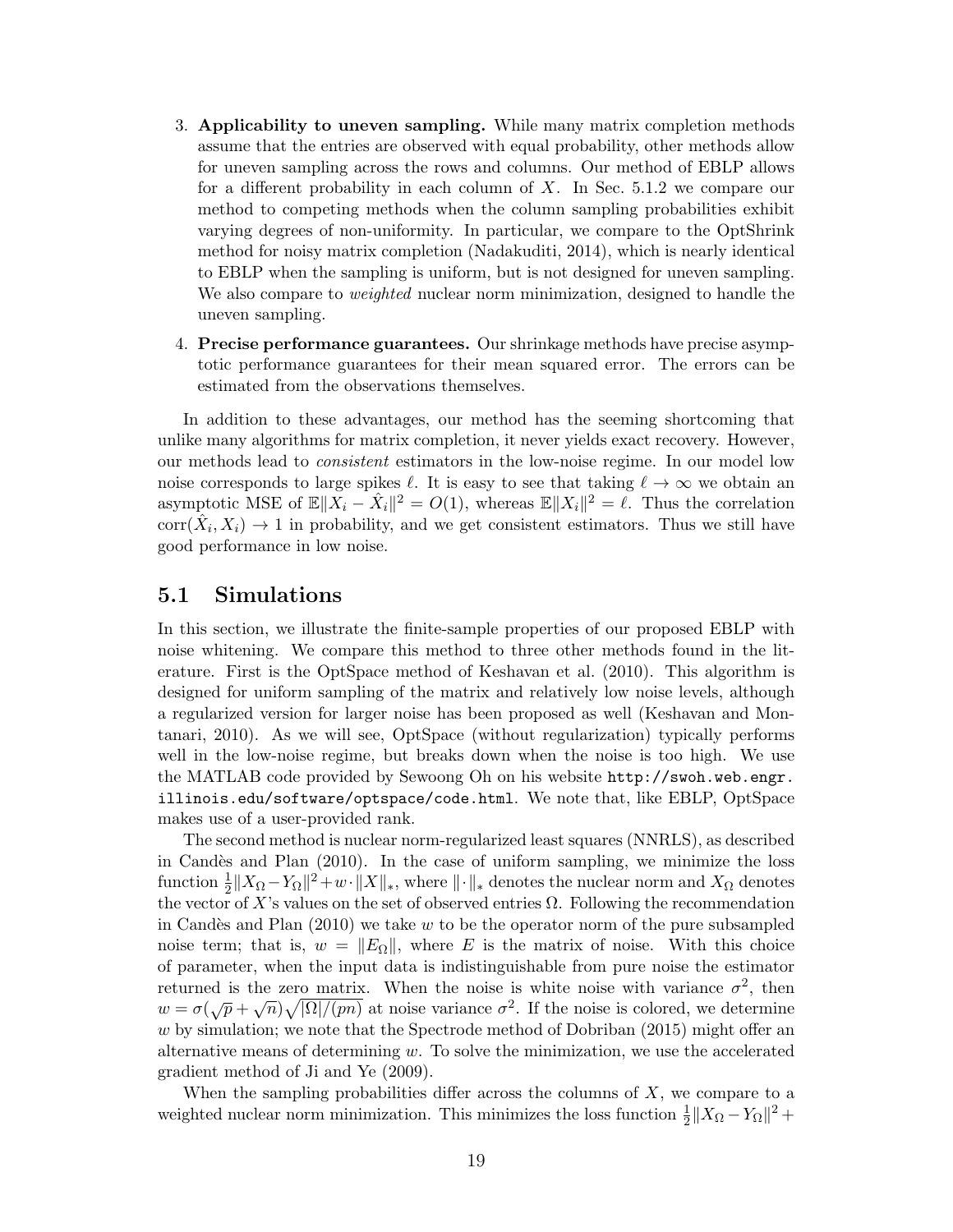$w \cdot ||XC_i||_*$ , where C is the diagonal matrix with entries  $C_{ii} = \sqrt{p_i}$ , and  $p_i$  is the probability that column  $i$  is sampled. Again, we choose  $w$  so that if there is no signal (i.e.  $X = 0$ ), then the zero matrix is returned. This method has been widely studied [\(Srebro and Salakhutdinov,](#page-38-8) [2010;](#page-38-8) [Negahban and Wainwright,](#page-37-13) [2011;](#page-37-13) [Klopp,](#page-37-18) [2014;](#page-37-18) [Chen](#page-36-20) [et al.,](#page-36-20) [2015\)](#page-36-20).

The third method is OptShrink [\(Nadakuditi,](#page-37-6) [2014\)](#page-37-6). OptShrink assumes the sampling of the matrix is uniform; when this is the case, the method is essentially identical to EBLP without whitening. However, for non-uniform sampling we find the EBLP outperforms OptShrink, especially as the noise level increases. In Sec. [5.1.3,](#page-20-0) we also compare EBLP with whitening to OptShrink (which does not perform whitening) with colored noise; we find that whitening improves performance as the overall noise level increases. When using EBLP and OptShrink with data that is not mean zero, we estimate the mean using the available-case estimator, and subtract it before shrinkage.

In Sec. [5.1.4,](#page-21-0) we compare in-sample and out-of-sample EBLP. We demonstrate a very good agreement between the RMSEs, as predicted by Thm. [4.1,](#page-17-1) especially at high sampling rates.

In Secs. [5.1.1,](#page-19-1) [5.1.2](#page-19-0) and [5.1.3,](#page-20-0) we used the following experimental protocol. The signals  $X_i$  are drawn from a rank 10 model, with eigenvalues  $1, 2, \ldots, 10$ , and random mean. Except for Sec. [5.1.1,](#page-19-1) the PCs  $u_1, \ldots, u_{10}$  were chosen to span a completely random 10-dimensional subspace of  $\mathbb{R}^{300}$ . We used the aspect ratio  $\gamma = 0.8$ , corresponding to a sample size of  $n = 375$ . The random variables  $z_{ik}$  were taken to be Gaussian, as was the additive noise. The matrices  $A_i$  are random coordinate selection operators, with each coordinate chosen with a given probability. When each entry of the matrix has probability  $\delta$  of being selected, we will call  $\delta$  the sampling rate.

We measure the accuracy of a predictor  $\hat{X}$  of the matrix X using the root mean squared error, defined by  $||X - X||_F / ||X||_F$ . For each experiment, we plot the RMSEs of the different algorithms for forty runs of the experiment at increasing noise levels  $\sigma$ . The code for these experiments, as well as a suite of MATLAB codes for singular value shrinkage and EBLP, can be found online at <https://github.com/wleeb/opt-pred>.

#### <span id="page-19-1"></span>5.1.1 Sparsity of the PCs

We compare the matrix completion algorithms when the PCs  $u_1, \ldots, u_{10}$  have different amounts of sparsity. We say that a vector is  $m$ -sparse if only  $m$  coordinates are nonzero; we consider the cases where all the PCs are 10-sparse,  $p/4$ -sparse,  $p/2$ -sparse, and dense. We show the results in Fig. [3.](#page-20-1) Note that EBLP outperforms OptSpace and NNRLS at high noise levels, while it does worse than OptSpace at low noise levels in all sparsity regimes, and worse than both competing methods at low noise levels when the PCs are sparse.

#### <span id="page-19-0"></span>5.1.2 Uneven sampling

In this experiment, each coordinate is assigned a different probability of being selected, where the probabilities range linearly from  $\delta$  to  $1 - \delta$  for  $\delta \in (0,1)$ . In addition to NNRLS and OptSpace, we also compare EBLP to OptShrink [\(Nadakuditi,](#page-37-6) [2014\)](#page-37-6), which assumes uniform sampling. With uniform sampling, the two procedures are nearly identical. However, EBLP performs better when the sampling is non-uniform.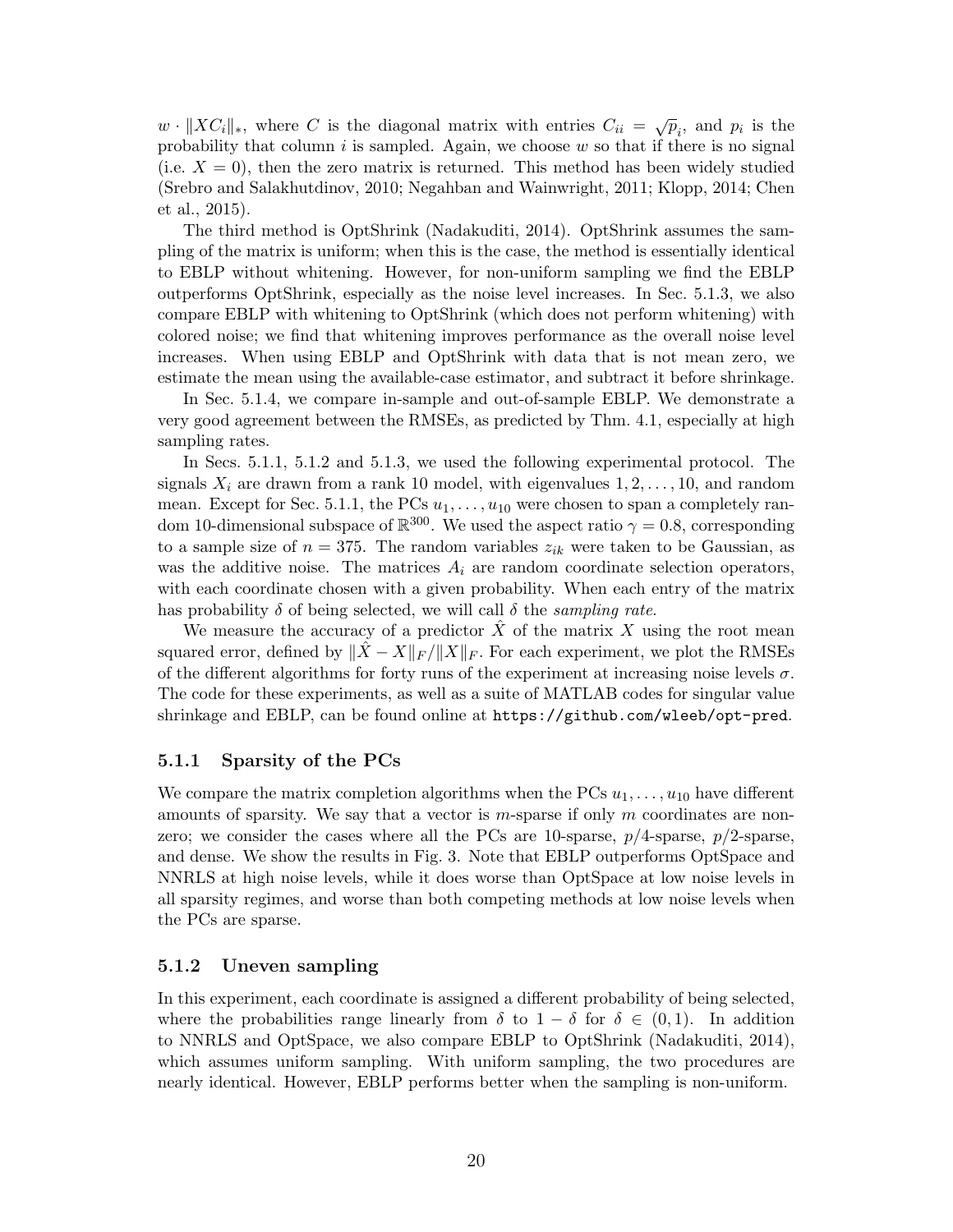

<span id="page-20-1"></span>Figure 2: Log-RMSEs against log-noise for matrix completion. Each plot shows a different amount of sparsity in the PCs  $u_1, \ldots, u_{10}$ .



Figure 3: Log-RMSEs against log-noise for matrix completion. Each plot shows a different unevenness of sampling across the coordinates, with sampling probabilities ranging linearly from  $\delta$  to  $1 - \delta$ .

#### <span id="page-20-0"></span>5.1.3 Colored noise

We use colored noise whose covariance has condition number  $\kappa > 1$ . The noise covariance's eigenvalues increase linearly with the coordinates while having overall norm  $p = 300$ . In each experiment the noise is then multiplied by  $\sigma$  to increase the overall variance of the noise while maintaining the condition number. We subsample uniformly with probability 0.5. Again, we compare EBLP with whitening to NNRLS, OptSpace,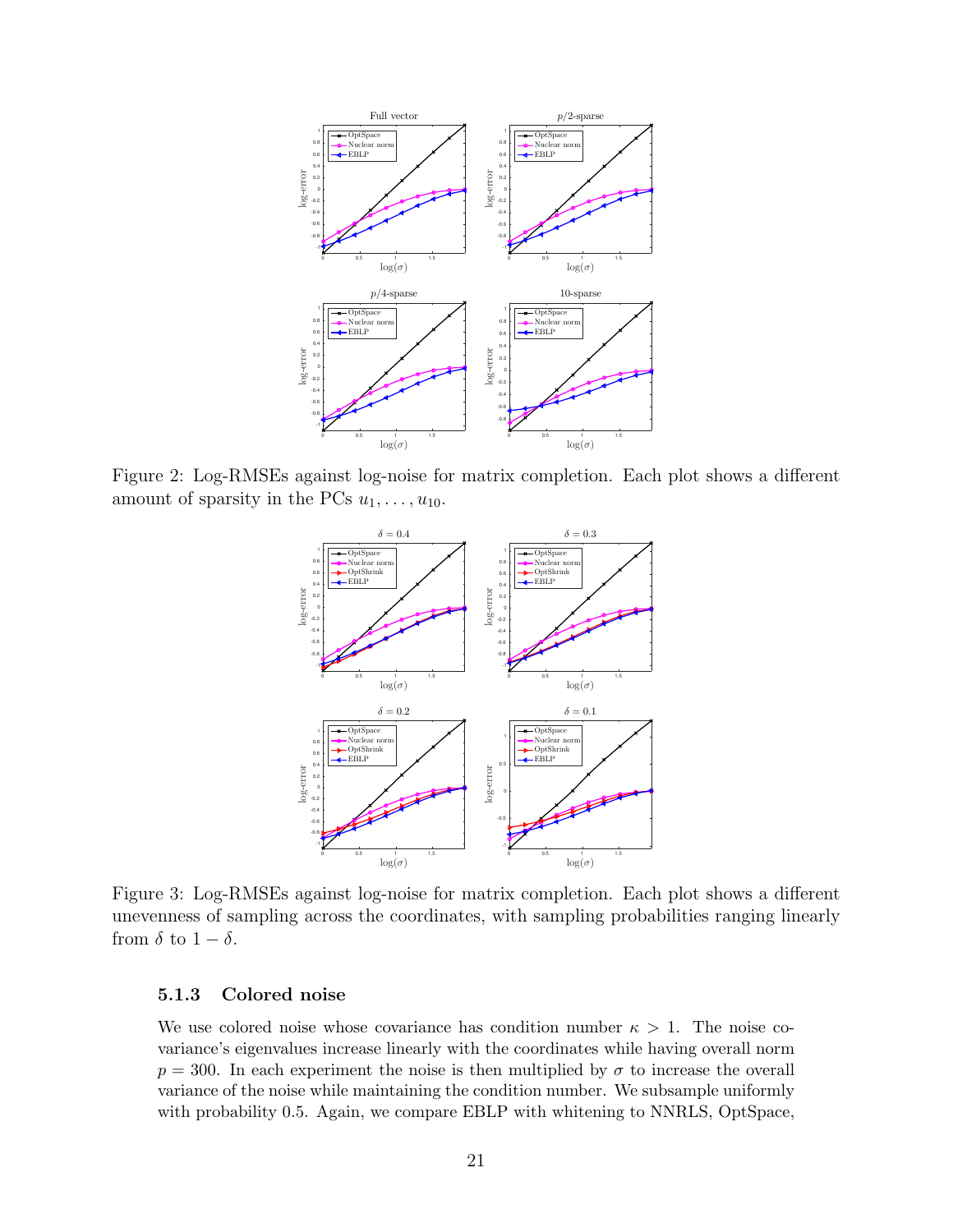and OptShrink (which does not whiten). We observe that at high noise levels, EBLP with whitening outperforms OptShrink, while OptShrink performs better at low noise levels; and this effect increases with larger  $\kappa$ .



Figure 4: Log-RMSEs against log-noise for matrix completion. Each plot shows a different condition number  $\kappa$  of the noise covariance matrix, reflecting different amounts of heterogeneity in the noise.

#### <span id="page-21-0"></span>5.1.4 In-sample vs. out-of-sample EBLP

In this experiment, we compare the performance of in-sample and out-of-sample EBLP. Thm. [4.1](#page-17-1) predicts that asymptotically, the MSE of the two methods are identical. We illustrate this result in the finite-sample setting.

We fixed a dimension  $p = 500$  and sampling rate  $\delta$ , and generated random values of  $n > p$  and  $\ell > 0$ . For each set of values, we randomly generated two rank 1 signal matrices of size *n*-by-*p*,  $X_{in}$  and  $X_{out}$ , added Gaussian noise, and subsampled these matrices uniformly at rate  $\delta$  to obtain the backprojected observations  $\tilde{B}_{in}$  and  $\tilde{B}_{out}$ . We apply the in-sample EBLP on  $\tilde{B}_{in}$  to obtain  $\hat{X}_{in}$ , and using the singular vectors of  $\tilde{B}_{in}$ , we apply the out-of-sample EBLP to  $\tilde{B}_{out}$  to obtain  $\hat{X}_{out}$ .

In Fig. [5,](#page-22-0) we show scatterplots of the RMSEs for the in-sample and out-of-sample data for each value of n and  $\ell$ . We also plot the line  $x = y$  for reference. The errors of in-sample and out-of-sample EBLP are very close to each other, though the finite sample effects are more prominent for small  $\delta$ .

## 6 Conclusion

In this paper we considered the linearly transformed spiked model, and developed asymptotically optimal EBLP methods for predicting the unobserved signals in the commutative case of the model, under high-dimensional asympotics. For missing data,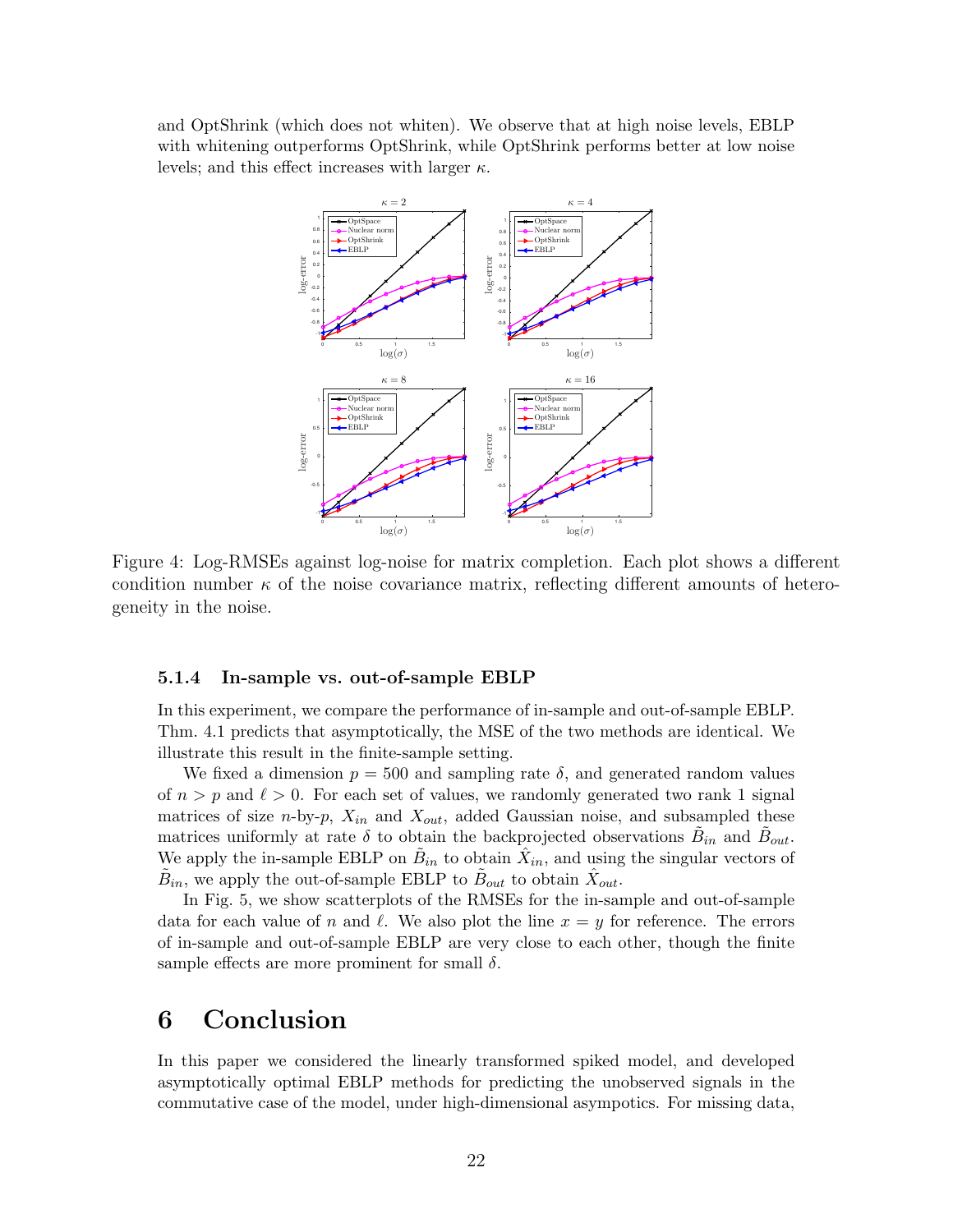<span id="page-22-0"></span>

Figure 5: Scatterplots of the RMSEs of in-sample EBLP against out-of-sample EBLP for different sampling densities.

we showed in simulations that our methods are faster, more robust to noise and to unequal sampling than well-known matrix completion methods.

There are many exciting opportunities for future research. One problem is to extend our methods beyond the commutative case. This is challenging because the asymptotic spectrum of the backprojected matrix B becomes harder to characterize, and new proof methods are needed. Another problem is to understand the possible benefits of whitening. We saw that whitening enables fast optimal shrinkage, but understanding when it leads to improved denoising remains an open problem.

## Acknowledgements

The authors thank Joakim Andén, Tejal Bhamre, Xiuyuan Cheng, David Donoho, and Iain Johnstone for helpful discussions on this work. The authors are grateful to Matan Gavish for valuable suggestions on an earlier version of the manuscript. Edgar Dobriban was supported in part by NSF grant DMS-1407813, and by an HHMI International Student Research Fellowship. William Leeb was supported by the Simons Collaboration on Algorithms and Geometry. Amit Singer was partially supported by Award Number R01GM090200 from the NIGMS, FA9550-17-1-0291 from AFOSR, Simons Foundation Investigator Award and Simons Collaboration on Algorithms and Geometry, and the Moore Foundation Data-Driven Discovery Investigator Award.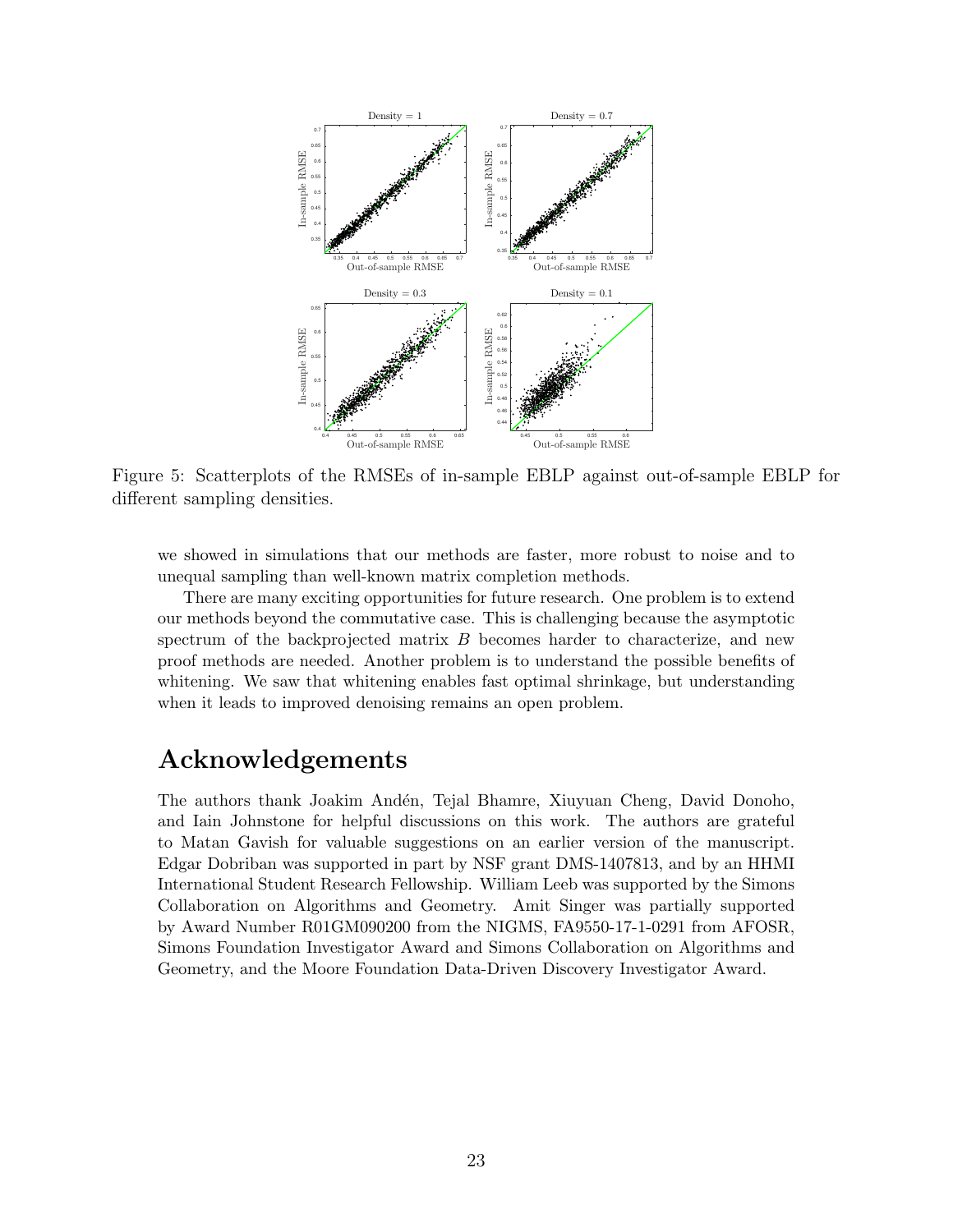## 7 Proofs

### <span id="page-23-0"></span>7.1 Proof of Thm. [3.1](#page-10-0)

We present the proof of Thm. [3.1](#page-10-0) for the backprojected matrix B. The proof for the normalized matrix  $B$  is identical and omitted for brevity. The proof spans multiple sections, until Sec. [7.7.](#page-31-0) To illustrate the idea, we first prove the single-spiked case, when  $r = 1$ . The proof of the multispiked extension is provided in Sec. [7.6.](#page-30-0)

Since  $A_i^\top A_i = M + E_i$ , we have the following decomposition for the backprojected observations  $B_i$ :

$$
B_i = A_i^{\top} Y_i = M X_i + A_i^{\top} \varepsilon_i + E_i X_i.
$$

The first key observation is that after backprojection, we still have an *approximate* spiked model. The new signal component is  $MX_i$ , the new noise is  $A_i^{\top} \varepsilon_i$ . The error term  $E_i X_i$  has an asymptotically negligible contribution in operator norm, as shown below. The proof is provided in Sec. [7.2.](#page-26-0)

<span id="page-23-2"></span>**Lemma 7.1.** Let  $E^*$  be the matrix formed by the vectors  $n^{-1/2}E_iX_i$ . Then the operator norm  $||E^*|| \to 0$  a.s.

Since the claims of our theorem concern the limits of the spectral distribution, singular values, and angles between population and sample singular vectors, all of which are continuous functions with respect to the operator norm, it follows that we can equivalently prove the theorem for

$$
B_i^* = \ell^{1/2} z_i \cdot Mu + A_i^{\top} \varepsilon_i.
$$

Let us denote by  $\nu = M u/\xi^{1/2}$  the normalized backprojected signal, where  $\xi =$  $|Mu|^2 \to \tau$ . We will extend the technique of [Benaych-Georges and Nadakuditi](#page-35-5) [\(2012\)](#page-35-5) to characterize the spiked eigenvalues in this model. We denote the normalized vector  $Z = n^{-1/2}\tilde{Z}$ , with  $\tilde{Z} = (z_1, \ldots, z_n)^\top$ , the normalized noise  $N = n^{-1/2}\mathcal{E}^*$ , where  $\mathcal{E}^* = (\varepsilon_1^*, \ldots, \varepsilon_n^*)^\top = (A_1^\top \varepsilon_1, \ldots, A_n^\top \varepsilon_n)^\top$  and the normalized backprojected data matrix  $\tilde{B}^* = n^{-1/2} B^*$ , where  $B^* = (B_1^*, \ldots, B_n^*)^\top$ . Then, our model is

$$
\tilde{B}^* = (\xi \ell)^{1/2} \cdot Z \nu^\top + N. \tag{11}
$$

We will assume that  $n, p \to \infty$  such that  $p/n \to \gamma > 0$ . For simplicity of notation, we will first assume that  $n \leq p$ , implying that  $\gamma \geq 1$ . It is easy to see that everything works when  $n \geq p$ .

By Lemma 4.1 of [Benaych-Georges and Nadakuditi](#page-35-5) [\(2012\)](#page-35-5), the singular values of  $\tilde{B}^*$  that are not singular values of N are the positive reals t such that the 2-by-2 matrix

$$
M_n(t) = \begin{bmatrix} t \cdot Z^\top (t^2 I_n - N N^\top)^{-1} Z & Z^\top (t^2 I_n - N N^\top)^{-1} N \nu \\ \nu^\top N^\top (t^2 I_n - N N^\top)^{-1} Z & t \cdot \nu^\top (t^2 I_p - N^\top N)^{-1} \nu \end{bmatrix} - \begin{bmatrix} 0 & (\xi \ell)^{-1/2} \\ (\xi \ell)^{-1/2} & 0 \end{bmatrix}
$$

is not invertible, i.e.,  $det[M_n(t)] = 0$ . We will find almost sure limits of the entries of  $M_n(t)$ , to show that it converges to a deterministic matrix  $M(t)$ . Solving the equation  $det[M(t)] = 0$  will provide an equation for the almost sure limit of the spiked singular values of  $\tilde{B}^*$ . For this we will prove the following results:

<span id="page-23-1"></span>**Lemma 7.2** (The noise matrix). The noise matrix  $N$  has the following properties: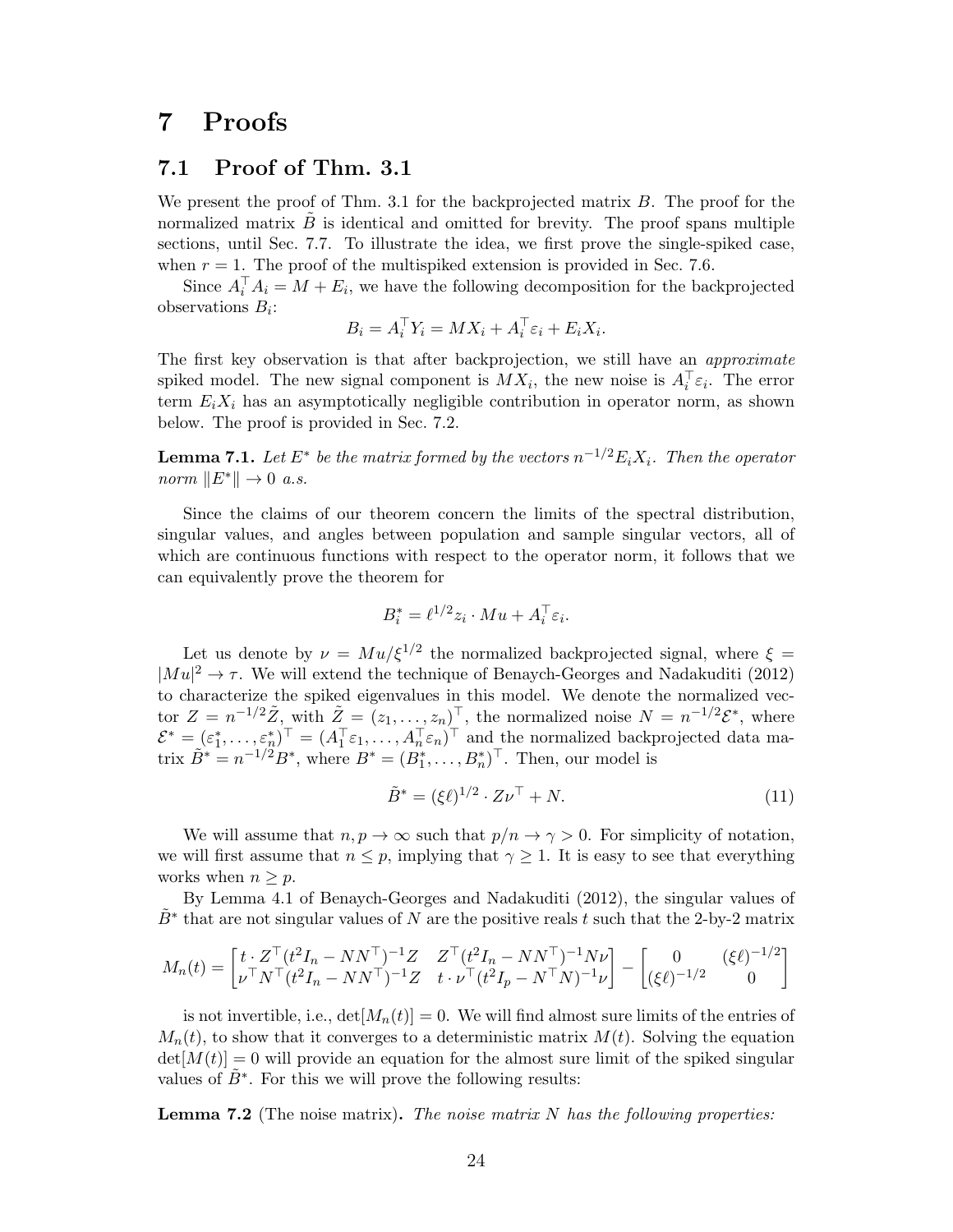- 1. The eigenvalue distribution of  $N^{\top}N$  converges almost surely (a.s.) to the Marchenko-Pastur distribution  $F_{\gamma,H}$  with aspect ratio  $\gamma \geq 1$ .
- 2. The top eigenvalue of  $N^{\top}N$  converges a.s. to the upper edge  $b_H^2$  of the support of  $F_{\gamma,H}.$

This is proved in Sec. [7.3.](#page-27-0) For brevity we write  $b = b_H$ . Since  $\tilde{B}^*$  is a rank-one perturbation of N, it follows that the eigenvalue distribution of  $\tilde{B}^{*T} \tilde{B}^*$  also converges to the MP law  $F_{\gamma,H}$ . This proves the first claim of Thm [3.1.](#page-10-0)

Moreover, since  $NN^{\top}$  has the same n eigenvalues as the nonzero eigenvalues of  $N^{\top}N$ , the two facts in Lemma [7.2](#page-23-1) imply that when  $t > b$ ,  $n^{-1} \text{tr}(t^2 I_n - NN^{\top})^{-1} \rightarrow$  $\int (t^2 - x)^{-1} d\underline{F}_{\gamma,H}(x) = -\underline{m}(t^2)$ . Here  $\underline{F}_{\gamma,H}(x) = \gamma F_{\gamma,H}(x) + (1 - \gamma)\delta_0$  and  $\underline{m} = \underline{m}_{\gamma,H}(x)$ is the Stieltjes transform of  $\underline{F}_{\gamma,H}$ . Clearly this convergence is uniform in t. As a special note, when  $t$  is a singular value of the random matrix  $N$ , we formally define  $(t^2I_p - N^TN)^{-1} = 0$  and  $(t^2I_n - NN^T)^{-1} = 0$ . When  $t > b$ , the complement of this event happens a.s. In fact, from Lemma [7.2](#page-23-1) it follows that  $(t^2I_p - N^TN)^{-1}$  has a.s. bounded operator norm. Next we control the quadratic forms in the matrix  $M_n$ .

<span id="page-24-0"></span>**Lemma 7.3** (The quadratic forms). When  $t > b$ , the quadratic forms in the matrix  $M_n(t)$  have the following properties:

- 1.  $Z^{\top} (t^2 I_n NN^{\top})^{-1} Z n^{-1} \operatorname{tr} (t^2 I_n NN^{\top})^{-1} \to 0$  a.s.
- 2.  $Z^{\top}(t^2 I_n NN^{\top})^{-1} N \nu \to 0$  a.s.
- 3.  $\nu^{\top}(t^2I_p N^{\top}N)^{-1}\nu \to -m(t^2)$  a.s., where  $m = m_{\gamma,H}$  is the Stieltjes transform of the Marchenko-Pastur distribution  $F_{\gamma,H}$ .

Moreover the convergence of all three terms is uniform in  $t > b + c$ , for any  $c > 0$ .

This is proved in Sec. [7.4.](#page-28-0) The key technical innovation is the proof of the third part. Most results for controlling quadratic forms  $x^{\top}Ax$  are concentration bounds for random x. Here  $x = \nu$  is fixed, and the matrix  $A = (t^2I_p - N^TN)^{-1}$  is random instead. For this reason we adopt the "deterministic equivalents" technique of [Bai et al.](#page-35-12) [\(2007\)](#page-35-12) for quantities  $x^{\top} (zI_p - N^{\top}N)^{-1}x$ , with the key novelty that we can take the imaginary part of the complex argument to zero. The latter observation is nontrivial, and mirrors similar techniques used recently in universality proofs in random matrix theory (see e.g., the review by Erdős and Yau, [2012\)](#page-36-21).

Lemmas [7.2](#page-23-1) and [7.3](#page-24-0) will imply that for  $t > b$ , the limit of  $M_n(t)$  is

$$
M(t) = \begin{bmatrix} -t \cdot \underline{m}(t^2) & -(\tau \ell)^{-1/2} \\ -(\tau \ell)^{-1/2} & -t \cdot m(t^2) \end{bmatrix}.
$$

By the Weyl inequality,  $\sigma_2(\tilde{B}^*) \leq \sigma_2((\xi \ell)^{1/2} \cdot Z \nu^{\top}) + \sigma_1(N) = \sigma_1(N)$ . Since  $\sigma_1(N) \to b$  a.s. by Lemma [7.2,](#page-23-1) we obtain that  $\sigma_2(\tilde{B}^*) \to b$  a.s. Therefore for any  $\varepsilon > 0$ , a.s. only  $\sigma_1(\tilde{B}^*)$  can be a singular value of  $\tilde{B}^*$  in  $(b+\varepsilon,\infty)$  that is not a singular value of N.

It is easy to check that  $D(x) = x \cdot \underline{m}(x) m(x)$  is strictly decreasing on  $(b^2, \infty)$ . Hence, denoting  $h = \lim_{t \downarrow b} 1/D(t^2)$ , for  $\tau \ell > h$ , the equation  $D(t^2) = 1/(\tau \ell)$  has a unique solution  $t \in (b, \infty)$ . By Lemma A.1 of [Benaych-Georges and Nadakuditi](#page-35-5) [\(2012\)](#page-35-5), we conclude that for  $\tau \ell > h$ ,  $\sigma_1(\tilde{B}^*) \to t$  a.s., where t solves the equation  $det[M(t)] = 0$ , or equivalently,

$$
t^2 \cdot \underline{m}(t^2)m(t^2) = \frac{1}{\tau \ell}.
$$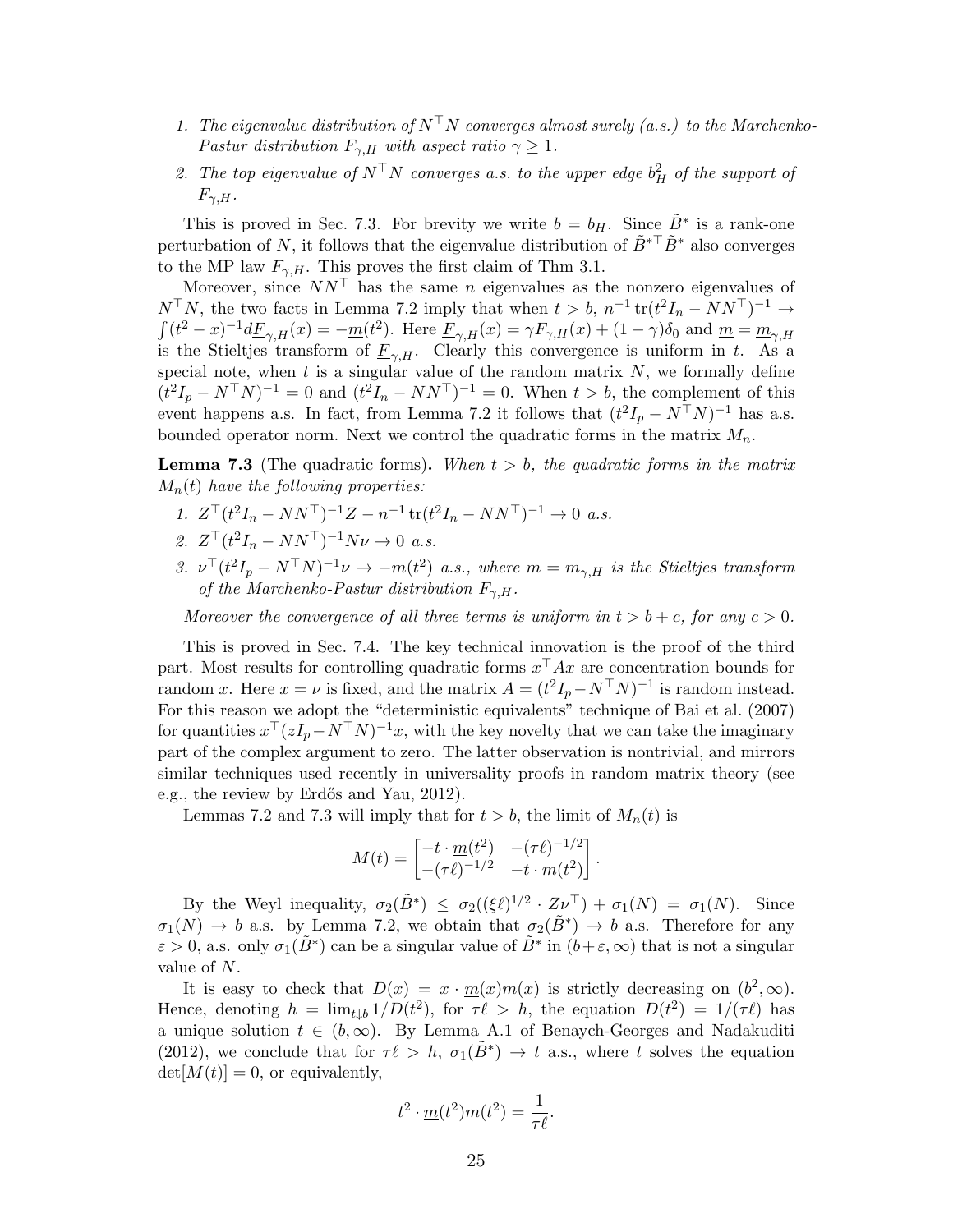If  $\tau \ell \leq h$ , then we note that  $\det[M_n(t)] \to \det[M(t)]$  uniformly on  $t > b + \varepsilon$ . Therefore, if det $[M_n(t)]$  had a root  $\sigma_1(\tilde{B}^*)$  in  $(b+\varepsilon,\infty)$ , det $[M(t)]$  would also need to have a root there, which is a contradiction. Therefore, we conclude  $\sigma_1(\tilde{B}^*) \leq b + \varepsilon$  a.s., for any  $\varepsilon > 0$ . Since  $\sigma_1(\tilde{B}^*) \geq \sigma_2(\tilde{B}^*) \to b$ , we conclude that  $\sigma_1(\tilde{B}^*) \to b$  a.s., as desired. This finishes the spike convergence claim in Thm. [3.1.](#page-10-0)

Next, we turn to proving the convergence of the angles between the population and sample eigenvectors. Let  $\tilde{Z}$  and  $\hat{u}$  be the singular vectors associated with the top singular value  $\sigma_1(\tilde{B}^*)$  of  $\tilde{B}^*$ . Then, by Lemma 5.1 of [Benaych-Georges and Nadakuditi](#page-35-5) [\(2012\)](#page-35-5), if  $\sigma_1(\tilde{B}^*)$  is not a singular value of X, then the vector  $\eta = (\eta_1, \eta_2) = (\nu^\top \hat{u}, Z^\top \hat{Z})$ belongs to the kernel of the matrix  $M_n(\sigma_1(\tilde{B}^*))$ . By the above discussion, this 2-by-2 matrix is of course singular, so this provides one linear equation for the vector  $\eta$  (with  $R = (t^2 I_n - NN^{\top})^{-1})$ 

$$
t\eta_1 \cdot Z^{\top} R Z + \eta_2 [Z^{\top} R N \nu - (\xi \ell)^{-1/2}] = 0.
$$

By the same lemma cited above, it follows that we have the *norm identity* (with  $t = \sigma_1(\tilde{B}^*))$ 

$$
t^2 \eta_1^2 \cdot Z^\top R^2 Z + \eta_2^2 \cdot \nu^\top N^\top R^2 N \nu + 2t \eta_1 \eta_2 \cdot Z^\top R^2 N \nu = (\xi \ell)^{-1}.
$$
 (12)

This follows from taking the norm of the equation  $t\eta_1 \cdot RZ + \eta_2 \cdot RN\nu = (\xi \ell)^{-1/2}\hat{Z}$ (see Lemma 5.1 in [Benaych-Georges and Nadakuditi](#page-35-5) [\(2012\)](#page-35-5)). We will find the limits of the quadratic forms below.

<span id="page-25-0"></span>**Lemma 7.4** (More quadratic forms). The quadratic forms in the norm identity have the following properties:

- 1.  $Z^{\top} (t^2 I_n NN^{\top})^{-2} Z n^{-1} \operatorname{tr} (t^2 I_n NN^{\top})^{-2} \to 0$  a.s.
- 2.  $Z^{\top}(t^2 I_n NN^{\top})^{-2} N \nu \to 0$  a.s.
- 3.  $\nu^{\top} N^{\top} (t^2 I_n N N^{\top})^{-2} N \nu \rightarrow m(t^2) + t^2 m'(t^2)$  a.s., where m is the Stieltjes transform of the Marchenko-Pastur distribution  $F_{\gamma,H}$ .

The proof is in Sec. [7.5.](#page-29-0) Again, the key novelty is the proof of the third claim. The standard concentration bounds do not apply, because  $u$  is non-random. Instead, we use an argument from complex analysis constructing a sequence of functions  $f_n(t)$ such that their derivatives are  $f'_n(t) = \nu^\top N^\top (t^2 I_n - NN^\top)^{-2} N \nu$ , and deducing the convergence of  $f'_n(t)$  from that of  $f_n(t)$ .

Lemma [7.4](#page-25-0) implies that  $n^{-1} \text{tr}(t^2 I_n - NN^\top)^{-2} \to \int (t^2 - x)^{-2} d\underline{F}_{\gamma,H}(x) = \underline{m}'(t^2)$  for  $t > b$ . Solving for  $\eta_1$  in terms of  $\eta_2$  from the first equation, plugging in to the second, and taking the limit as  $n \to \infty$ , we obtain that  $\eta_2^2 \to c_2$ , where

$$
c_2\left(\frac{m'(t^2)}{\tau\ell\underline{m}(t^2)^2} + m(t^2) + t^2m'(t^2)\right) = \frac{1}{\tau\ell}.
$$

Using  $D(x) = x \cdot m(x) \underline{m}(x)$ , we find  $c_2 = \underline{m}(t^2) / [D'(t^2) \tau \ell]$ , where t solves [\(3\)](#page-10-1). From the first equation, we then obtain  $\eta_1^2 \to c_1$ , where  $c_1 = m(t^2)/[D'(t^2)\tau \ell]$ , where t is as above. This finishes the proof of Thm. [3.1](#page-10-0) in the single-spiked case. The proof of the multispiked case is a relatively simple extension of the previous argument, so we present it in Sec. [7.6.](#page-30-0)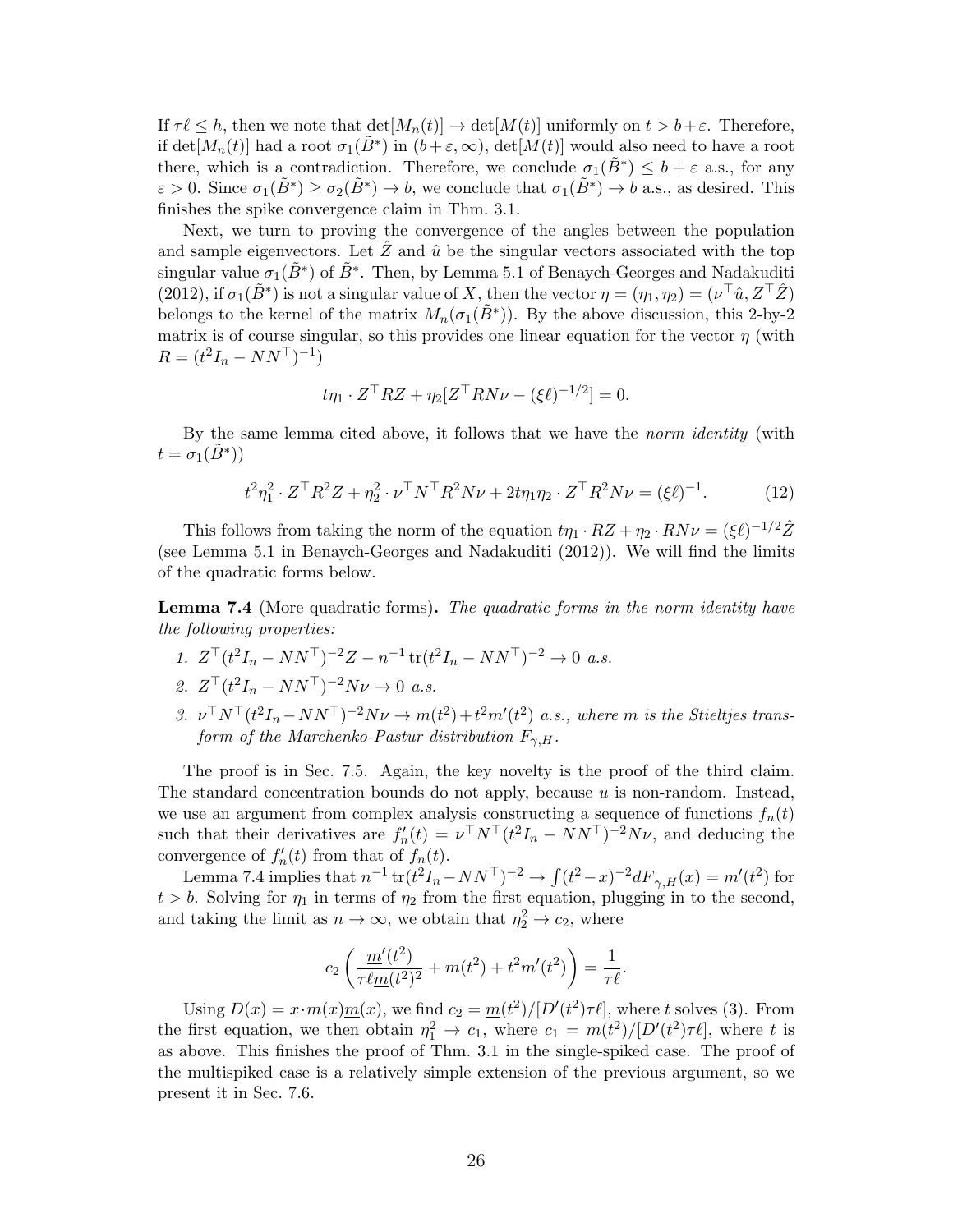## <span id="page-26-0"></span>7.2 Proof of Lemma [7.1](#page-23-2)

Since  $X_i = \ell^{1/2} z_i u$ , the  $(i, j)$ -th entry of  $E^*$  is  $n^{-1/2} \ell^{1/2} z_i \cdot E_{ij} u(j)$ . Now, denoting by  $\odot$  elementwise products

$$
||E^*|| = \sup_{||a||=||c||=1} a^{\top} E^* c = n^{-1/2} \ell^{1/2} \sup_{||a||=||c||=1} (a \odot z)^{\top} E(c \odot u).
$$

We have  $||a \odot z|| \le ||a|| \max |z_i| = \max |z_i|$  and  $||c \odot u|| \le ||c|| \max |u_i| = \max |u_i|$ , hence

 $||E^*|| \leq \ell^{1/2} \cdot ||n^{-1/2}E|| \max |z_i| \max |u_i|.$ 

Below we will argue that  $||n^{-1/2}E|| \leq C$ , a.s., so that the the operator norm is a.s. bounded. (The constant  $C$  can change from line to line.) Once we have established that, we have that, almost surely,

$$
||E^*|| \leq C||z||_{\infty}||u||_{\infty}.
$$

Then, our main claim follows as long as

$$
||z||_{\infty}||u||_{\infty} \to_{a.s.} 0. \tag{13}
$$

This holds under several possible sets of assumptions:

1. Polynomial moment assumption. Suppose  $\mathbb{E}|z_i|^m \leq C$  for some  $m > 0$  and  $C < \infty$ . Then, since z has iid standardized entries, we can derive that

$$
Pr(\max |z_i| \ge a) \le \mathbb{E} \max |z_i|^m / a^m \le nC/a^m.
$$

To ensure that these probabilities are summable, we take m such that  $n/a^m$  =  $C/n^{1+\phi'}$  for some small  $\phi' > 0$ . This is equivalent to  $a = Cn^{(2+\phi')/m}$ . It follows that  $Pr(\max |z_i| \leq Cn^{(2+\phi')/m})$  a.s., for any  $\phi' > 0$ .

Therefore, the required delocalization condition on  $u$  is that

$$
||u||_{\infty} \cdot n^{(2+\phi')/m} \to_{a.s} 0.
$$

Therefore, it is enough to assume that

$$
||u||_{\infty} \leq Cn^{-(2/m+c')},
$$

for any small constant  $c' > 0$ . Since  $||u|| = 1$ , we have that  $||u||_{\infty} \geq n^{-1/2}$ , so this is only feasible for  $m > 4$ . Since *n* is proportional to *p*, we can replace *n* by *p* in our assumption.

2. Sub-gaussian assumption. Suppose the  $z_i$  are sub-gaussian in the sense that  $\mathbb{E} \exp(t|z_i|^2) \leq C$  for some  $t > 0$  and  $C < \infty$  (e.g., [Vershynin,](#page-38-9) [2010\)](#page-38-9). Then, since z has iid standardized entries, we can derive that

$$
Pr(\max |z_i| \ge a) \le \mathbb{E} \max \exp(t|z_i|^2) / \exp(ta^2) \le nC/\exp(ta^2).
$$

To ensure that these probabilities are summable, we take m such that  $n / \exp(t a^2) =$  $C/n^{1+\phi'}$  for some small  $\phi' > 0$ . This is equivalent to

$$
a = \sqrt{\frac{(2 + \phi') \log n}{t}}.
$$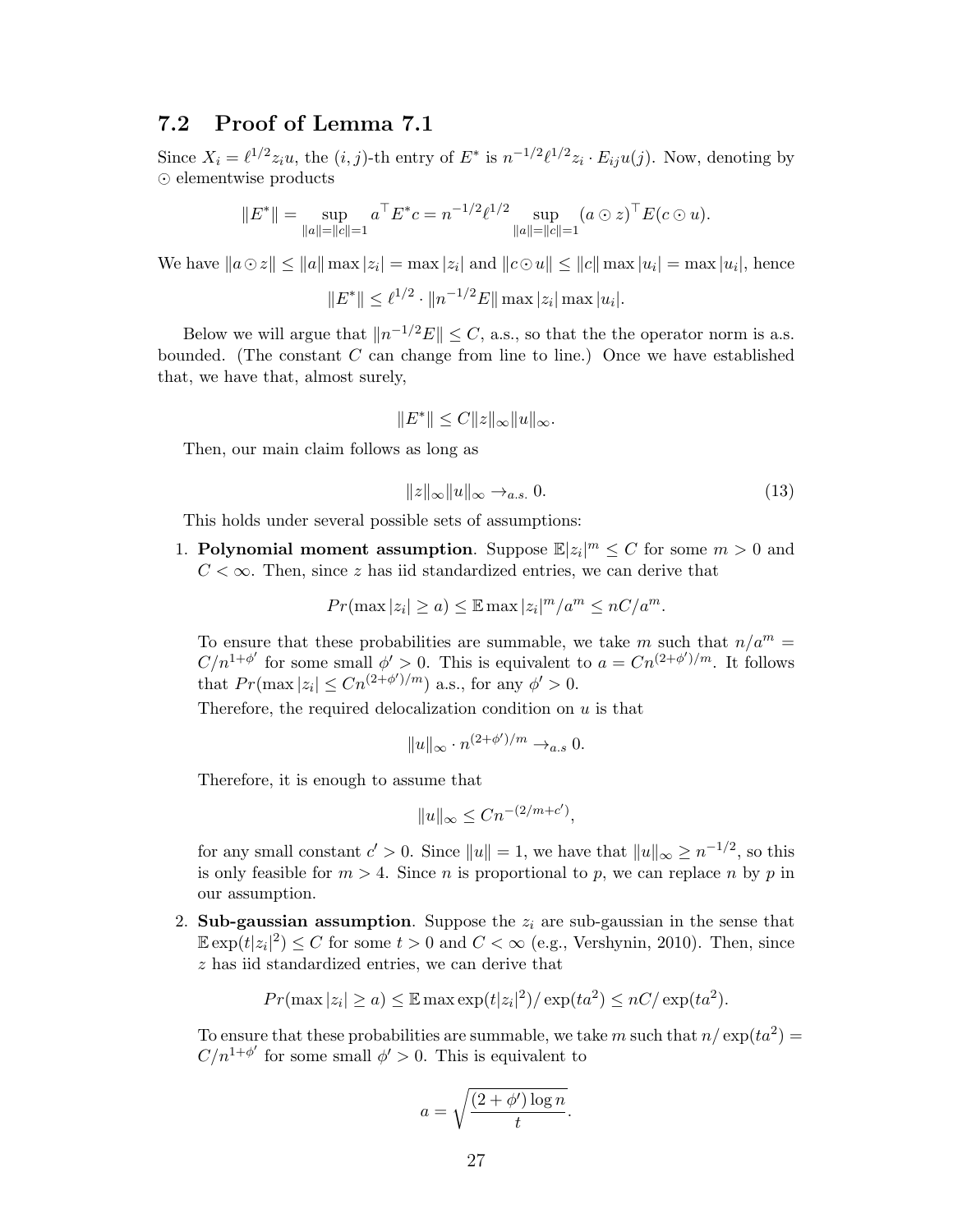Ignoring constants that do not depend on n, we can say that  $a = C$ √  $\overline{\log n}$ . Since  $n$  is proportional to  $p$ , we can replace  $n$  by  $p$  in our assumption. √

It follows that  $Pr(\max |z_i| \leq C)$  $\overline{\log n}$  a.s., for some  $C > 0$ .

Therefore, the required delocalization condition on  $u$  is that

$$
||u||_{\infty} \cdot \sqrt{\log n} \to_{a.s} 0.
$$

It remains to show that  $||n^{-1/2}E||$  is a.s. bounded. We will see below that for this it is enough that the  $6 + \varepsilon$ -th moment of all  $E_{ij}$  is uniformly bounded for some  $\varepsilon > 0$ . We will only give a proof sketch, as this consists of a small modification of Thm. 6.3 of [Bai and Silverstein](#page-35-0) [\(2009\)](#page-35-0). Their proof essentially goes through, except that one needs a slightly different, simpler, argument for the initial truncation step.

For this, we follow the same steps as the original proof of Cor. 6.6 from [Bai](#page-35-0) [and Silverstein](#page-35-0) [\(2009\)](#page-35-0). The first step (on p. 128 of [Bai and Silverstein](#page-35-0) [\(2009\)](#page-35-0)) is a truncation, which relies on Thm. 5.8, a result controlling the operator norm of matrices with iid entries. The proof of this result is not provided in the book, since it is almost the same as Thm. 5.1. Therefore, we will show how to adapt the argument for Thm. 5.1 to our assumptions.

The first step of that proof (on p. 94) is a truncation of the entries of  $E$  at a threshold  $cn^{1/2}$ . Let  $\tilde{E}_{ij} = E_{ij}I(|E_{ij}| \le cn^{1/2})$ , and let  $\tilde{E}_{ij}$  the corresponding matrix. We need to show that  $P(E \neq \tilde{E}, i.o.) = 0$ . Let  $A_n = \bigcup_{(i,j)\leq (n,p)} I(|E_{ij}| \geq cn^{1/2})$ . Then  $\{E \neq \tilde{E}\} = A_n$ . By the Borel-Cantelli lemma, it is enough to show:

$$
\sum_{n} P\left[A_{n}\right] = \sum_{n} P\left[\bigcup_{(i,j)\leq(n,p)} I\left(|E_{ij}| \geq cn^{1/2}\right)\right] < \infty.
$$

We can bound

$$
P[A_n] \le np \cdot \max_{i,j} P\left(|E_{ij}| \ge cn^{1/2}\right) \le np \cdot \max_{i,j} \mathbb{E}|E_{ij}|^k / [c^k n^{k/2}].
$$

By taking the exponent  $k = 6 + \varepsilon$ , we see from the assumption  $\mathbb{E} E_{ij}^{6+\varepsilon} < C$  that this bound is summable. Thus the first step of the proof of Thm. 5.1 adapts to our setting. Then, similarly to remark 5.7 on p.104, we obtain Thm. 5.8 under the present conditions. This shows that the first step of the proof of Cor. 6.6 goes through.

Continuing with the proof of Cor. 6.6 under the present conditions, we need on p. 129 that the conditions of Thm 5.9 be met. It is immediate to see that they are met. In the remaining part of the argument, as stated on p. 129, "no assumptions [beyond independence and moment assumptions] need to be made on the relationship between the  $E$ -s for different n." Since our assumptions ensure that after truncation we are in the same setting as that stated in Thm. 6.3, including the independence and moment assumptions, the rest of the argument applies verbatim. This finishes the proof of the sufficiency of finite  $6+\varepsilon$  moment for E. This also finishes the argument that  $||n^{-1/2}E||$ is a.s. bounded, and thus that of the main lemma.

## <span id="page-27-0"></span>7.3 Proof of Lemma [7.2](#page-23-1)

Recall that  $N = n^{-1/2} \mathcal{E}^*$ , where  $\mathcal{E}^*$  has rows  $\varepsilon_i^* = A_i^\top \varepsilon_i$ . According to our assumptions, the rows are iid, with independent entries having a distribution of variances  $H_p$ . Recall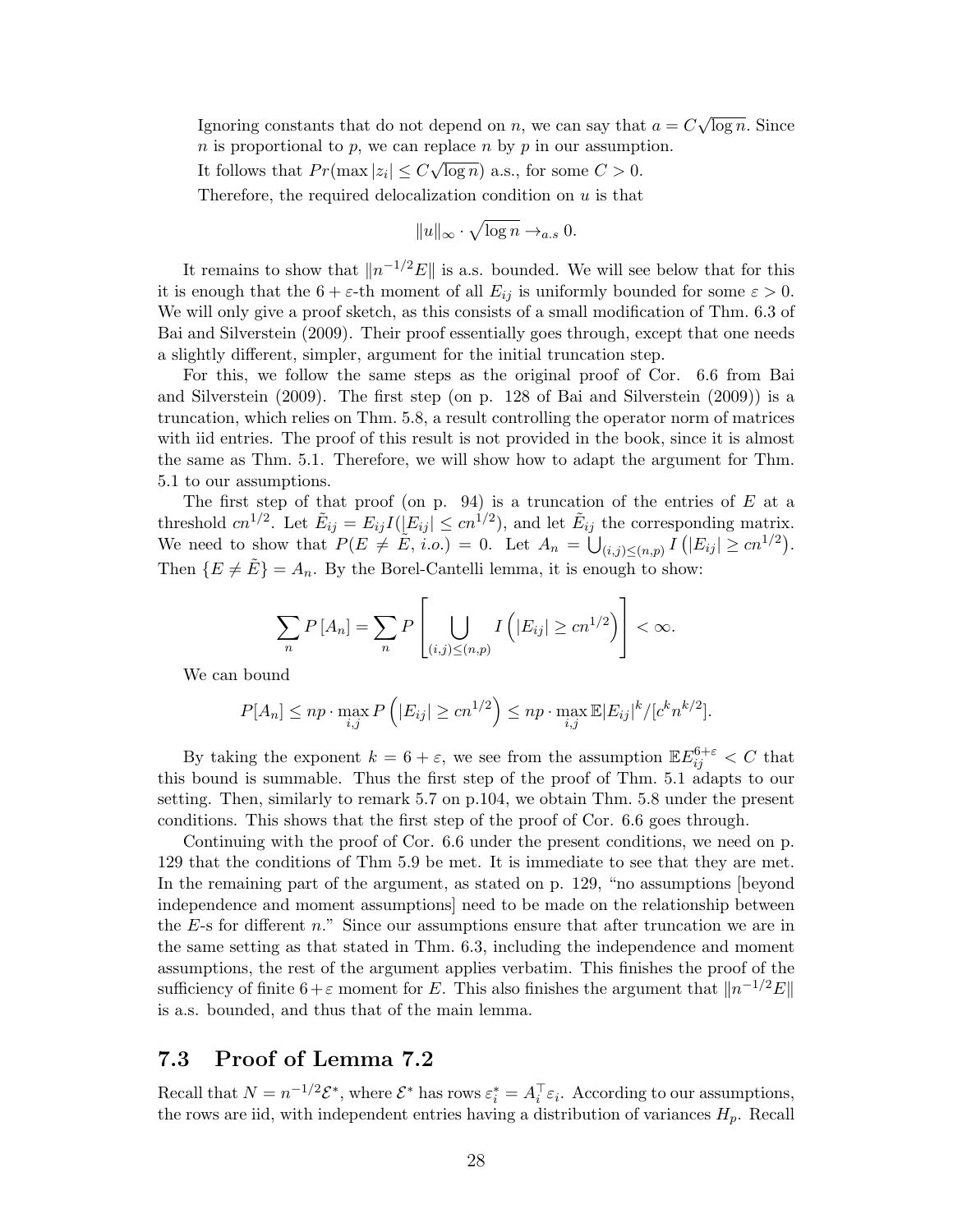that we assumed that  $H_p \Rightarrow H$ . Hence the eigenvalue distribution of  $N^{\top}N$  converges to the Marchenko-Pastur distribution  $F_{\gamma,H}$ . This follows essentially by Thm. 4.3 of [Bai](#page-35-0) [and Silverstein](#page-35-0) [\(2009\)](#page-35-0). While that result is stated for identically distributed random variables, it is easy to see that under our higher moment assumptions this is not needed, as the truncation steps on p. 70 of [Bai and Silverstein](#page-35-0) [\(2009\)](#page-35-0) go through; the situation is analogous to the modification of [\(Bai and Silverstein,](#page-35-0) [2009,](#page-35-0) Cor. 6.6) from Lemma [7.1.](#page-23-2)

Moreover, since  $\mathbb{E} \varepsilon_{ij}^{*(6+\varepsilon)} < \infty$  and sup supp $(H_p) \to \sup \sup(H)$ , the largest eigenvalue of  $N^{\top}N$  converges a.s. to the upper edge  $b^2$  of the support of  $F_{\gamma,H}$ , by the modification of [\(Bai and Silverstein,](#page-35-0) [2009,](#page-35-0) Cor. 6.6) presented in the proof of Lemma [7.1.](#page-23-2)

## <span id="page-28-0"></span>7.4 Proof of Lemma [7.3](#page-24-0)

**Part 1**: For  $Z^{\top}(t^2I_n - NN^{\top})^{-1}Z$ , note that Z has iid entries —with mean 0 and variance  $1/n$ —that are independent of N. We will use the following result:

Lemma 7.5 (Concentration of quadratic forms, consequence of Lemma B.26 in [Bai](#page-35-0) [and Silverstein](#page-35-0) [\(2009\)](#page-35-0)). Let  $x \in \mathbb{R}^k$  be a random vector with i.i.d. entries and  $\mathbb{E}[x] = 0$ , for which  $\mathbb{E}\left[ \left( \right.$ √  $[\overline{k}x_i)^2]=1$  and  $\sup_i \mathbb{E}\left[(\overline{k}x_i)^2\right]$ √  $\left.\overline{k}x_{i}\right)^{4+\phi}\right]0\,\,and\,\,C<\infty.$ Moreover, let  $A_k$  be a sequence of random  $k \times k$  symmetric matrices independent of x, with a.s. uniformly bounded eigenvalues. Then the quadratic forms  $x^{\top} A_k x$  concentrate around their means:  $x^\top A_k x - k^{-1}$  tr  $A_k \to_{a.s.} 0$ .

We apply this lemma with  $x = Z$ ,  $k = p$  and  $A_p = (t^2 I_n - NN^\top)^{-1}$ . To get almost sure convergence, here it is required that  $z_i$  have finite  $4 + \phi$ -th moment. This shows the concentration of  $Z^{\top} (t^2 I_n - NN^{\top})^{-1} Z$ .

**Part 2**: To show  $Z^{\top}(t^2I_n - NN^{\top})^{-1}N\nu$  concentrates around 0, we note that  $w = (t^2 I_n - N N^{\top})^{-1} N \nu$  is a random vector independent of Z, with a.s. bounded norm. Hence, conditional on  $w$ :

$$
Pr(|Z^{\top}w| \ge a|w) \le a^{-4} \mathbb{E}|Z^{\top}w|^4 = a^{-4} \left[\sum_{i} \mathbb{E}Z_{ni}^4 w_i^4 + \sum_{i \ne j} \mathbb{E}Z_{ni}^2 \mathbb{E}Z_{nj}^2 w_i^2 w_j^2\right]
$$
  

$$
\le a^{-4} \mathbb{E}Z_{n1}^4 (\sum_i w_i^2)^2 = a^{-4} n^{-2} \mathbb{E}Z_1^4 \cdot \|w\|_2^4
$$

For any C we can write

$$
Pr(|Z^{\top}w| \ge a) \le Pr(|Z^{\top}w| \ge a| ||w|| \le C) + Pr(||w|| > C).
$$

For sufficiently large C, the second term,  $Pr(||w|| > C)$  is summable in n. By the above bound, the first term is summable for any C. Hence, by the Borel-Cantelli lemma, we obtain  $|Z^{\top}w| \to 0$  a.s. This shows the required concentration.

**Part 2:** Finally we need to show that  $\nu$ <sup>T</sup> $(t^2 I_p - N^T N)^{-1} \nu$  concentrates around a definite value. This is probably the most interesting part, because the vector  $\nu$  is not random. Most results for controlling expressions of the above type are designed for random  $\nu$ ; however here the matrix N is random instead. For this reason we will adopt a different approach.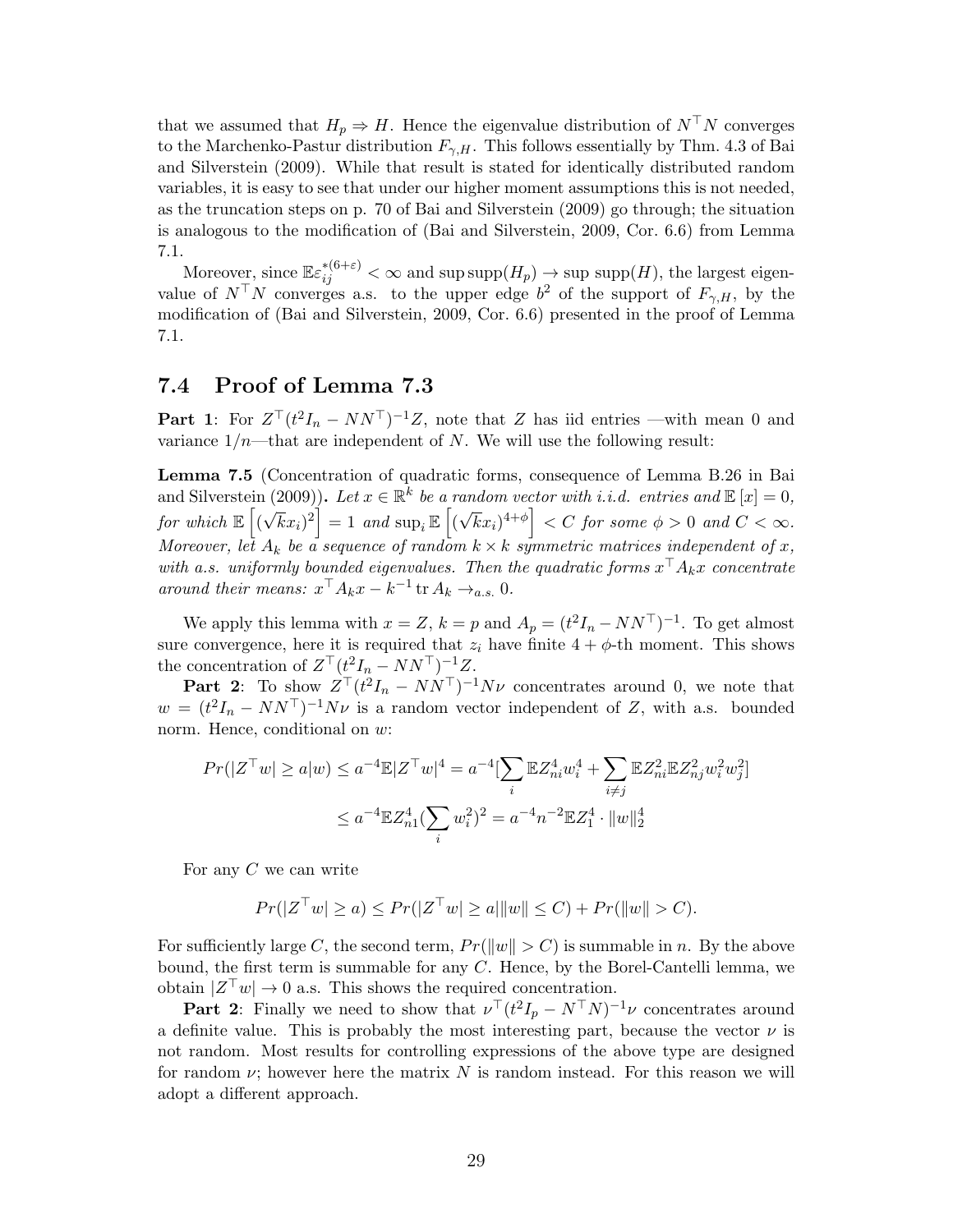Under our assumption we have  $\nu^{\top}(P - zI_p)^{-1}\nu \rightarrow m_H(z)$ , for  $z = t^2 + iv$  with  $v > 0$  fixed, where P is the diagonal matrix with  $(j, j)$ -th entry Var  $\left[\varepsilon_{ij}^*\right]$ . Therefore, Thm 1 of [Bai et al.](#page-35-12) [\(2007\)](#page-35-12) shows that  $\nu^{\top}(zI_p - N^{\top}N)^{-1}\nu \to -m(z)$  a.s., where  $m(z)$ is the Stieltjes transform of the Marchenko-Pastur distribution  $F_{\gamma,H}$ .

A close examination of their proofs reveals that their result holds when  $v \rightarrow 0$ sufficiently slowly, for instance  $v = n^{-\alpha}$  for  $\alpha = 1/10$ . The reason is that all bounds in the proof have the rate  $n^{-k}v^{-l}$  for some small  $k, l > 0$ , and hence they converge to 0 for  $v$  of the above form.

For instance, the very first bounds in the proof of Thm 1 of [Bai et al.](#page-35-12) [\(2007\)](#page-35-12) are in Eq. (2.2) on page 1543. The first one states a bound of order  $O(1/n<sup>r</sup>)$ . The inequalities leading up to it show that the bound is in fact  $O(1/(n^r v^{2r}))$ . Similarly, the second inequality, stated with a bound of order  $O(1/n^{r/2})$  is in fact  $O(1/(n^{r/2}v^r))$ . These bounds go to zero when  $v = n^{-\alpha}$  with small  $\alpha > 0$ . In a similar way, the remaining bounds in the theorem have the same property.

To get the convergence for real  $t^2$  from the convergence for complex  $z = t^2 + iv$ , we note that

$$
\begin{aligned} |\nu^\top (zI_p - N^\top N)^{-1} \nu - \nu^\top (t^2 I_p - N^\top N)^{-1} \nu| &= v |\nu^\top (zI_p - N^\top N)^{-1} (t^2 I_p - N^\top N)^{-1} \nu| \le \\ &\le v \| (t^2 I_p - N^\top N)^{-1} \|^2 \cdot u^\top u. \end{aligned}
$$

As discussed above, when  $t > b$ , the matrices  $(t^2I_p - N^TN)^{-1}$  have a.s. bounded operator norm. Hence, we conclude that if  $v \to 0$ , then a.s.

$$
\nu^{\top} (zI_p - N^{\top} N)^{-1} \nu - \nu^{\top} (t^2 I_p - N^{\top} N)^{-1} \nu \to 0.
$$

Finally,  $m(z) \to m(t^2)$  by the continuity of the Stieltjes transform for all  $t^2 > 0$ [\(Bai and Silverstein,](#page-35-0) [2009\)](#page-35-0). We conclude that  $\nu^{\top}(t^2I_p - N^{\top}N)^{-1}\nu \to -m(t^2)$  a.s. This finishes the analysis of the last quadratic form.

### <span id="page-29-0"></span>7.5 Proof of Lemma [7.4](#page-25-0)

Parts 1 and 2: The proofs of Part 1 and 2 are exactly analogous to those in Lemma [7.3.](#page-24-0) Indeed, the same arguments work despite the change from  $(t^2I_p - N^TN)^{-1}$  to  $(t^2 I_p - N^{\top} N)^{-2}$ , because the only properties we used are its independence from Z, and its a.s. bounded operator norm. These also hold for  $(t^2I_p - N^TN)^{-2}$ , so the same proof works.

**Part 3:** We start with the identity  $\nu^{\top} N^{\top} (t^2 I_n - N N^{\top})^{-2} N \nu = -\nu^{\top} (t^2 I_p (N^{\top}N)^{-1}\nu + t^2\nu^{\top}(t^2I_p - N^{\top}N)^{-2}\nu$ . Since in Lemma [7.3](#page-24-0) we have already established  $\nu^{\top}(t^2I_p - N^{\top}N)^{-1}\nu \rightarrow -m(t^2)$ , we only need to show the convergence of  $\nu^\top (t^2 I_p - N^\top N)^{-2} \nu.$ 

For this we will employ the following derivative trick (see e.g., [Dobriban and Wager,](#page-36-22) [2015\)](#page-36-22). We will construct a function with two properties: (1) its derivative is the quantity  $\nu^{\top}(t^2I_p - N^{\top}N)^{-2}\nu$  that we want, and (2) its limit is convenient to obtain. The following lemma will allow us to get our answer by interchanging the order of limits:

<span id="page-29-1"></span>**Lemma 7.6** (see Lemma 2.14 in [Bai and Silverstein](#page-35-0) [\(2009\)](#page-35-0)). Let  $f_1, f_2, \ldots$  be analytic on a domain D in the complex plane, satisfying  $|f_n(z)| \leq M$  for every n and z in D.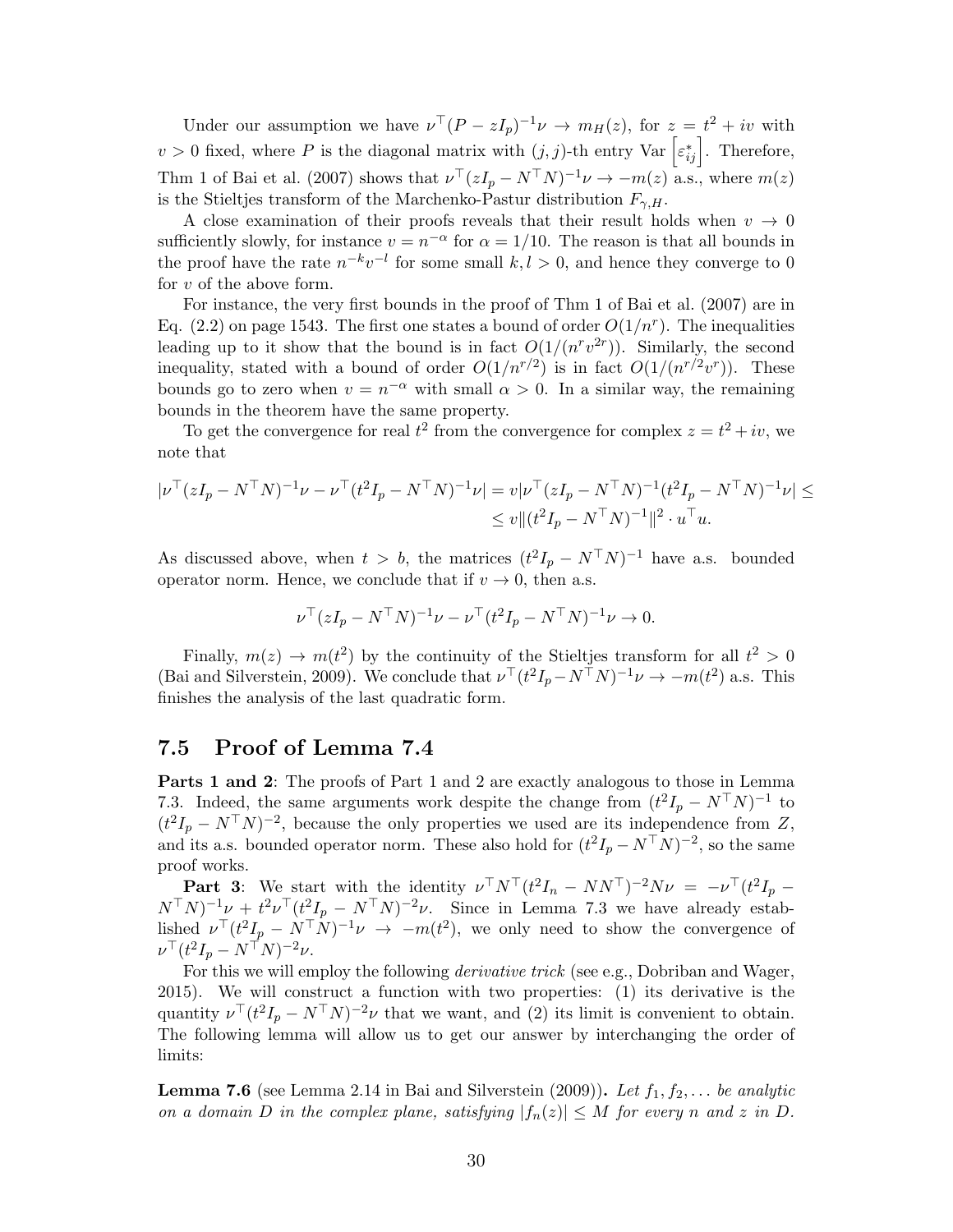Suppose that there is an analytic function f on D such that  $f_n(z) \to f(z)$  for all  $z \in D$ . Then it also holds that  $f'_n(z) \to f'(z)$  for all  $z \in D$ .

Accordingly, consider the function  $f_p(r) = -\nu^\top (rI_p - N^\top N)^{-1}\nu$ . Its derivative is  $f'_p(r) = \nu^\top (rI_p - N^\top N)^{-2} \nu$ . Let  $\mathcal{S} := \{x + iv : x > b + \varepsilon\}$  for a sufficiently small  $\varepsilon > 0$ , and let us work on the set of full measure where  $||N^{\top}N|| < b + \varepsilon/2$  eventually, and where  $f_p(r) \to m(r)$ . By inspection,  $f_p$  are analytic functions on S bounded as  $|f_p| \leq 2/\varepsilon$ . Hence, by Lemma [7.6,](#page-29-1)  $f_p'(r) \to m'(r)$ .

In conclusion,  $\nu^{\top} N^{\top} (t^2 I_p - N^{\top} N)^{-2} N \nu \to m(t^2) + t^2 m'(t^2)$ , finishing the proof.

### <span id="page-30-0"></span>7.6 Proof of Thm. [3.1](#page-10-0) - Multispiked extension

Let us denote by  $\nu_i = M u_i / \xi_i^{1/2}$  the normalized backprojected signals, where  $\xi_i =$  $\|Mu_i\|^2 \to \tau_i$ . For the proof we start as in Sec. [7.1,](#page-23-0) showing that we can equivalently work with  $B_i^* = \sum_{k=1}^r (\xi_k \ell_k)^{1/2} z_{ik} \nu_k + \varepsilon_i^*$ . Defining the  $r \times r$  diagonal matrices  $L, \Delta$ with diagonal entries  $\ell_k$ ,  $\xi_k$  (respectively), and the  $n \times r$ ,  $p \times r$  matrices  $Z$ ,  $V$ , with columns  $Z_k = n^{-1/2} (z_{1k}, \ldots, z_{nk})^\top$  and  $\nu_k$  respectively, we can thus work with

$$
\tilde{B}^* = Z(\Delta L)^{1/2} \mathcal{V}^\top + N.
$$

The matrix  $M_n(t)$  is now  $2r \times 2r$ , and has the form

$$
M_n(t) = \begin{bmatrix} t \cdot Z^\top (t^2 I_n - N N^\top)^{-1} Z & Z^\top (t^2 I_n - N N^\top)^{-1} N \mathcal{V} \\ \mathcal{V}^\top N^\top (t^2 I_n - N N^\top)^{-1} Z & t \cdot \mathcal{V}^\top (t^2 I_p - N^\top N)^{-1} \mathcal{V} \end{bmatrix} - \begin{bmatrix} 0_r & (\Delta L)^{-1/2} \\ (\Delta L)^{-1/2} & 0_r \end{bmatrix}
$$

.

It is easy to see that Lemma [7.2](#page-23-1) still holds in this case. To find the limits of the entries of  $M_n$ , we need the following additional statement.

<span id="page-30-1"></span>Lemma 7.7 (Multispiked quadratic forms). The quadratic forms in the multispiked case have the following properties for  $t > b$ :

- 1.  $Z_k^{\top} R^{\alpha} Z_j \to 0$  a.s. for  $\alpha = 1, 2$ , if  $k \neq j$ .
- 2.  $\nu_k^{\top} (t^2 I_p N^{\top} N)^{-\alpha} \nu_j \to 0$  a.s. for  $\alpha = 1, 2$ , if  $k \neq j$ .

This lemma is proved in Sec. [7.7,](#page-31-0) using similar techniques as those in Lemma [7.2.](#page-23-1) Defining the  $r \times r$  diagonal matrices T with diagonal entries  $\tau_k$ , we conclude that for  $t > b$ ,  $M_n(t) \rightarrow M(t)$  a.s., where now

$$
M(t) = \begin{bmatrix} -t \cdot \underline{m}(t^2)I_r & -(TL)^{-1/2} \\ -(TL)^{-1/2} & -t \cdot m(t^2)I_r \end{bmatrix}.
$$

As before, by Lemma A.1 of [Benaych-Georges and Nadakuditi](#page-35-5) [\(2012\)](#page-35-5), we get that for  $\tau_k \ell_k > 1/D(b^2), \sigma_k(\tilde{B}^*) \to t_k \text{ a.s., where } t_k^2 \cdot \underline{m}(t_k^2)m(t_k^2) = 1/(\tau_k \ell_k)$ . This finishes the spike convergence proof.

To obtain the limit of the angles for  $\hat{u}_k$  for a k such that  $\ell_k > \tau_kD(b^2)$ , consider the left singular vectors  $\hat{Z}_k$  associated to  $\sigma_k(\tilde{B}^*)$ . Define the 2r-vector

$$
\alpha = \begin{bmatrix} \beta_1 \\ \beta_2 \end{bmatrix} = \begin{bmatrix} (\Delta L)^{1/2} \mathcal{V}^\top \hat{u}_k \\ (\Delta L)^{1/2} Z^\top \hat{Z}_k \end{bmatrix}.
$$

The vector  $\alpha$  belongs to the kernel of  $M_n(\sigma_k(\tilde{B}^*))$ . As argued by [Benaych-Georges and](#page-35-5) [Nadakuditi](#page-35-5) [\(2012\)](#page-35-5), the fact that the projection of  $\alpha$  into the orthogonal complement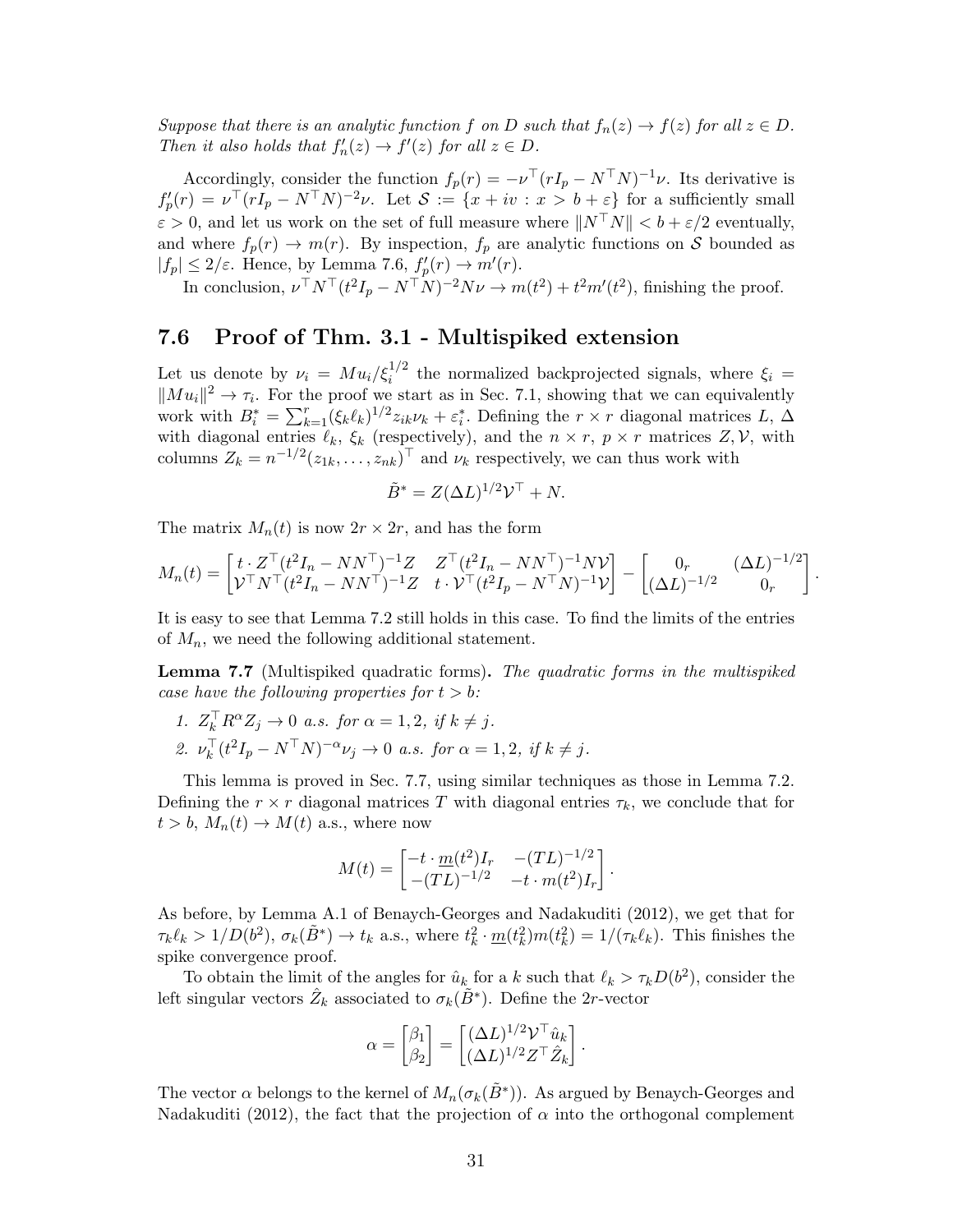of  $M(t_k)$  tends to zero, implies that  $\alpha_j \to 0$  for all  $j \notin \{k, k+r\}$ . This proves that  $\nu_j^{\top} \hat{u}_k \to 0$  for  $j \neq k$ , and the analogous claim for the left singular vectors.

The linear equation  $M_n(\sigma_k(\tilde{B}^*))\alpha = 0$  in the k-th coordinate, where  $k \leq r$ , reads (with  $t = \sigma_k(\tilde{B}^*)$ ):

$$
t\alpha_k Z_k^{\top} R Z_k - \alpha_{r+k} (\xi_k \ell_k)^{-1/2} + \sum_{i \neq k} M_n (\sigma_k(\tilde{B}^*))_{ik} \alpha_k = 0.
$$

Only the first two terms are non-negligible due to the behavior of  $M_n$ , so we obtain  $\alpha_k Z_k^{\top} R Z_k = \alpha_{r+k} (\xi_k \ell_k)^{-1/2} + o_p(1)$ . Moreover taking the norm of the equation  $\hat{Z}_k =$  $R(tZ\beta_1 + N\mathcal{V}\beta_2)$  (see Lemma 5.1 in [Benaych-Georges and Nadakuditi](#page-35-5) [\(2012\)](#page-35-5)), we get

$$
t^2 \sum_{i,j \le r} \alpha_i \alpha_j Z_i^{\top} R^2 Z_j + \sum_{i,j \le r} \alpha_{k+i} \alpha_{k+j} \nu_i^{\top} N^{\top} R^2 N \nu_j + \sum_{i,j \le r} \alpha_i \alpha_{k+j} Z_i R^2 N \nu_j = 1.
$$

From Lemma [7.7](#page-30-1) and the discussion above, only the terms  $\alpha_k^2 Z_k^{\top} R^2 Z_k$  and  $\alpha_{r+k}^2 \nu_k^{\top} N^{\top} R^2 N \nu_k$ are non-negligible, so we obtain

$$
t^2 \alpha_k^2 Z_k^{\top} R^2 Z_k + \alpha_{r+k}^2 \nu_k^{\top} N^{\top} R^2 N \nu_k = 1 + o_p(1).
$$

Combining the two equations above,

$$
\alpha_{r+k}^2 \left[ \frac{Z_k^\top R^2 Z_k}{\xi_k \ell_k (Z_k^\top R Z_k)^2} + \nu_k^\top N^\top R^2 N \nu_k \right] = 1 + o_p(1).
$$

Since this is the same equation as in the single-spiked case, we can take the limit in a completely analogous way. This finishes the proof.

## <span id="page-31-0"></span>7.7 Proof of Lemma [7.7](#page-30-1)

**Part 1**: The convergence  $Z_k^{\top} R^{\alpha} Z_j \to 0$  a.s. for  $\alpha = 1, 2$ , if  $k \neq j$ , follows directly from the following well-known lemma, cited from [Couillet and Debbah](#page-36-23) [\(2011\)](#page-36-23):

**Lemma 7.8** (Proposition 4.1 in [Couillet and Debbah](#page-36-23) [\(2011\)](#page-36-23)). Let  $x_n \in \mathbb{R}^n$  and  $y_n \in$  $\mathbb{R}^n$  be independent sequences of random vectors, such that for each n the coordinates of  $x_n$  and  $y_n$  are independent random variables. Moreover, suppose that the coordinates of  $x_n$  are identically distributed with mean 0, variance  $C/n$  for some  $C > 0$  and fourth moment of order  $1/n^2$ . Suppose the same conditions hold for  $y_n$ , where the distribution of the coordinates of  $y_n$  can be different from those of  $x_n$ . Let  $A_n$  be a sequence of  $n \times n$ random matrices such that  $||A_n||$  is uniformly bounded. Then  $x_n^{\top}A_ny_n \rightarrow_{a.s.} 0$ .

**Part 2**: To show  $\nu_k^{\top} (t^2 I_p - N^{\top} N)^{-\alpha} \nu_j \rightarrow 0$  a.s. for  $\alpha = 1, 2$ , if  $k \neq j$ , the same technique cannot be used, because the vectors  $u_k$  are deterministic. However, it is straightforward to check that the method of [Bai et al.](#page-35-12) [\(2007\)](#page-35-12) that we adapted in proving Part 3 of Lemma [7.3](#page-24-0) extends to proving  $\nu_k^{\top}(t^2I_p - N^{\top}N)^{-1}\nu_j \to 0$ . Indeed, it is easy to see that all their bounds hold unchanged. In the final step, as a deterministic equivalent for  $\nu_k^{\top}(t^2I_p - N^{\top}N)^{-1}\nu_j \to 0$ , one obtains  $\nu_k^{\top}(t^2I_p - P)^{-1}\nu_j$ , where P is the diagonal matrix with  $(j, j)$ -th entry Var  $\left[\varepsilon_{ij}^*\right]$ , and this bilinear form tends to 0 by our assumption, showing  $\nu_k^{\top} (t^2 I_p - N^{\top} N)^{-1} \nu_j \to 0$ . Then  $\nu_k^{\top} (t^2 I_p - N^{\top} N)^{-2} \nu_j \to 0$ follows from the derivative trick employed in Part 3 of Lemma [7.4.](#page-25-0) This finishes the proof.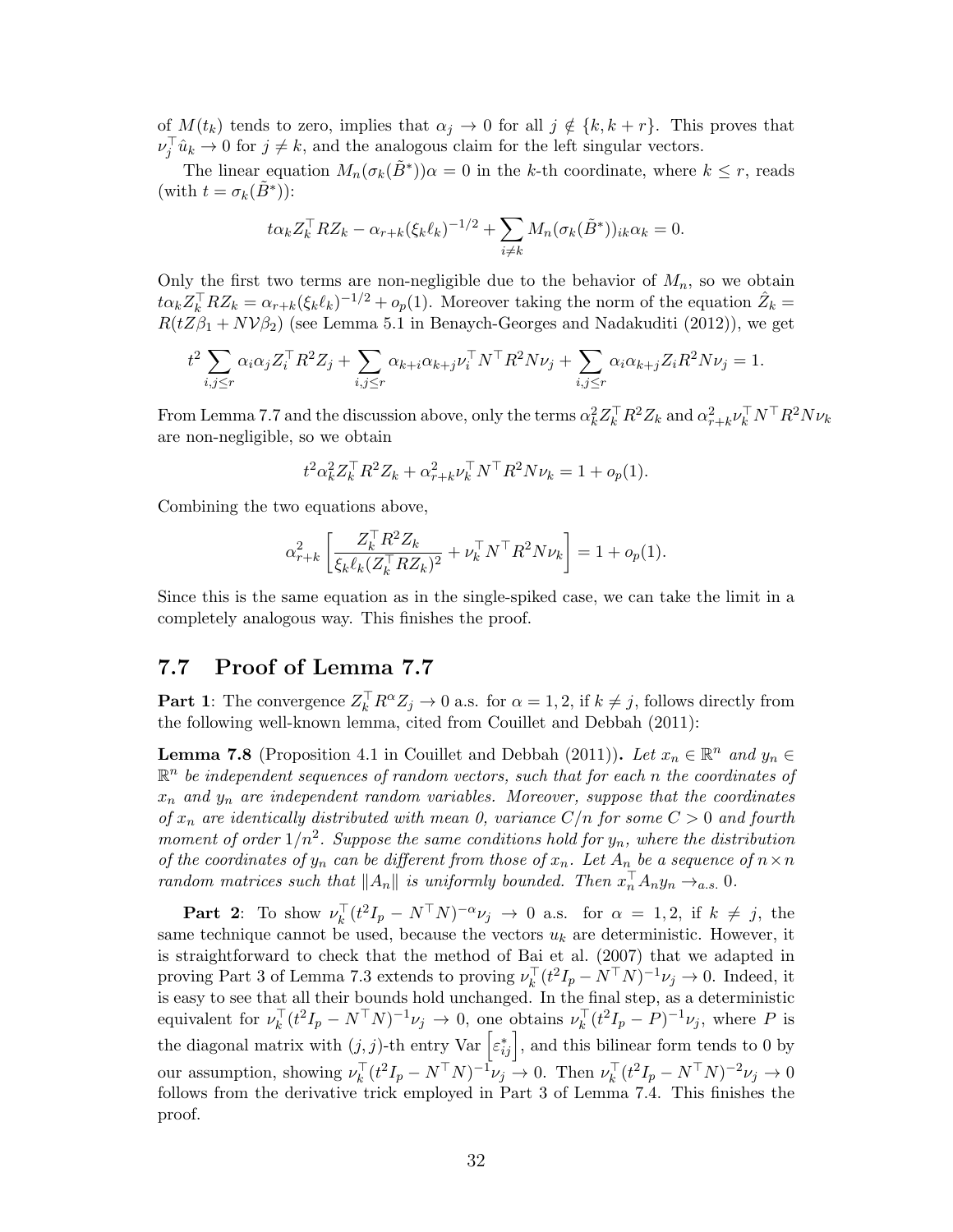### <span id="page-32-0"></span>7.8 The uniform model and the simple form of BLP

Here we introduce the *uniform model*, a special case of the linearly transformed model. In the uniform model, we have that  $\mathbb{E} A_i^\top A_i = mI_p$ , and moreover that  $\mathbb{E} \varepsilon_i \varepsilon_i^\top = I_p$ . This is useful for justifying the simpler form of the BLP that we are using:

Proposition 7.1. In the uniform model, under the assumptions of Theorem [3.1,](#page-10-0) suppose also that the first eight moments of the entries of  $A_i^{\top} A_i$  are uniformly bounded. Then the BLP  $\hat{X}_i^{BLP}$  given in [\(1\)](#page-4-3) is asymptotically equivalent to  $\hat{X}_i^0 = \sum_k \ell_k/(1 +$  $m\ell_k) \cdot u_k u_k^{\top} A_i^{\top} Y_i$ , in the sense that  $\mathbb{E}|\hat{X}_i^{BLP} - \hat{X}_i^0|^2 \to 0$ .

The proof is given below:

Recall that we observe  $Y_i = A_i X_i + \varepsilon_i$ . The BLP has the form  $\hat{X}_i = \Sigma_X A_i^{\top} (A_i \Sigma_X A_i^{\top} +$  $(\Sigma_{\varepsilon})^{-1}Y_i$ . Now,  $\Sigma_X = \sum_k \ell_k \cdot u_k u_k^{\top}$ , while  $\Sigma_{\varepsilon} = I_p$  in the uniform case. With  $G = (A_i \sum_k \ell_k \cdot u_k u_k^\top A_i^\top + I_p)^{-1}$ , we get that  $\hat{X}_i = \sum_k \ell_k \cdot u_k u_k^\top A_i^\top G Y_i$ .

## 7.9 Asymptotic BLP after backprojection.

Our goal is to show that  $\hat{X}_i$  is equivalent to  $\hat{X}_i^0 = \sum_k \ell_k/(1 + m\ell_k) \cdot u_k u_k^{\top} A_i^{\top} Y_i$ , in the sense that  $\mathbb{E}|\hat{X}_i - \hat{X}_i^0|^2 \to 0.$ 

Se that  $\mathbb{E}[X_i - X_i] \to 0$ .<br>Let us denote  $v_k = A_i u_k$ , and  $G_k = (\sum_{j \neq k} \ell_j v_j v_j^{\top} + I)^{-1}$ .

Then  $\hat{X}_i = \sum_k \ell_k u_k v_k^{\top} G Y_i$  and  $\hat{X}_i^0 = \sum_k \ell_k / (1 + m\ell_k) \cdot u_k v_k^{\top} Y_i$ . Let us also define  $m_k = v_k^{\top} G Y_i - 1/(1 + m \ell_k) \cdot v_k^{\top} Y_i$ . Then, clearly,

$$
\hat{X}_i - \hat{X}_i^0 = \sum_k m_k \cdot \ell_k u_k
$$

Therefore it is enough to show that  $\mathbb{E} m_k^2 \to 0$ .

Using the rank one perturbation formula  $u^{T}(uu^{T} + T)^{-1} = u^{T}T^{-1}/(1 + u^{T}T^{-1}u)$ , we can write

$$
v_k^{\top} G = v_k^{\top} \left[ \sum_j \ell_j v_j v_j^{\top} + I \right]^{-1} = v_k^{\top} G_k / \left( 1 + \ell_k v_k^{\top} G_k v_k \right).
$$

In addition, by using the formula  $(VV^{\top} + I)^{-1} = [I - V(V^{\top}V + I)^{-1}V^{\top}]$  for  $V = [\ell_1^{1/2}]$  $i_1^{1/2}v_1,\ldots,\ell_r^{1/2}v_r]$  (excluding  $v_k$ ), we conclude that

$$
v_k^\top G_k Y_i = v_k^\top \left[ \sum_{j \neq k} \ell_j v_j v_j^\top + I \right]^{-1} Y_i = v_k^\top Y_i - v_k^\top V (V^\top V + I)^{-1} V^\top Y_i.
$$

We thus have

$$
m_k = \frac{v_k^\top G_k Y_i}{1 + \ell_k v_k^\top G_k v_k} - \frac{v_k^\top Y_i}{1 + m\ell_k}
$$
  
=  $v_k^\top Y_i \left( \frac{1}{1 + \ell_k v_k^\top G_k v_k} - \frac{1}{1 + m \cdot \ell_k} \right) - \frac{v_k^\top V (V^\top V + I)^{-1} V^\top Y_i}{1 + \ell_k v_k^\top G_k v_k}.$ 

Thus, it is enough to show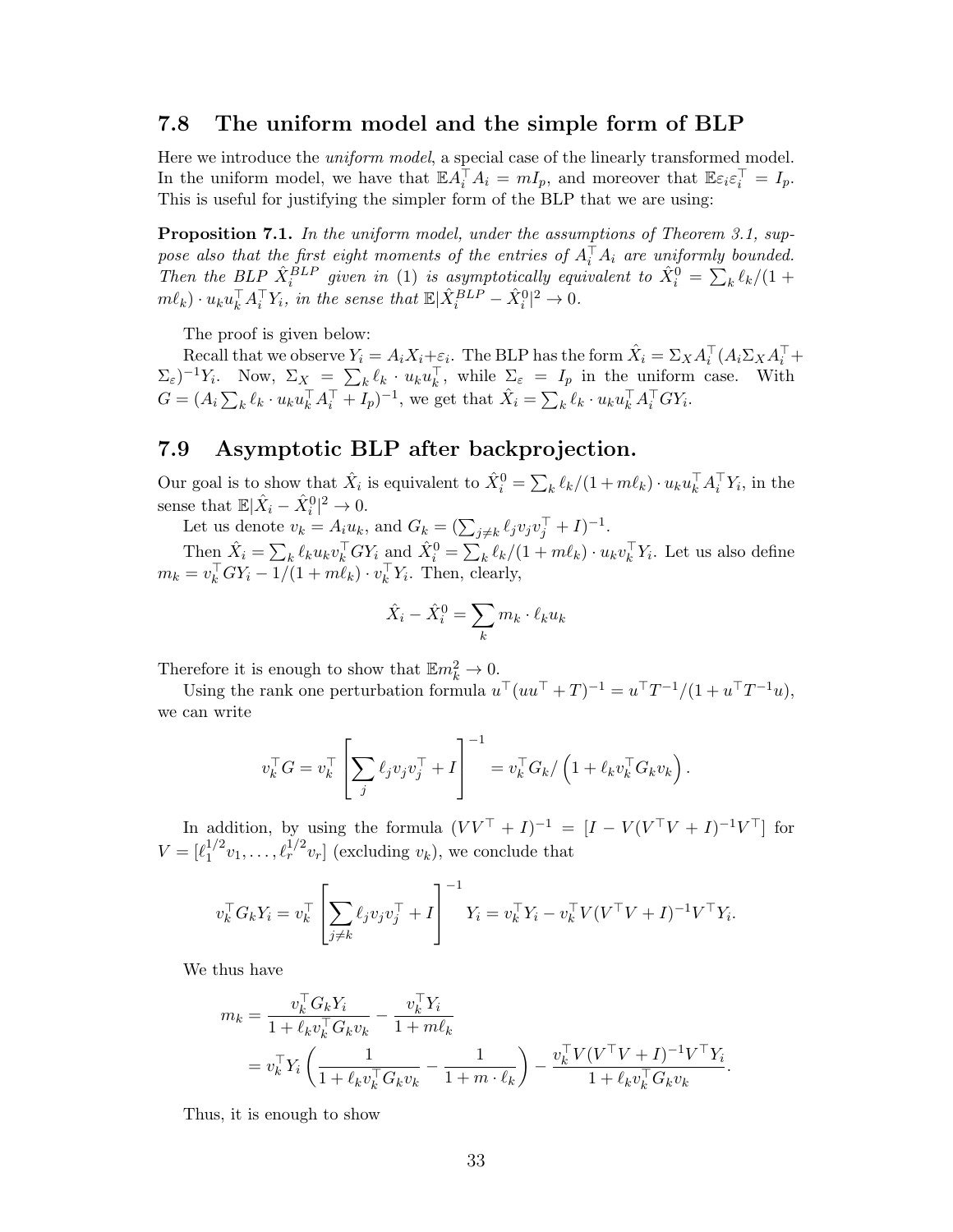1.  $\mathbb{E}(v_k^{\top} Y_i)^2 \cdot (v_k^{\top} G_k v_k - m)^2 \to 0$ 2.  $\mathbb{E}[v_k^{\top} V (V^{\top} V + I)^{-1} V^{\top} Y_i]^2 \to 0$ 

We prove these in turn below:

1. First, for (1):

By using the formula  $(VV^{\top} + I)^{-1} = [I - V(V^{\top}V + I)^{-1}V^{\top}]$ , we see

$$
v_k^\top G_k v_k = v_k^\top \left[ \sum_{j \neq k} \ell_j v_j v_j^\top + I \right]^{-1} v_k = v_k^\top v_k - v_k^\top V (V^\top V + I)^{-1} V^\top v_k.
$$

But  $x^{\top}(V^{\top}V+I)^{-1}x \leq x^{\top}x$ , because the eigenvalues of  $(V^{\top}V+I)^{-1}$  are all at most unity. Thus, it is enough to show  $\mathbb{E}(v_k^{\top} Y_i)^2 \cdot |V^{\top} v_k|^4 \to 0$  and  $\mathbb{E}(v_k^{\top} Y_i)^2 \cdot$  $(v_k^{\top} v_k - m)^2 \to 0$ . For this, it is enough to show that  $\mathbb{E}|V^{\top} v_k|^8 \to 0$ ,  $\mathbb{E}(v_k^{\top} V_i)^4 \to 0$ , and  $\mathbb{E}(v_k^\top v_k - m)^4 \to 0$ .

First we show  $\mathbb{E}|V^{\top}v_k|^8 \to 0$ . The entries of the r-1-dimensional vector  $V^{\top}v_k$  are  $\ell_i^{1/2}$  $j^{1/2} v_j^\top v_k = \ell_j^{1/2}$  $j^{1/2}u_j^{\top}D_iu_k$  for  $j \neq k$ . But we have that  $\mathbb{E}(u_j^{\top}D_iu_k)^8 \to 0$ . Indeed, since  $D_i = mI + E_i$ , and  $u_k^{\top} u_j \to 0$ , we only need to show that  $\mathbb{E}(u_j^{\top} E_i u_k)^8 \to 0$ . Since we assumed that  $E_{ij}$  has bounded 8th moments, this follows by expanding the moment. The details are omitted for brevity. Thus, under the assumptions made on  $E_i$ ,  $\mathbb{E}|V^{\top}v_k|^8 \to 0$ .

Second, we show that  $\mathbb{E}(v_k^{\top} Y_i)^8 \to 0$ . Indeed,  $v_k^{\top} Y_i = u_k^{\top} A_i^{\top} (A_i \sum_j \ell_j^{1/2})$  $j^{1/2}z_{ij}u_j+\varepsilon_i$ ). We can take the expectation over  $z_{ij}$  and  $\varepsilon_i$ , because they are independent from  $v_k$ . We obtain  $\mathbb{E}(v_k^{\top} Y_i)^8 = \sum_j \ell_j^4 \mathbb{E}(u_k^{\top} D_i u_j)^8 + \mathbb{E}(u_k^{\top} D_i u_k)^4$ . Similarly to above, each term converges to zero.

Third, and finally, we show  $\mathbb{E}(v_k^{\top} v_k - m)^4 \to 0$ . Indeed,  $v_k^{\top} v_k - m = u_k^{\top} D_i u_k$  $m \cdot u_k^{\top} u_k = u_k^{\top} (D_i - mI) u_k$ , so the claim is equivalent to  $\mathbb{E}(u_k^{\top} E_i u_k)^4 \to 0$ , which follows as above. This finishes the proof.

2. By using  $x^{\top}(V^{\top}V+I)^{-1}x \leq x^{\top}x$ , it is enough to show  $\mathbb{E}[v_k^{\top}VV^{\top}Y_i]^2 \to 0$ . As above, this can be achieved by taking the expectation over  $z_{ij}$  and  $\varepsilon_i$  first, and then controlling  $v_k^{\top}V$ . The details are omitted for brevity.

This finishes the proof that BLP is equivalent to simple linear denoising.

### <span id="page-33-0"></span>7.10 Proof of Lemma [3.2](#page-11-1)

We will show that the operator norm of  $\hat{M}^{-1} - M^{-1}$  converges to 0; since the operator norm of the data matrix  $B$  converges almost surely by the main theorem, the result follows. This is equivalent to showing that  $\sup_i |M_i^{-1} - \hat{M}_i^{-1}| \to 0$ , which, since the  $M_i$ are uniformly bounded away from 0, will follow if we show  $\sup_i |M_i - \hat{M}_i| \to 0$  almost surely.

To show this, observe that by the Central Absolute Moment Inequality (see, for example, [Mukhopadhyay,](#page-37-19) [2000\)](#page-37-19) and the moment condition on  $D_{ij}$ , there is an absolute constant C such that

$$
\mathbb{E}|\hat{M}_i - M_i|^{4+\phi} \le Cn^{-(2+\phi/2)}
$$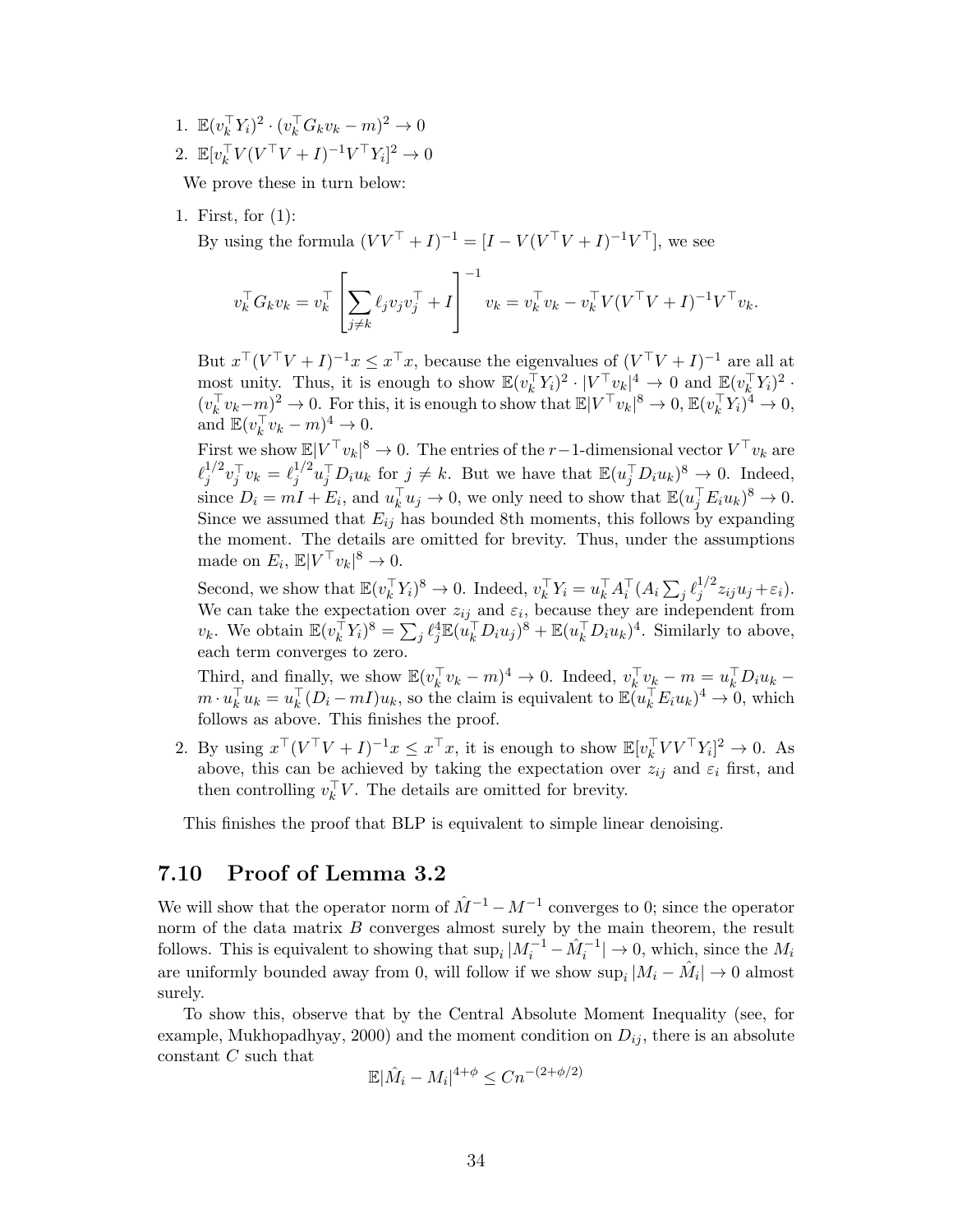for all  $i = 1, \ldots, p$ . Therefore, for any  $a > 0$ ,

$$
\Pr(\sup_{i} |\hat{M}_i - M_i| \ge a) \le \sum_{i=1}^n \Pr(|\hat{M}_i - M_i| \ge a)
$$
  

$$
\le C \cdot n \cdot \frac{\mathbb{E}|\hat{M}_i - M_i|^{4+\phi}}{a^{4+\phi}}
$$
  

$$
\le C a^{-(4+\phi)} n^{-(1+\phi/2)}.
$$

Since this is summable, it follows that  $\sup_i |\hat{M}_i - M_i| \to 0$  almost surely, as desired.

### <span id="page-34-0"></span>7.11 Derivation of optimal singular values and AMSE

The derivation of the optimal singualar values and the AMSE is a summary of what is found in [Gavish and Donoho](#page-36-13) [\(2017\)](#page-36-13). We provide it here for the reader's convenience.

**Proposition 7.2.** There exist orthonormal bases  $a_1, \ldots, a_p \in \mathbb{R}^p$  and  $a'_1, \ldots, a'_n \in \mathbb{R}^n$ in which  $n^{-1/2}X$  and  $n^{-1/2}\hat{X}$  are jointly in block-diagonal form, with r 2-by-2 blocks. More precisely, there are orthogonal matrices  $A_1$  and  $A_2$  such that  $A_1\hat{X}A_2^{\top} = \bigoplus_{i=1}^r C_i$ and  $A_1 X A_2^{\top} = \bigoplus_{i=1}^r D_i$ , where  $C_i$  and  $D_i$  are 2-by-2 matrices given by

$$
C_i = \begin{pmatrix} \lambda_i c_i \tilde{c}_i & \lambda_i c_i \tilde{s}_i \\ \lambda_i \tilde{c}_i s_i & \lambda_i s_i \tilde{s}_i \end{pmatrix}, \qquad D_i = \begin{pmatrix} \ell_i^{1/2} & 0 \\ 0 & 0 \end{pmatrix}
$$

Proof. The proof, which is elementary linear algebra, is essentially contained in [Gavish](#page-36-13) [and Donoho](#page-36-13) [\(2017\)](#page-36-13).  $\Box$ 

Since the rank  $r$  is fixed, and since the sines and cosines converge almost surely, it follows immediately that the quantity

$$
\mathcal{L}_{\infty}(\lambda_1,\ldots,\lambda_r)=\lim_{p,n\to\infty}n^{-1}\|\hat{X}-X\|_F^2
$$

is well-defined, where  $\hat{X}$  is the estimator such that  $n^{-1}\hat{X}^\top\hat{X}$  has eigenvalues  $\lambda_1,\ldots,\lambda_r;$ and furthermore, since the squared Frobenius norm decomposes over blocks, we have:

$$
L_{\infty}(\lambda_1,\ldots,\lambda_r)=\sum_{i=1}^r\|C_i-D_i\|_F^2
$$

Consequently, the optimal  $\lambda_i$  is found by optimizing a single spike for a 2-by-2 block:

$$
\lambda_i^* = \underset{\lambda}{\arg\min} \, \|C_i - D_i\|_F^2. \tag{14}
$$

.

To solve for  $\lambda_i^*$  and find the AMSE, we write out the error explicitly:

$$
||C_i - D_i||_F^2 = \lambda_i^2 - 2\ell_i^{1/2} c_i \tilde{c}_i + \ell_i
$$

which is minimized at  $\lambda_i^* = \ell_i^{1/2}$  $i^{1/2}c_i\tilde{c}_i$ , and has minimum value  $\ell_i(1 - c_i\tilde{c}_i)$ . The total AMSE is therefore  $\sum_{i=1}^r \ell_i(1 - c_i \tilde{c}_i)$ .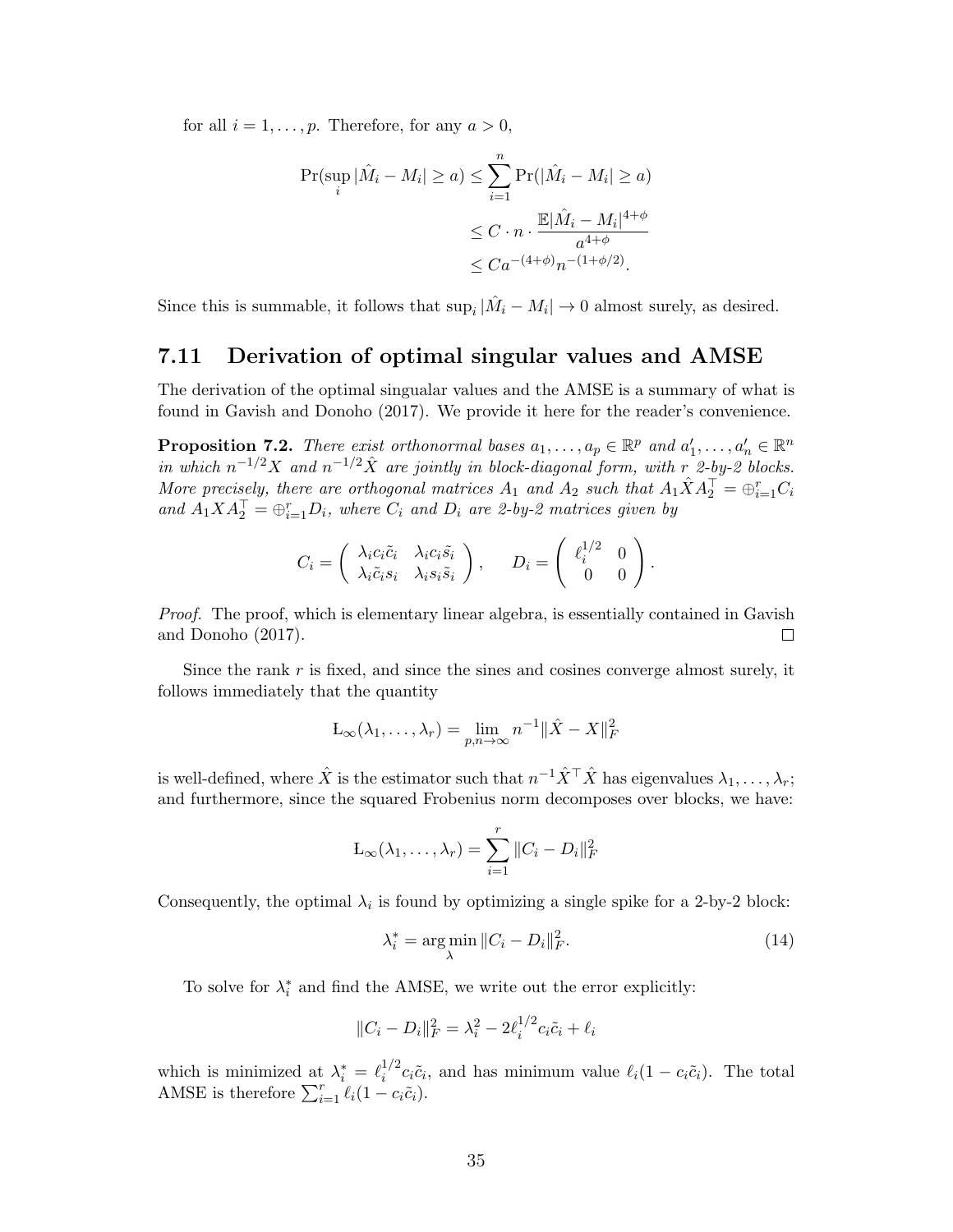## <span id="page-35-11"></span>7.12 Proof of Thm. [4.1](#page-17-1)

All that remains to show is that the out-of-sample W-AMSE is equal to the in-sample W-AMSE, when  $W = \sum_{\varepsilon}^{-1/2}$ . That is, we must show

$$
\sum_{i=1}^r \left( \tilde{\ell}_i - \frac{\tilde{\ell}_i^2 c_i^4}{\tilde{\ell}_i c_i^2 + 1} \right) = \sum_{k=1}^r \tilde{\ell}_i (1 - c_i^2 \tilde{c}_i^2).
$$

We will prove equality of the individual summands; denoting  $\ell = \tilde{\ell}_i$ ,  $c = c_i$  and  $\tilde{c} = \tilde{c}_i$ , this means showing  $\ell - \frac{\ell^2 c_k^4}{\ell c^2 + 1} = \ell(1 - c^2 \tilde{c}^2)$ . Straightforward algebraic manipulation shows that this is equivalent to showing  $1/\tilde{c}^2 = 1 + 1/(\ell c^2)$ . Substituting formulas [\(7\)](#page-12-2) and [\(8\)](#page-12-3), we have:

$$
1/\tilde{c}^2 = \frac{1+1/\ell}{1-\gamma/\ell^2} = \frac{\ell+1}{\ell-\gamma/\ell} = 1 + \frac{1+\gamma/\ell}{\ell-\gamma/\ell} = 1 + \frac{1}{\ell} \frac{1+\gamma/\ell}{1-\gamma/\ell^2} = 1 + 1/(\ell c^2)
$$

as desired.

## References

- <span id="page-35-8"></span>J. Andén, E. Katsevich, and A. Singer. Covariance estimation using conjugate gradient for 3D classification in cryo-EM. In Biomedical Imaging (ISBI), 2015 IEEE 12th International Symposium on, pages 200–204. IEEE, 2015.
- <span id="page-35-10"></span>ASPIRE. Algorithms for Single Particle Reconstruction. [http://spr.math.](http://spr.math.princeton.edu/) [princeton.edu/](http://spr.math.princeton.edu/), 2017.
- <span id="page-35-7"></span>X.-C. Bai, G. McMullan, and S. H. Scheres. How cryo-EM is revolutionizing structural biology. Trends in Biochemical Sciences, 40(1):49–57, 2015.
- <span id="page-35-12"></span>Z. Bai, B. Miao, and G. Pan. On asymptotics of eigenvectors of large sample covariance matrix. The Annals of Probability, 35(4):1532–1572, 2007.
- <span id="page-35-3"></span>Z. Bai and X. Ding. Estimation of spiked eigenvalues in spiked models. Random Matrices: Theory and Applications, 1(02):1150011, 2012.
- <span id="page-35-0"></span>Z. Bai and J. W. Silverstein. Spectral analysis of large dimensional random matrices. Springer Series in Statistics. Springer, 2009.
- <span id="page-35-4"></span>Z. Bai and J. Yao. On sample eigenvalues in a generalized spiked population model. Journal of Multivariate Analysis, 106:167–177, 2012.
- <span id="page-35-2"></span>J. Baik and J. W. Silverstein. Eigenvalues of large sample covariance matrices of spiked population models. Journal of Multivariate Analysis, 97(6):1382–1408, 2006.
- <span id="page-35-1"></span>J. Baik, G. Ben Arous, and S. Péché. Phase transition of the largest eigenvalue for nonnull complex sample covariance matrices. Annals of Probability, 33(5):1643–1697, 2005.
- <span id="page-35-5"></span>F. Benaych-Georges and R. R. Nadakuditi. The singular values and vectors of low rank perturbations of large rectangular random matrices. Journal of Multivariate Analysis, 111:120–135, 2012.
- <span id="page-35-9"></span>T. Bhamre, T. Zhang, and A. Singer. Denoising and covariance estimation of single particle cryo-EM images. Journal of Structural Biology, 195(1):72–81, 2016.
- <span id="page-35-6"></span>J. M. Blackledge. Digital Signal Processing: Mathematical and Computational Methods, Software Development and Applications. Elsevier, 2006.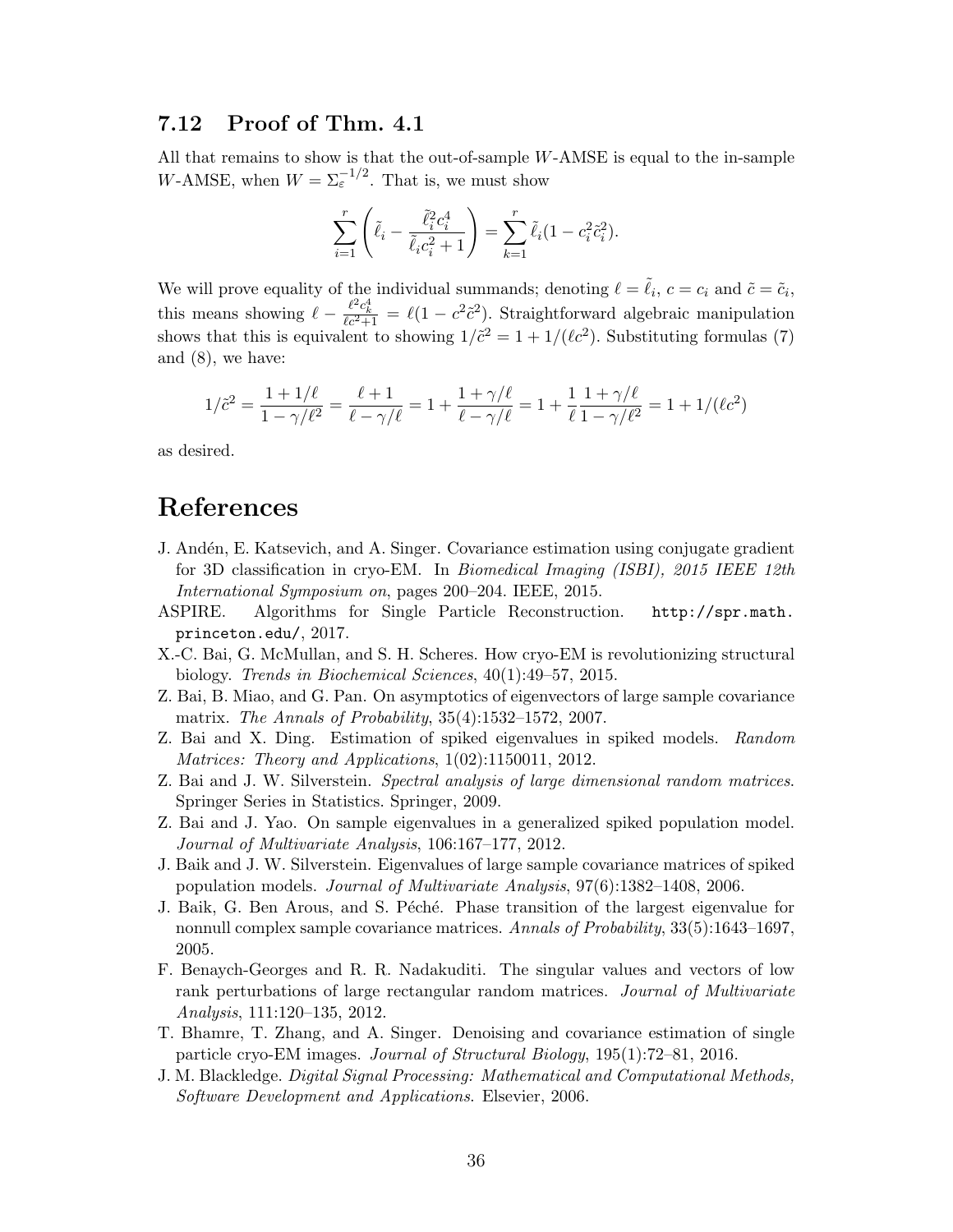- <span id="page-36-14"></span>A. Buja and N. Eyuboglu. Remarks on parallel analysis. Multivariate Behavioral Research, 27(4):509–540, 1992.
- <span id="page-36-7"></span>E. Callaway. The revolution will not be crystallized. Nature, 525(7568):172, 2015.
- <span id="page-36-6"></span>P. Campisi and K. Egiazarian. Blind image deconvolution: theory and applications. CRC press, 2016.
- <span id="page-36-17"></span>E. J. Cand`es and Y. Plan. Matrix completion with noise. Proceedings of the IEEE, 98 (6):925–936, 2010.
- <span id="page-36-8"></span>E. J. Cand`es and B. Recht. Exact matrix completion via convex optimization. Foundations of Computational Mathematics, 9(6):717–772, 2009.
- <span id="page-36-9"></span>E. J. Cand`es and T. Tao. The power of convex relaxation: Near-optimal matrix completion. IEEE Transactions on Information Theory, 56(5):2053–2080, 2010.
- <span id="page-36-20"></span>Y. Chen, S. Bhojanapalli, S. Sanghavi, and R. Ward. Completing any low-rank matrix, provably. The Journal of Machine Learning Research, 16(1):2999–2034, 2015.
- <span id="page-36-23"></span>R. Couillet and M. Debbah. Random Matrix Methods for Wireless Communications. Cambridge University Press, 2011.
- <span id="page-36-18"></span>E. Dobriban. Efficient computation of limit spectra of sample covariance matrices. Random Matrices: Theory and Applications, 04(04):1550019, 2015.
- <span id="page-36-15"></span>E. Dobriban. Factor selection by permutation. arXiv preprint arXiv:1710.00479, 2017.
- <span id="page-36-16"></span>E. Dobriban and A. B. Owen. Deterministic parallel analysis. arXiv preprint arXiv:1711.04155, 2017.
- <span id="page-36-22"></span>E. Dobriban and S. Wager. High-dimensional asymptotics of prediction: Ridge regression and classification. arXiv preprint arXiv:1507.03003, 2015.
- <span id="page-36-2"></span>D. L. Donoho, M. Gavish, and I. M. Johnstone. Optimal shrinkage of eigenvalues in the spiked covariance model.  $arXiv$  preprint  $arXiv:1311.0851$ , to appear in AoS, 2013.
- <span id="page-36-1"></span>B. Efron. Large-scale inference: empirical Bayes methods for estimation, testing, and prediction, volume 1. Cambridge University Press, 2012.
- <span id="page-36-21"></span>L. Erdős and H.-T. Yau. Universality of local spectral statistics of random matrices. Bulletin of the American Mathematical Society, 49(3):377–414, 2012.
- <span id="page-36-12"></span>M. Gavish and D. L. Donoho. Minimax risk of matrix denoising by singular value thresholding. The Annals of Statistics, 42(6):2413–2440, 2014a.
- <span id="page-36-13"></span>M. Gavish and D. L. Donoho. Optimal shrinkage of singular values. IEEE Transactions on Information Theory, 63(4):2137–2152, 2017.
- <span id="page-36-3"></span>M. Gavish and D. L. Donoho. Optimal shrinkage of singular values. arXiv preprint arXiv:1405.7511, 2014b.
- <span id="page-36-11"></span>G. H. Golub and C. F. Van Loan. Matrix Computations, volume 3. JHU Press, 2012.
- <span id="page-36-5"></span>W. Hachem, A. Hardy, and J. Najim. A survey on the eigenvalues local behavior of large complex correlated wishart matrices. ESAIM: Proceedings and Surveys, 51: 150–174, 2015.
- <span id="page-36-10"></span>P. Jain, P. Netrapalli, and S. Sanghavi. Low-rank matrix completion using alternating minimization. In Proceedings of the Forty-fifth Annual ACM Symposium on Theory of Computing, pages 665–674. ACM, 2013.
- <span id="page-36-19"></span>S. Ji and J. Ye. An accelerated gradient method for trace norm minimization. In Proceedings of the 26th Annual International Conference on Machine Learning, pages 457–464. ACM, June 2009.
- <span id="page-36-0"></span>I. M. Johnstone. On the distribution of the largest eigenvalue in principal components analysis. Annals of Statistics, 29(2):295–327, 2001.
- <span id="page-36-4"></span>I. M. Johnstone and A. Onatski. Testing in high-dimensional spiked models. arXiv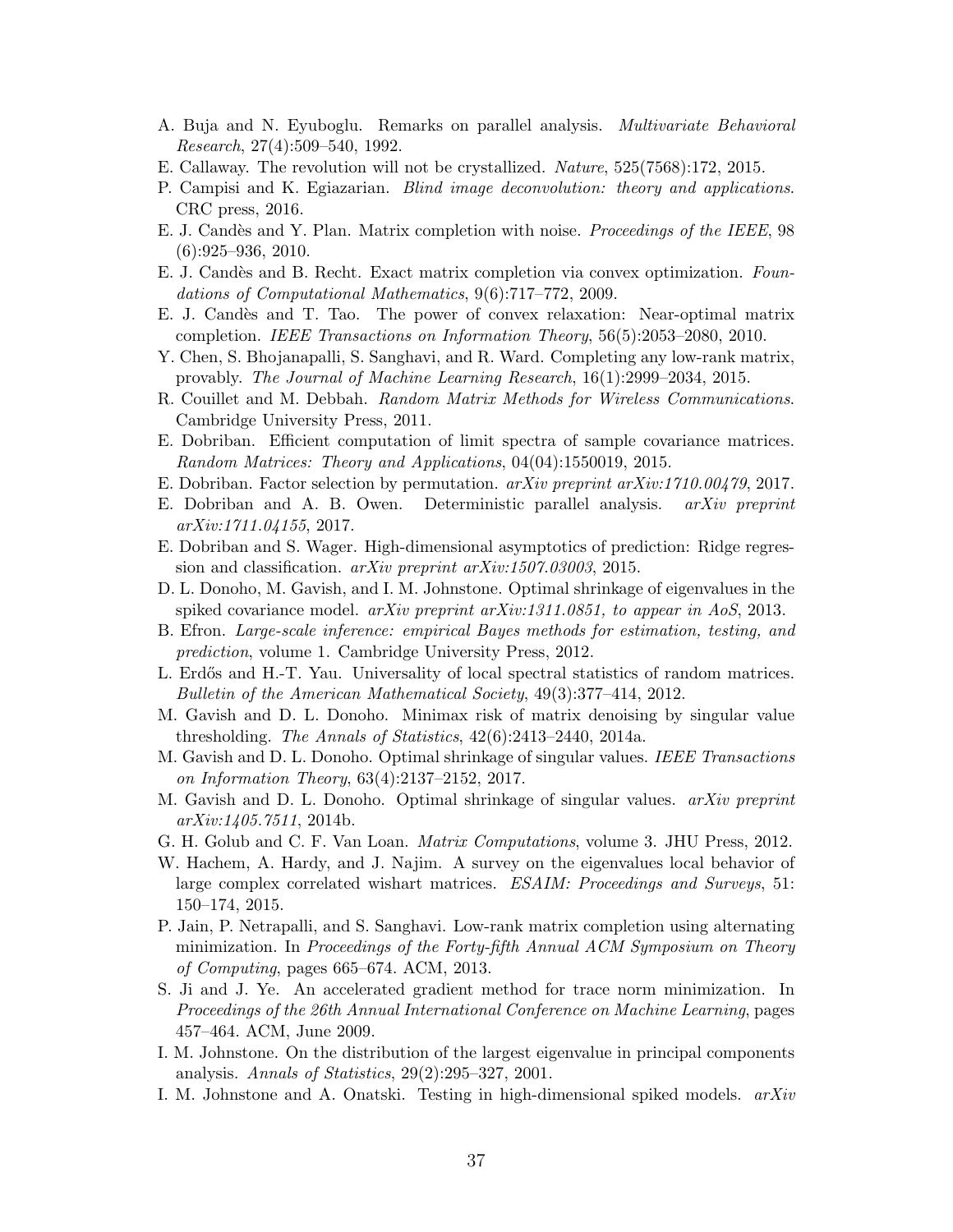preprint arXiv:1509.07269, 2015.

- <span id="page-37-9"></span>Z. Kam. The reconstruction of structure from electron micrographs of randomly oriented particles. Journal of Theoretical Biology, 82(1):15–39, 1980.
- <span id="page-37-8"></span>E. Katsevich, A. Katsevich, and A. Singer. Covariance matrix estimation for the cryo-EM heterogeneity problem. SIAM Journal on Imaging Sciences, 8(1):126–185, 2015.
- <span id="page-37-17"></span>R. H. Keshavan and A. Montanari. Regularization for matrix completion. In Proceedings of International Symposium on Information Theory, pages 1503–1507. IEEE, 2010.
- <span id="page-37-10"></span>R. H. Keshavan, S. Oh, and A. Montanari. Matrix completion from a few entries. In 2009 IEEE International Symposium on Information Theory, pages 324–328. IEEE, 2009.
- <span id="page-37-11"></span>R. H. Keshavan, A. Montanari, and S. Oh. Matrix completion from a few entries. IEEE Transactions on Information Theory, 56(6):2980–2998, 2010.
- <span id="page-37-18"></span>O. Klopp. Noisy low-rank matrix completion with general sampling distribution. Bernoulli, 20(1):282–303, 2014.
- <span id="page-37-12"></span>V. Koltchinskii, K. Lounici, and A. B. Tsybakov. Nuclear-norm penalization and optimal rates for noisy low-rank matrix completion. The Annals of Statistics, pages 2302–2329, 2011.
- <span id="page-37-15"></span>S. Kritchman and B. Nadler. Determining the number of components in a factor model from limited noisy data. Chemometrics and Intelligent Laboratory Systems, 94(1): 19–32, 2008.
- <span id="page-37-7"></span>S. Mallat. A Wavelet Tour of Signal Processing: The Sparse Way. Academic Press, 2008.
- <span id="page-37-14"></span>V. A. Marchenko and L. A. Pastur. Distribution of eigenvalues for some sets of random matrices. Mat. Sb., 114(4):507–536, 1967.
- <span id="page-37-19"></span>N. Mukhopadhyay. Probability and Statistical Inference. CRC Press, 2000.
- <span id="page-37-6"></span>R. R. Nadakuditi. Optshrink: An algorithm for improved low-rank signal matrix denoising by optimal, data-driven singular value shrinkage. IEEE Transactions on Information Theory, 60(5):3002–3018, 2014.
- <span id="page-37-1"></span>R. R. Nadakuditi and A. Edelman. Sample eigenvalue based detection of highdimensional signals in white noise using relatively few samples. Signal Processing, IEEE Transactions on, 56(7):2625–2638, 2008.
- <span id="page-37-2"></span>B. Nadler. Finite sample approximation results for principal component analysis: A matrix perturbation approach. The Annals of Statistics, 36(6):2791–2817, 2008.
- <span id="page-37-13"></span>S. Negahban and M. J. Wainwright. Estimation of (near) low-rank matrices with noise and high-dimensional scaling. The Annals of Statistics, pages 1069–1097, 2011.
- <span id="page-37-3"></span>A. Onatski. Asymptotics of the principal components estimator of large factor models with weakly influential factors. *Journal of Econometrics*,  $168(2):244-258$ , 2012.
- <span id="page-37-4"></span>A. Onatski, M. J. Moreira, and M. Hallin. Asymptotic power of sphericity tests for high-dimensional data. The Annals of Statistics, 41(3):1204–1231, 2013.
- <span id="page-37-5"></span>A. Onatski, M. J. Moreira, and M. Hallin. Signal detection in high dimension: The multispiked case. The Annals of Statistics, 42(1):225–254, 2014.
- <span id="page-37-16"></span>D. Passemier and J.-F. Yao. On determining the number of spikes in a high-dimensional spiked population model. Random Matrices: Theory and Applications, 1(01): 1150002, 2012.
- <span id="page-37-0"></span>D. Paul. Asymptotics of sample eigenstructure for a large dimensional spiked covariance model. Statistica Sinica, 17(4):1617–1642, 2007.